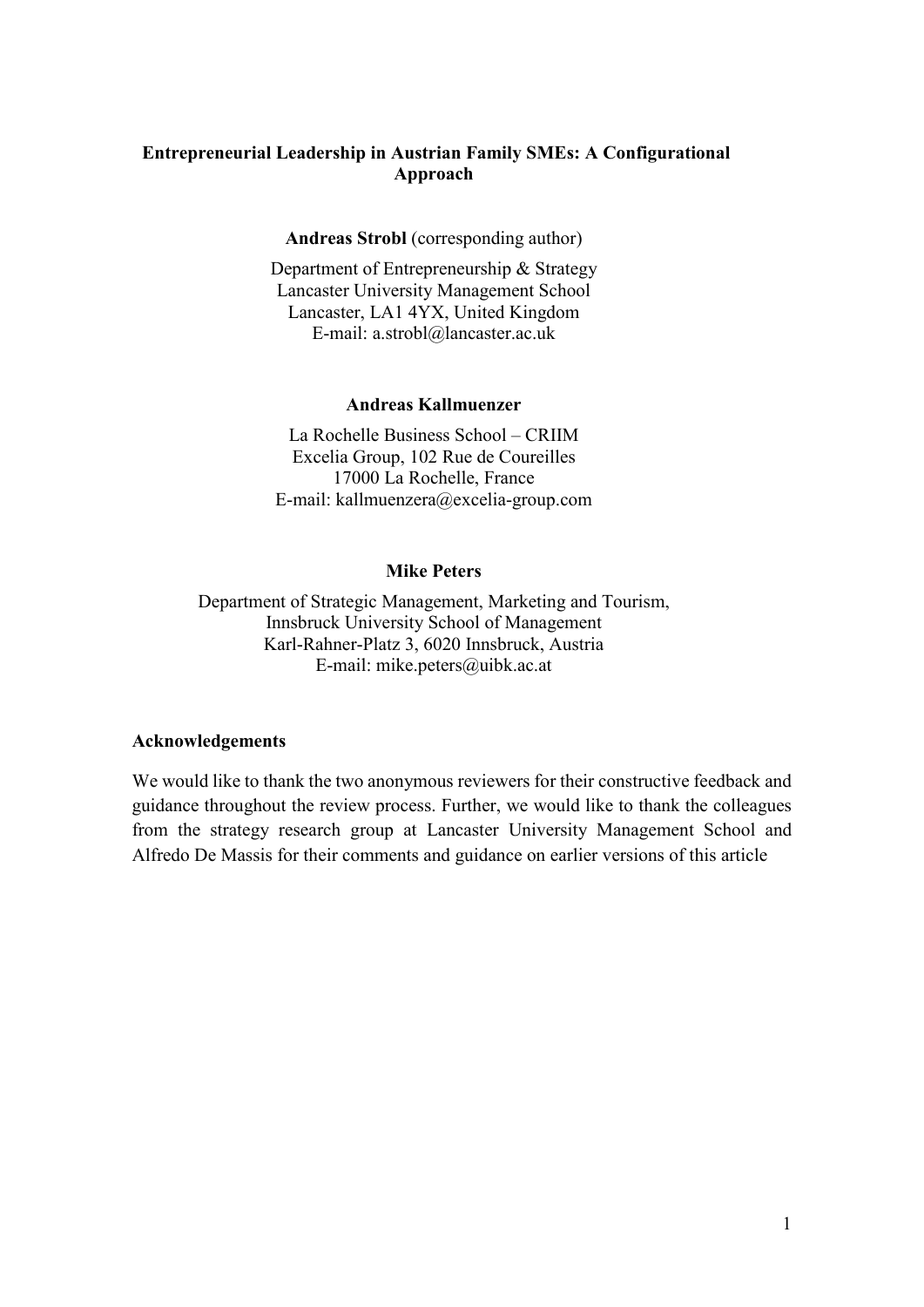# **Entrepreneurial Leadership in Austrian Family SMEs: A Configurational Approach**

This article explores the role of stewardship practices related to entrepreneurial leadership in turning EO into family firm performance while considering its environmental context. Family business research has only scarcely considered how the entrepreneurial orientation (EO)-financial performance relationship depends on configurations of internal and external factors which establish strategic fit. We argue that family firms can overcome the often-highlighted paternalism-entrepreneurship paradox by employing stewardship practices related to entrepreneurial leadership (internal factor), which in turn can help them leverage strategic fit between EO and dynamic environments (external factor). The results of a survey of 162 Austrian small and medium-sized family enterprises (SMEs) show that family firms can only profit from EO under certain configurations of internal and external factors. Employing stewardship practices related to entrepreneurial leadership turns out to be an efficient and necessary condition for transforming EO into performance. Environmental dynamism is furthermore a double-edged sword facilitating and impeding the transformation of EO into performance. These findings contribute to existing research by shedding light on the role of stewardship practices in establishing strategic fit in entrepreneurial family firms.

**Keywords:** Stewardship Theory, Entrepreneurial Leadership, Environmental Dynamism, Entrepreneurial Orientation, Financial Performance, Strategic Fit, Family Firms

### **Introduction**

Understanding what drives firm performance is a long-standing focus of family business research. Businesses, including family firms, generally profit from entrepreneurial strategies in terms of profitability, growth, innovation, and international performance (Calabrò et al., 2021; Arzubiaga et al., 2018; Rauch et al., 2009; Wales, 2016; Wales et al., 2013). Entrepreneurial orientation (EO) refers to "entrepreneurial strategy-making processes that key decision makers use to enact their firm's organisational purpose, sustain its vision, and create competitive advantage(s)" (Rauch et al., 2009: 763), and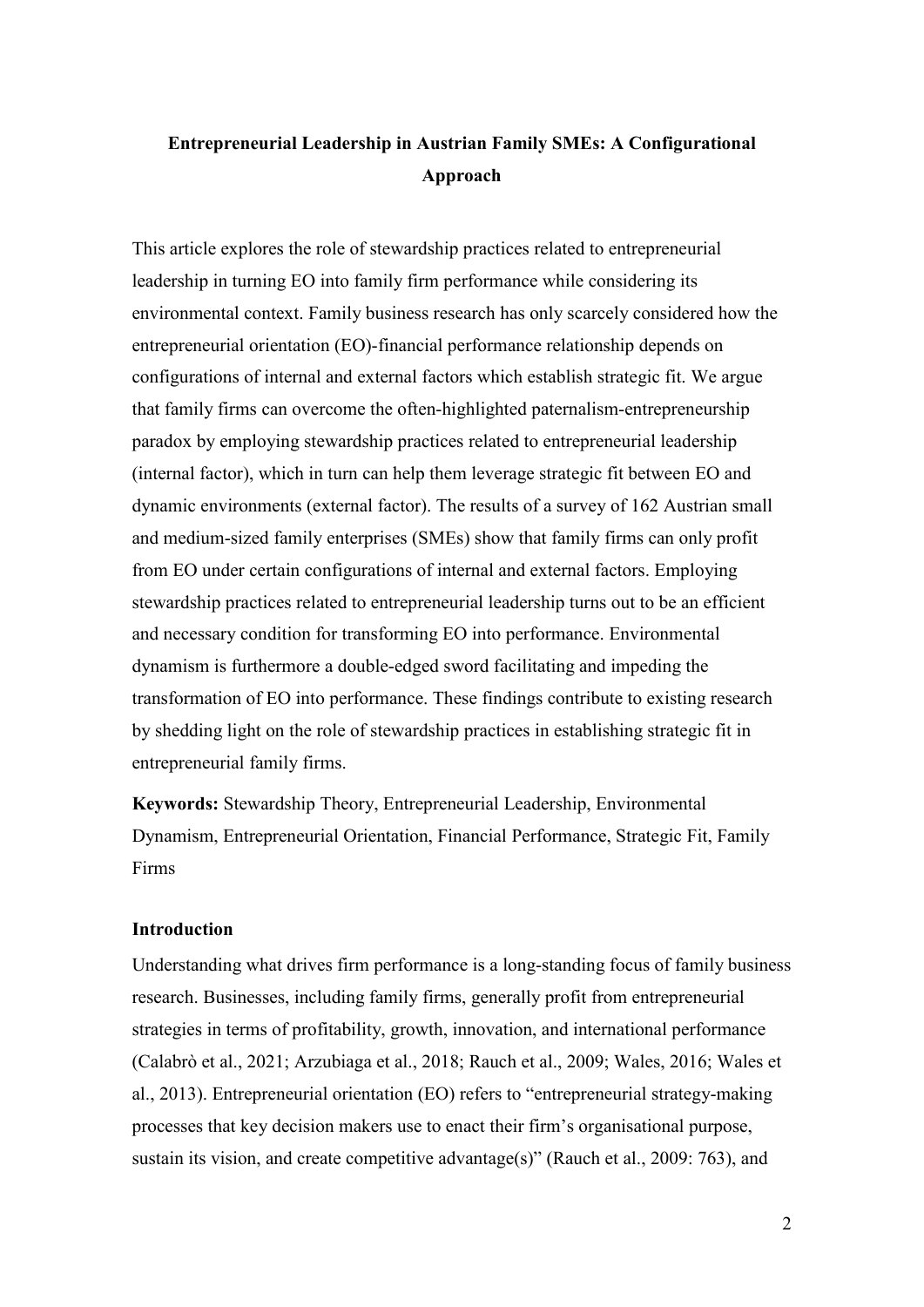generally relates to innovativeness, proactivity, and risk-taking (Miller, 1983). Consequently, a firm's competitiveness, and hence sustainable performance, depends on its capability to establish an entrepreneurial orientation and reap its benefits. "This need is even greater in family firms with a vision to succeed across generations" (Cruz and Nordqvist, 2012: 33).

Despite this common agreement, research in the realm of family firms has generated contradictory debates about whether family firms are contexts conducive towards entrepreneurial strategizing (Casillas et al., 2011; Hernández-Linares and López-Fernández, 2018; Gimenez-Fernandez et al., 2021). On the one hand, conservatism, paternalism, and nepotism are characteristics considered to be preventative of entrepreneurial behaviour in family firms. On the other hand, a family's emotional attachment to the business, and the desire to secure the business for future generations and protect the family's reputation are listed as drivers of entrepreneurship in family firms. There remains to date no concordant opinion about how EO can be effectively transformed into family firm performance (Arzubiaga et al., 2018; Calabrò et al., 2021; Bauweraerts et al., 2021). Family firm-specific cultural and organisational influences on EO are often explained via stewardship theory (Howorth and Robinson, 2020; Zahra et al., 2008; Howorth et al., 2010). True stewardship is entrepreneurial in nature, and emphasises protecting and nurturing family firm wealth in its entirety, benefiting both the family and its business (Howorth and Robinson, 2020); this has been termed *entrepreneurial stewardship* (Discua Cruz et al., 2013). Effective stewardship that turns family and non-family employees into altruistic stewards that place the family firm's wealth at the centre of their actions is crucial (Eddleston et al., 2011; Howorth and Robinson, 2020; Zahra et al., 2008) because family firms failing to do so are prone to inertia (Chirico and Nordqvist, 2010). This research in turn aims to identify stewardship practices related to EO in family firms, and test their effectiveness.

With strategy implementation in family firms, appropriate leadership behaviour, i.e. the process of influencing "a group of individuals to achieve a common goal" (Northouse, 2015: 6), is a core component of effective stewardship (Pearson and Marler, 2010). While strategic postures provide direction, an effective implementation of strategy requires suitable leadership behaviour (Engelen et al., 2015). In entrepreneurially oriented family firms, we argue that entrepreneurial leadership is a

3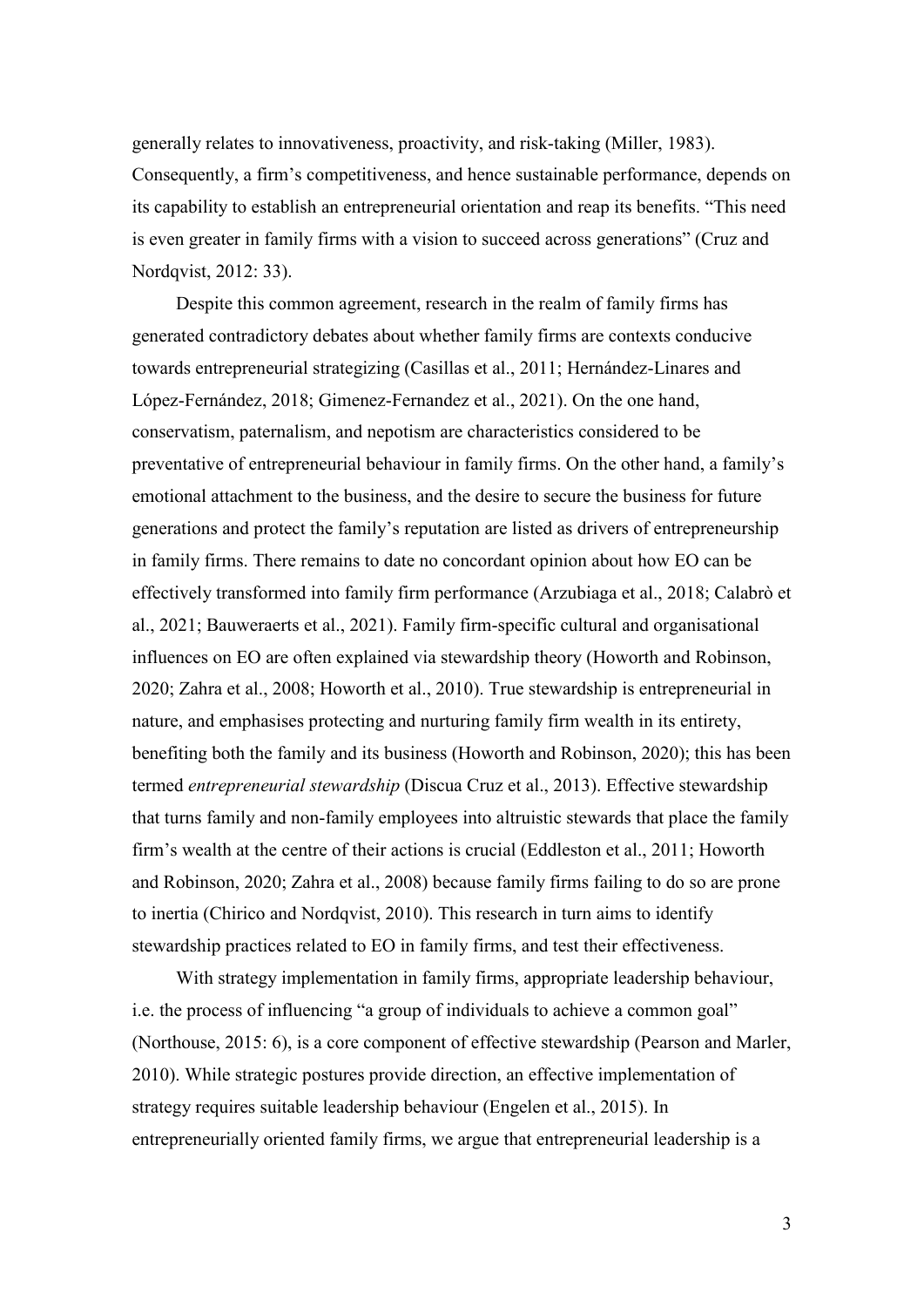necessary and effective stewardship practice (Howorth and Robinson, 2020; Miller et al., 2013). Entrepreneurial leadership builds on stewardship principles like establishing an open, autonomous, trusting, supportive, and nurturing environment, and complies with the family's and business' entrepreneurial goals (Fries et al., 2021; Zahra et al., 2008; Renko et al., 2015; Discua Cruz et al., 2013). Research on the effectiveness of EO and its implementation mechanisms needs to also take environmental settings into account, because the proposition that EO is a universal blessing in any situation has been deemed "overly simplistic" (Wiklund and Shepherd, 2005: 76). This is why the following research also accounts for environmental dynamism when testing the effectiveness of stewardship practices related to entrepreneurial leadership in family firms. The high rate of change in terms of customer and competitor behaviour associated with dynamic environments (Khandwalla, 1977) makes dynamism a conducive context for entrepreneurially oriented family firms. The proactive, risktaking, and innovative nature of entrepreneurially oriented family firms results in better anticipation of and adjustment to environmental change (Casillas et al., 2011; Yu et al., 2019; Casillas et al., 2010). Based on a sample of 162 family SMEs from Western Austria, we contribute to family business and entrepreneurship literature by testing effective orchestrations of entrepreneurial activities in family SMEs (Casillas et al., 2011; Kallmuenzer et al., 2018; Bauweraerts et al., 2021). This study contributes to this debate by focusing on actual stewardship practices in the form of entrepreneurial leadership. Existing research to date has largely relied on proxies of stewardship behaviour such as the family membership of executives or family involvement to explain the effectiveness of family firms' EO (Bauweraerts et al., 2021; Casillas et al., 2010). The use of proxies however neglects that family membership or involvement does not necessarily equate with actual stewardship behaviour protecting and nurturing family firm wealth (Howorth and Robinson, 2020; Miller et al., 2013; Zahra et al., 2008). Consequently, we extend the research on entrepreneurial stewardship in family firms which focuses on explaining collective entrepreneurial dynamics in family teams and business portfolios (Discua Cruz et al., 2013) by introducing a leadership perspective to the ongoing debate. We test how and when stewardship practices related to entrepreneurial leadership facilitate the transformation of entrepreneurial strategies into family firm performance. This research as a result follows calls to enhance our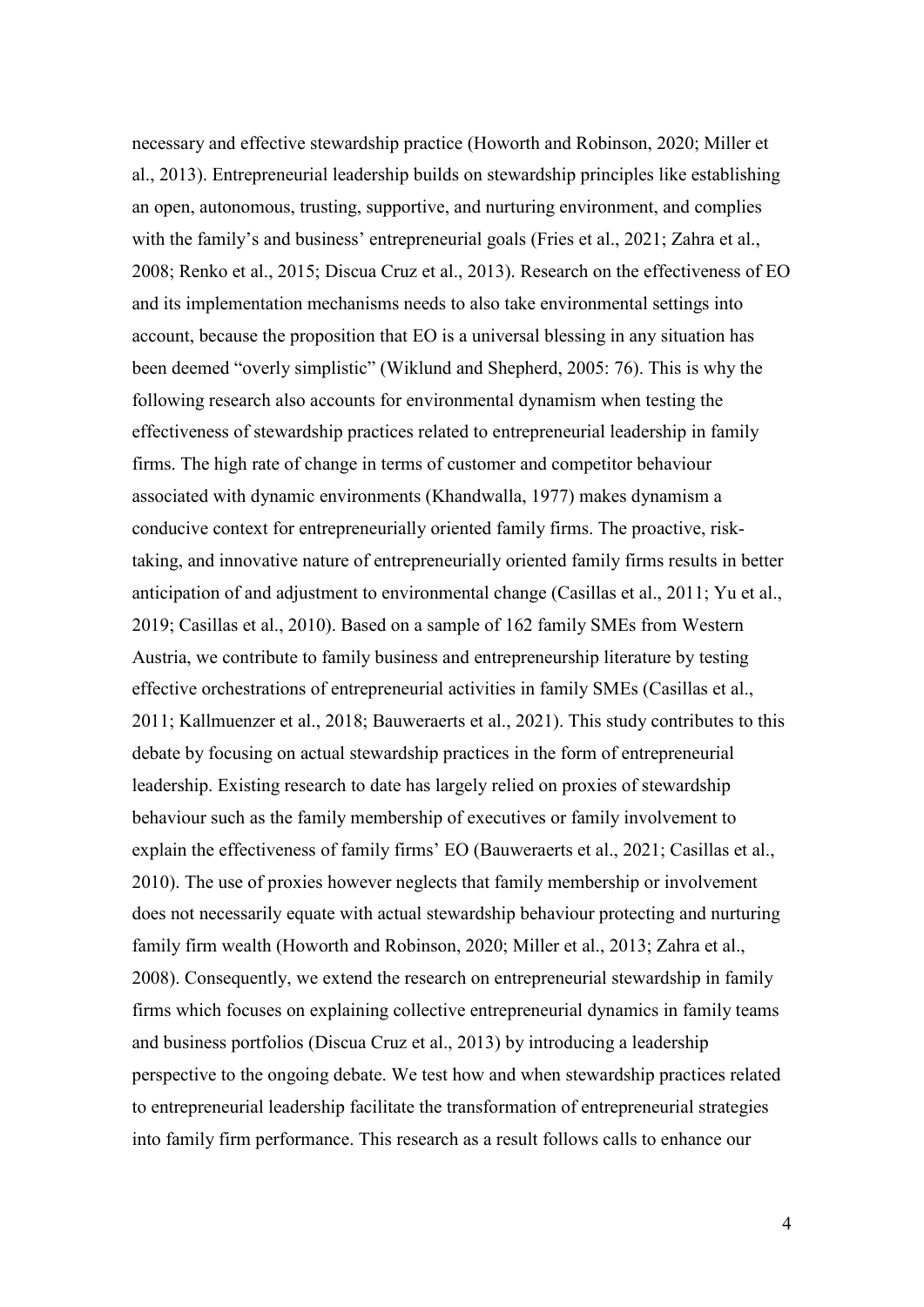understanding of leadership in family firms in general, and entrepreneurial leadership specifically (Koiranen, 2003; Renko et al., 2012; Leitch and Volery, 2017; Fries et al., 2021; Kansikas et al., 2012). Leadership research in family firms is scarce, and focuses on issues such as the family membership of leaders (Bauweraerts et al., 2021) or generational issues (Mussolino and Calabrò, 2014); it is very rare when it comes to the EO context (Hernández-Linares and López-Fernández, 2018).

Further, research on the boundary conditions of the EO-performance relationship in family firms only rarely adopts true configurational perspectives simultaneously considering the interplay of multiple contingency factors. Prior research has focused either on individual external contingency factors such as environmental dynamism (Casillas et al., 2010; Yu et al., 2019), or on individual family business internal contingency factors such as family-related goals (Kallmuenzer et al., 2018). Existing configurational studies have investigated interactions between EO and family businessinternal characteristics such as firm size, participative decision making, and generational involvement and stages (Bauweraerts et al., 2021; Chirico et al., 2011). Configurational research investigating family business-internal and environmental contingencies of EO, and consequently strategic fit in family firms, has been limited to individual EO dimensions (Yu et al., 2019). By considering the interactions between EO, entrepreneurial leadership, and environmental dynamism, we close this gap, which importantly increases our understanding of strategic fit in family firms by establishing the role of stewardship practices for achieving strategic fit. In doing so, we also answer the calls to shed light on how EO is effectively transformed into family firm performance (Wales et al., 2021), while also covering multilevel variables when investigating family firm performance (McKenny et al., 2013).

### **Theoretical Background and Hypotheses Development**

## *A Stewardship Perspective of Entrepreneurial Practices in Family Firms*

EO describes an organizational posture of how decision-making practices determine firms' responses towards new technologies and reactions to new product-market opportunities involving risks. We consider a family SME to be entrepreneurially oriented when it simultaneously displays high levels of innovativeness, risk-taking, and proactivity (Covin and Slevin, 1989; Miller, 1983; Wales et al., 2019). This perspective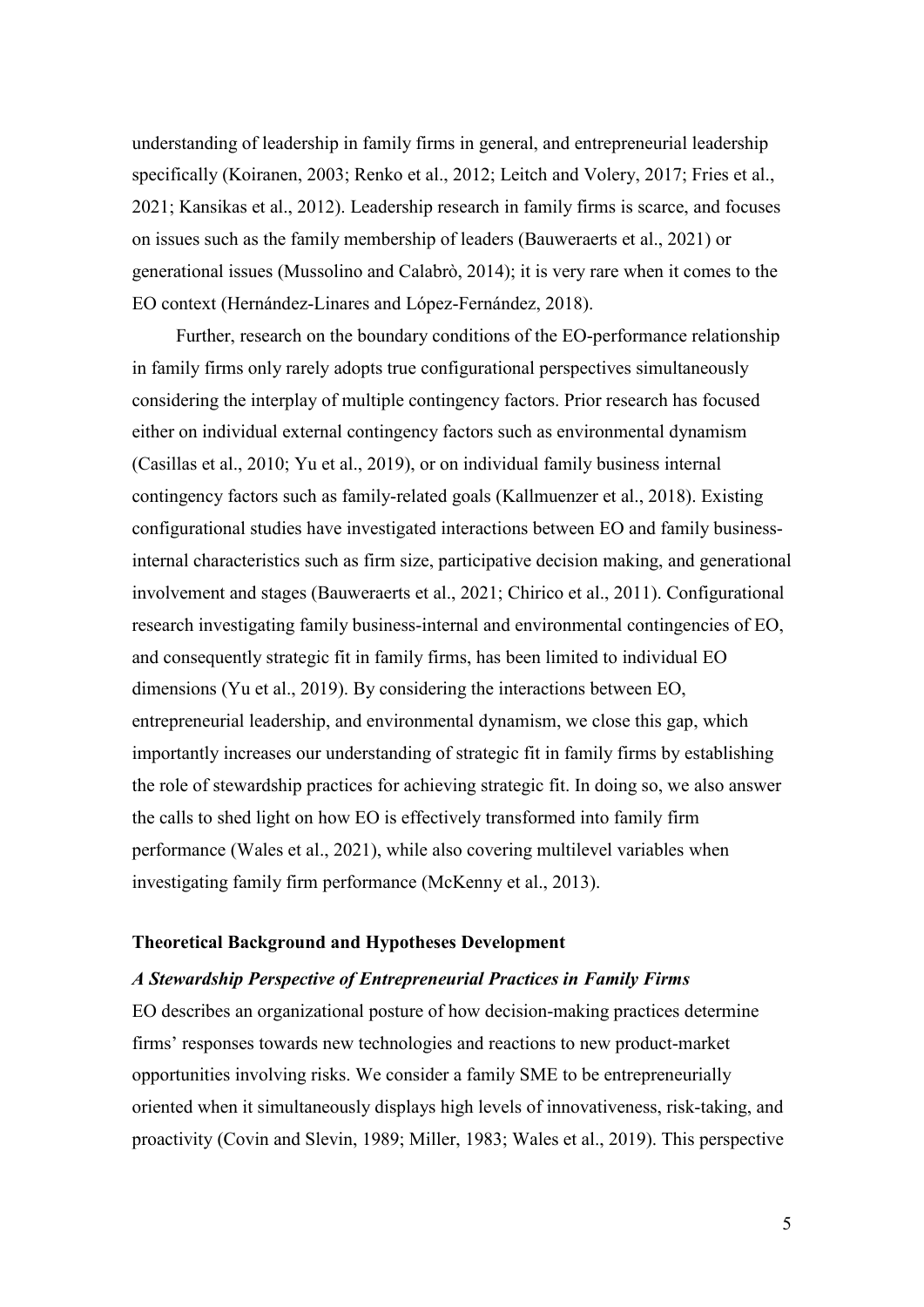contrasts with the multidimensional conceptualisation of EO (Lumpkin and Dess, 1996), which argues that EO is a phenomenon with roots in the domains of innovation, proactivity, risk-taking, autonomy, and competitive aggressiveness. Not all of these dimensions have to be simultaneously present at the same level, but may instead complement each other. While the unidimensional conceptualisation "specifies what EO looks like", the multidimensional conceptualisation "specifies where to look for EO" (Covin and Wales, 2012: 681). Consequentially, the unidimensional conceptualisation suits our research goal better because we are interested in how family SMEs can reap the benefits of EO in its entirety.

EO is shaped through cultural influences on national or societal, regional, industry, and firm levels (Howorth et al., 2010; Fayolle et al., 2010; Lee and Peterson, 2000; Gupta and Levenburg, 2010; Wales et al., 2019). These cultural dimensions shape firms' values, attitudes, and behaviours as they form and transform EO (Fayolle et al., 2010; Howorth et al., 2010; Lee et al., 2019). This holds true for family firms, which for generations are often strongly embedded in certain cultural settings (Howorth et al., 2010). One theoretical lens frequently applied to explain entrepreneurship in family firms is stewardship theory (Howorth and Robinson, 2020; Bauweraerts et al., 2021). Stewardship theory provides insights into situations where managers are not driven by individual goals, but act in the best interests of the firm because their motives are aligned with its well-being (Davis et al., 1997). Stewardship theory provides a contrasting perspective to agency theory, which theorises about self-serving managers and associated governance costs. Stewardship theory is a relevant theoretical perspective for family firms because of the common conjunction of ownership and management which is especially the case in family SMEs (Chrisman et al., 2012; Zahra et al., 2008; Howorth et al., 2010).

Stewardship governance is associated with facilitating and empowering management and leadership practices, yielding a deep identification with the business (Davis et al., 1997). Stewardship cultures are based on trust, less formalisation, and more flexibility. The facilitating and empowering nature of stewardship practices yield a greater identification with the family and its business, increasing employee commitment and motivation to contribute to family firm wealth, while diminishing self-serving actions. Here, family business members act as stewards. In the best interest of the firm,

6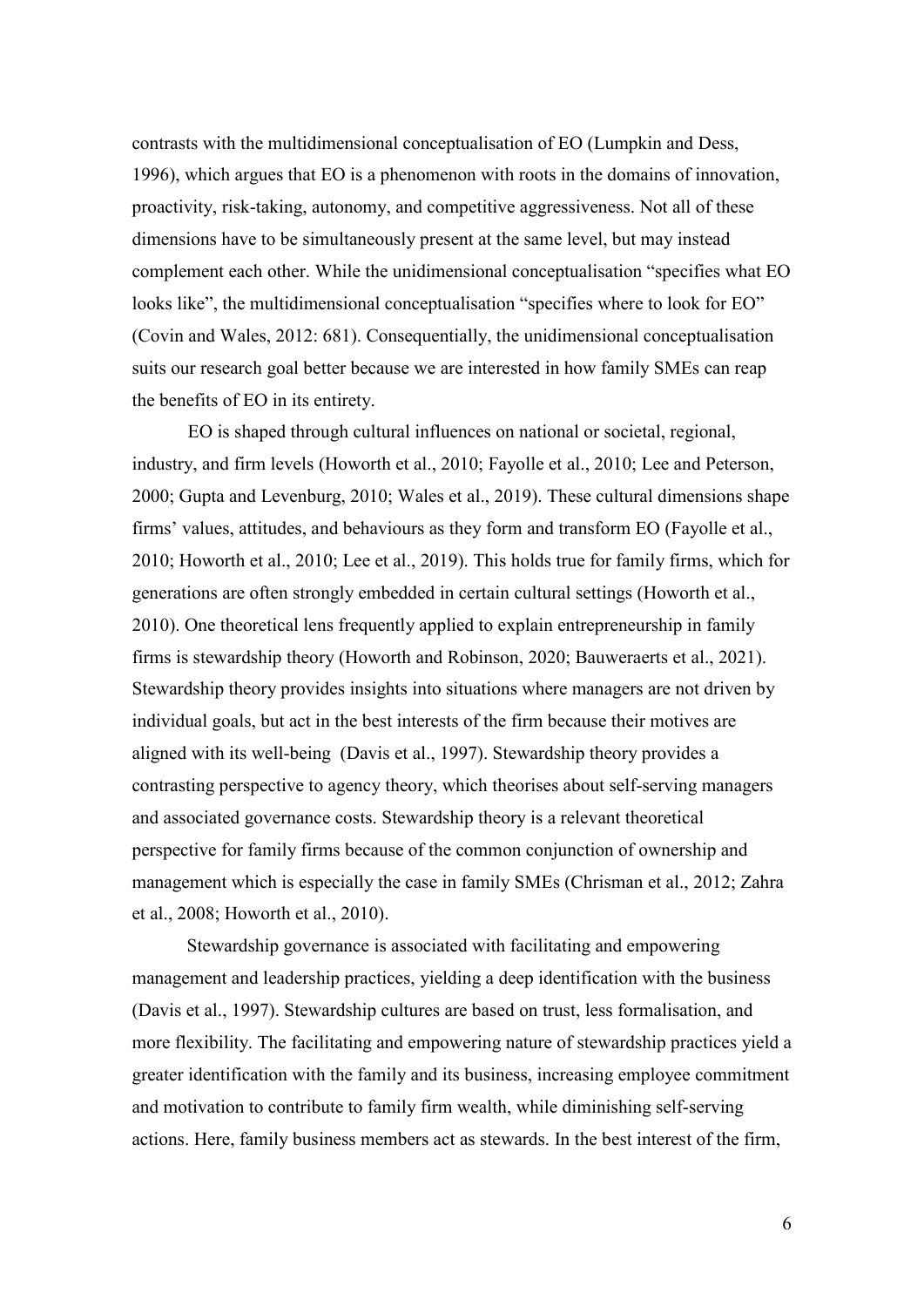stewards not only follow the family business' strategic goals, but also seek to expand the firm's assets instead of merely protecting them. Howorth and Robinson (2020: 70) conclude that "a stewardship perspective that is true to these roots would be entrepreneurial, and family members who wish to expand the wealth, assets, and opportunities of the family would be active entrepreneurially." Studying family entrepreneurial teams and their business portfolios, Discua Cruz et al. (2013) coin the term *entrepreneurial stewardship* in this respect. We extend this perspective by focusing on individual family businesses and testing how entrepreneurial stewardshiprelated leadership practices facilitate successful strategy implementation. We specifically propose that in family firms with pronounced EO stewardship practices are most effective when they are entrepreneurial in nature and create a culture that is inherently entrepreneurial, including entrepreneurial leadership behaviour. In this kind of surrounding, entrepreneurial stewardship efforts go beyond the family boundaries, turning all (family and non-family) members into entrepreneurial stewards, leading to a successful implementation of EO.

EO and entrepreneurial leadership are two distinct phenomena (Dess et al., 2003); the latter increases the potential of the former. While EO describes a firmwide posture capturing organisational decision-making practices that determine firms' responses to opportunities, possibly involving risks (Lumpkin and Dess, 1996), entrepreneurial leadership refers to individual managerial behaviours "influencing and directing the performance of group members towards the achievement of organisational goals that involve recognizing and exploiting entrepreneurial opportunities" (Renko et al., 2015, p. 55). Building on stewardship principles (Fries et al., 2021), entrepreneurial leadership heavily rests on social exchange (Dess et al., 2003), which is not necessarily the case with EO, because top management decision-making can take place separately from other organisational ranks. Leadership in entrepreneurially oriented family firms is not necessarily based on entrepreneurial values (Renko et al., 2015; Chirico and Nordqvist, 2010; Casillas et al., 2011). For instance, it could strictly implement what has been planned and ordered by top management. Entrepreneurial leadership is a crucial stewardship means for triggering entrepreneurial behaviour among the individuals constituting a firm and meeting the goals of an entrepreneurially oriented family firm while fostering firm performance. This is key because family goals, including non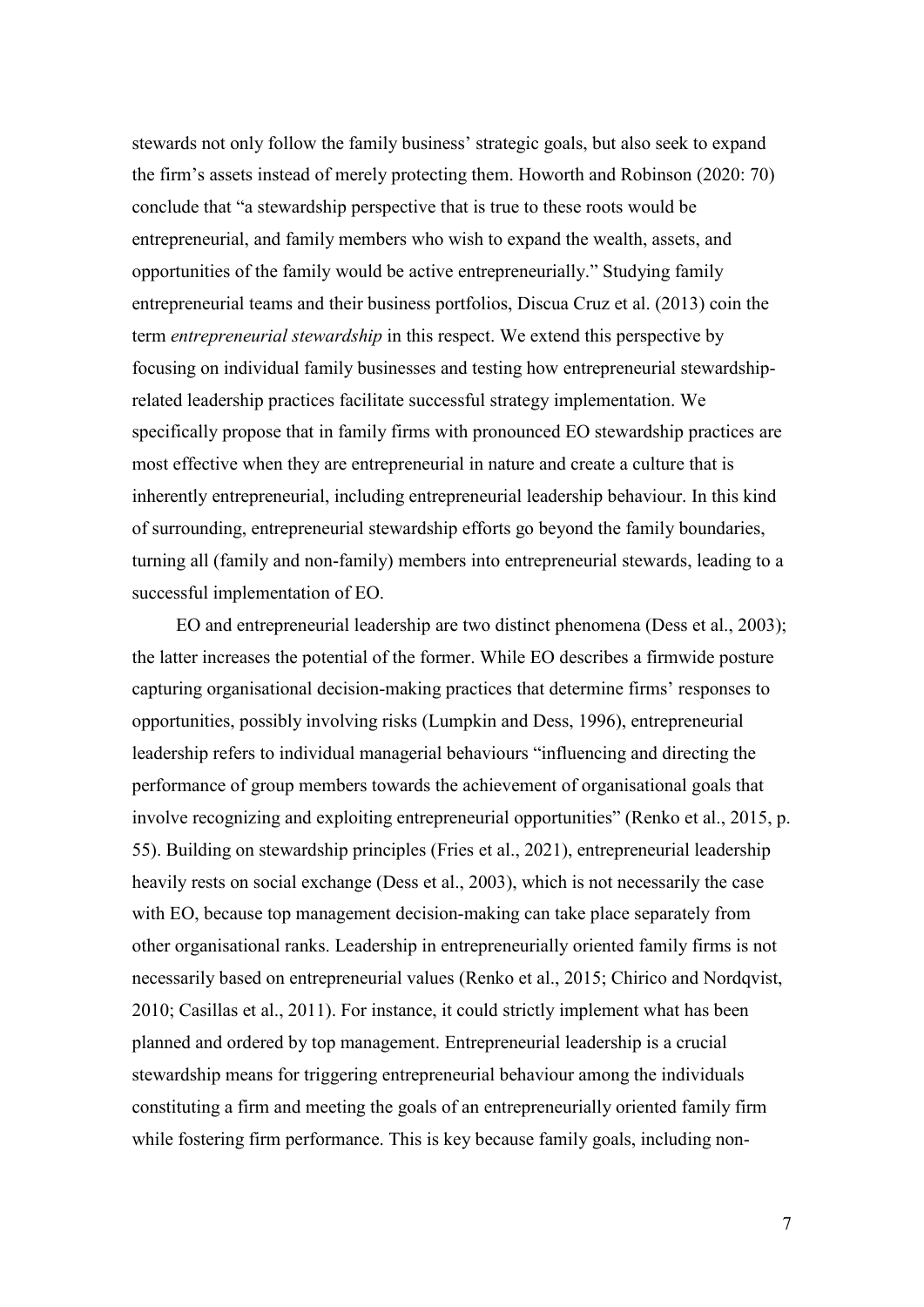financial ones, are best achieved by increasing their firm's prosperity (Bauweraerts et al., 2021).

Previous research investigating stewardship behaviour in family firms provided evidence that they develop effective stewardship practices such as entrepreneurial leadership to a varying degree (Miller et al., 2013). This is emphasised by two contradictory lines of argumentation that describe family firms as entrepreneurial or non-entrepreneurial, depending on their family-specific cultures and goals (Casillas et al., 2011). One explanation here is that family firms face the possibility of trade-offs between paternalism and entrepreneurship leading to family firm inertia because decisions are taken with a family focus directed towards preserving traditions (Chirico and Nordqvist, 2010). Koiranen (2003) demonstrates that paternalism and entrepreneurship in family firms are related through emotions. Renko et al. (2012: 177) argue that "the prevalence of paternalistic leadership practices in family business may be closely related to the strong emotional connections prevalent in such firms and the need to behave entrepreneurially." However, family firms that face inertia due to tradeoffs between paternalism and entrepreneurship lack a true and effective stewardship culture, and display poor stewardship practices (Zahra et al., 2008; Eddleston et al., 2011). Instead of empowering their employees, they overwhelm them with care, suppressing any proactive and innovative contribution to the firm's wealth (Koiranen, 2003), holding them off from becoming family firm stewards as a result (Zahra et al., 2008). Family firms in this instance fail to implement a culture of entrepreneurial stewardship where identifying entrepreneurial opportunities to increase the family's assets is a collective effort (Discua Cruz et al., 2013). These kinds of cultural trade-offs can often cause disharmony between strategy and the organisation.

Building on a stewardship perspective, we argue that for family firms to be able to effectively turn their EO into performance, they need to develop stewardship practices related to entrepreneurial leadership. However, the effectiveness of strategies (Lumpkin and Dess, 2001) and stewardship cultures (Chirico and Baù, 2014) for firm prosperity are contingent on the environmental context. All firms, including family SMEs, need to achieve strategic fit between strategy, the organisation, and environment (Lindow et al., 2010; Carmeli et al., 2010). The following sections develop hypotheses discussing how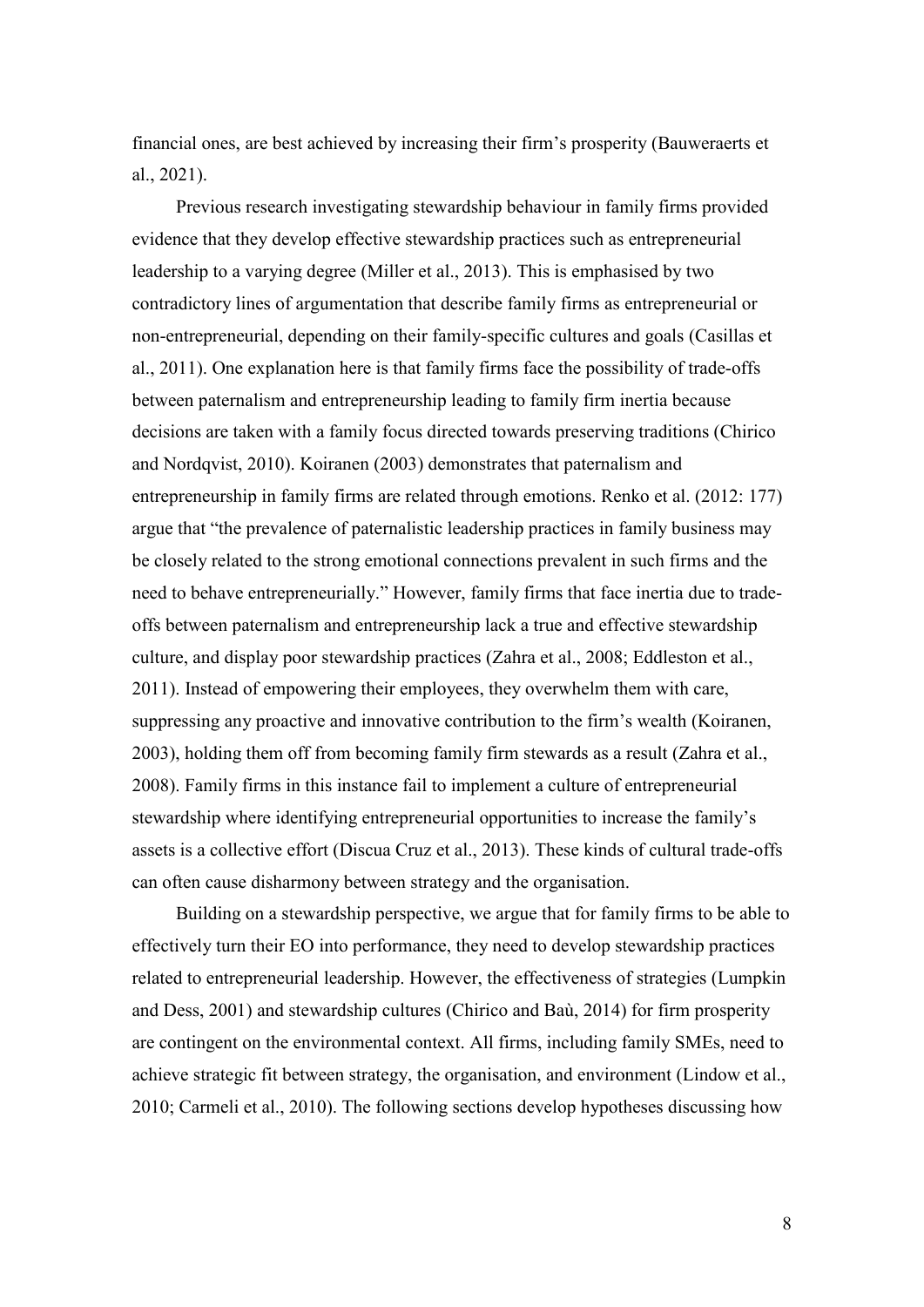configurations of stewardship practices related to entrepreneurial leadership and environmental dynamism influence the EO performance link in family firms.

# *Configurations of EO, Entrepreneurial Leadership, and Environmental Dynamism, and Their Influence on Performance*

#### *Entrepreneurial Leadership and EO in Family Firms*

Stewardship theory postulates that the "identification with and achievement of the organisation's strategic mission can lead to intrinsic satisfaction and provide a significant source of personal utility for stewards" (Zahra et al., 2008: 1037). In family firms, EO is strengthened through stewardship cultures. This is especially the case when strong bonds between the family and the firm exist, and the interaction among family members and the firm is strong (Eddleston et al., 2011). Appropriate leadership behaviour based on stewardship principles is a key component of these kinds of stewardship cultures (Eddleston, 2008; Pearson and Marler, 2010). Entrepreneurial leadership incorporates strong stewardship principles, seeking to turn firm members into entrepreneurial agents. This is especially important in the case of entrepreneurial family firms. Entrepreneurial leaders challenge a firm's dominant logic as well as their subordinates (Ireland et al., 2003), encouraging followers to set entrepreneurial goals (Gupta et al., 2004; Ireland et al., 2003), which in turn creates strategic fit with the family firm's strategic posture.

Entrepreneurial leaders "emphasize building commitment through active, creative, and discovery-driven engagement with the opportunities presented by the environment" (Gupta et al., 2004: 255). Here, entrepreneurial leaders trigger business opportunity recognition and exploitation among their followers (Gupta et al., 2004). While "opportunity recognition is about perception, exploitation is about action, and the goals set by entrepreneurial leaders involve both" (Renko et al., 2015: 57). Entrepreneurial leadership fosters the development of growth-related (substantive) and opportunity spotting, and change-related (dynamic) organisational capabilities (Koryak et al., 2015). Thus, entrepreneurial leadership protects (i.e. change capabilities) and nurtures (i.e. growth capabilities) firm wealth, which is the foundation of good stewardship in family firms (Howorth and Robinson, 2020). Entrepreneurial leaders themselves identify innovation opportunities, emphasize their benefits to the entire firm, and secure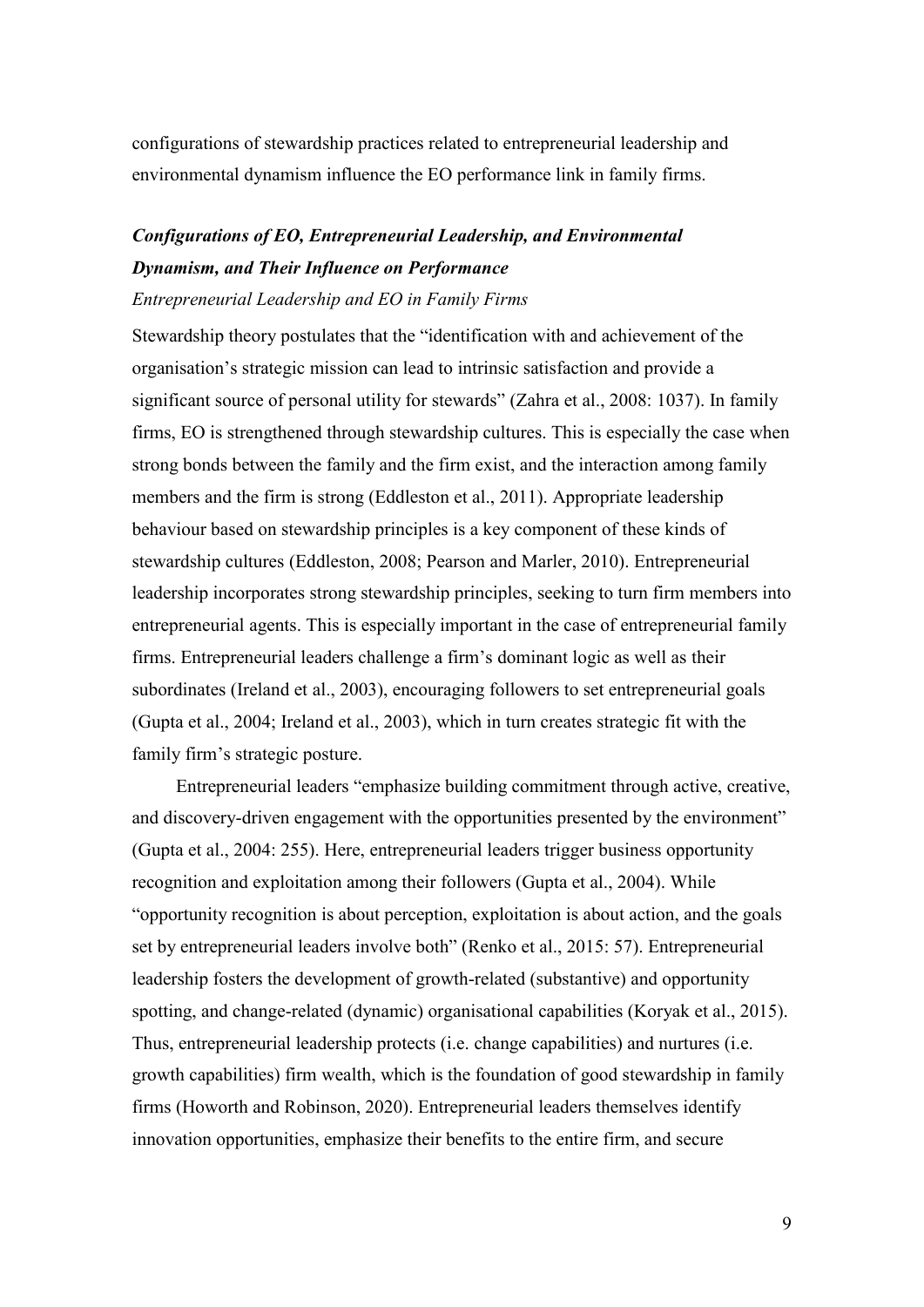resources for exploiting opportunities (Ireland et al., 2003). Consequently, they act as role models and can be described as true stewards, acting entrepreneurially and sacrificing their own interests for the wealth of the family firm and its employees (Howorth and Robinson, 2020; Fries et al., 2021).

Entrepreneurial leadership builds on transformational leadership principles such as articulating a vivid and motivating vision, the intellectual stimulation of followers, or inspirational motivation (Renko et al., 2015; Fries et al., 2021). Transformational leadership principles are a core foundation of a family firm's stewardship orientation (Eddleston, 2008) because this kind of leadership behaviour triggers stronger emotional connection and psychological ownership among employees, turning them into family firm stewards (Fries et al., 2021). The capacity of entrepreneurial leaders to articulate a compelling entrepreneurial vision creating a common understanding of the family business among all members is a particularly important stewardship practice because it replaces paternalistic behaviour (Fries et al., 2021). Another stewardship component of entrepreneurial leadership is its foundation in participative leadership, which strengthens intrinsic motivations to engage in innovation and develop an entrepreneurial mindset (Fries et al., 2021). Entrepreneurial leadership heavily rests on social exchange (Dess et al., 2003), identified as one of the core stewardship-based leadership behaviours for implementing a stewardship culture (Pearson and Marler, 2010). Furthermore, entrepreneurial leadership intersects with creativity-supportive leadership because creativity is an important aspect of innovation and opportunity seeking (Renko et al., 2015), enabling followers to become active entrepreneurial stewards nurturing the family business. In sum, these attributes of entrepreneurial leadership strengthen follower identification, involvement, and intrinsic motivation and consciousness, driving them to act as stewards in charge of innovation and future success (Zahra et al., 2008; Fries et al., 2021).

Based on stewardship theory, we expect entrepreneurial leadership to be an effective practice for creating an entrepreneurial stewardship culture, turning family firm members into intrinsically-driven stewards seeking to achieve the family firm's entrepreneurial goals. As entrepreneurial leadership increases, the capacity among all (family and non-family) ranks of a family firm to challenge current situations, take risks, and be creative prevents family firms from falling into the "paternalism trap" that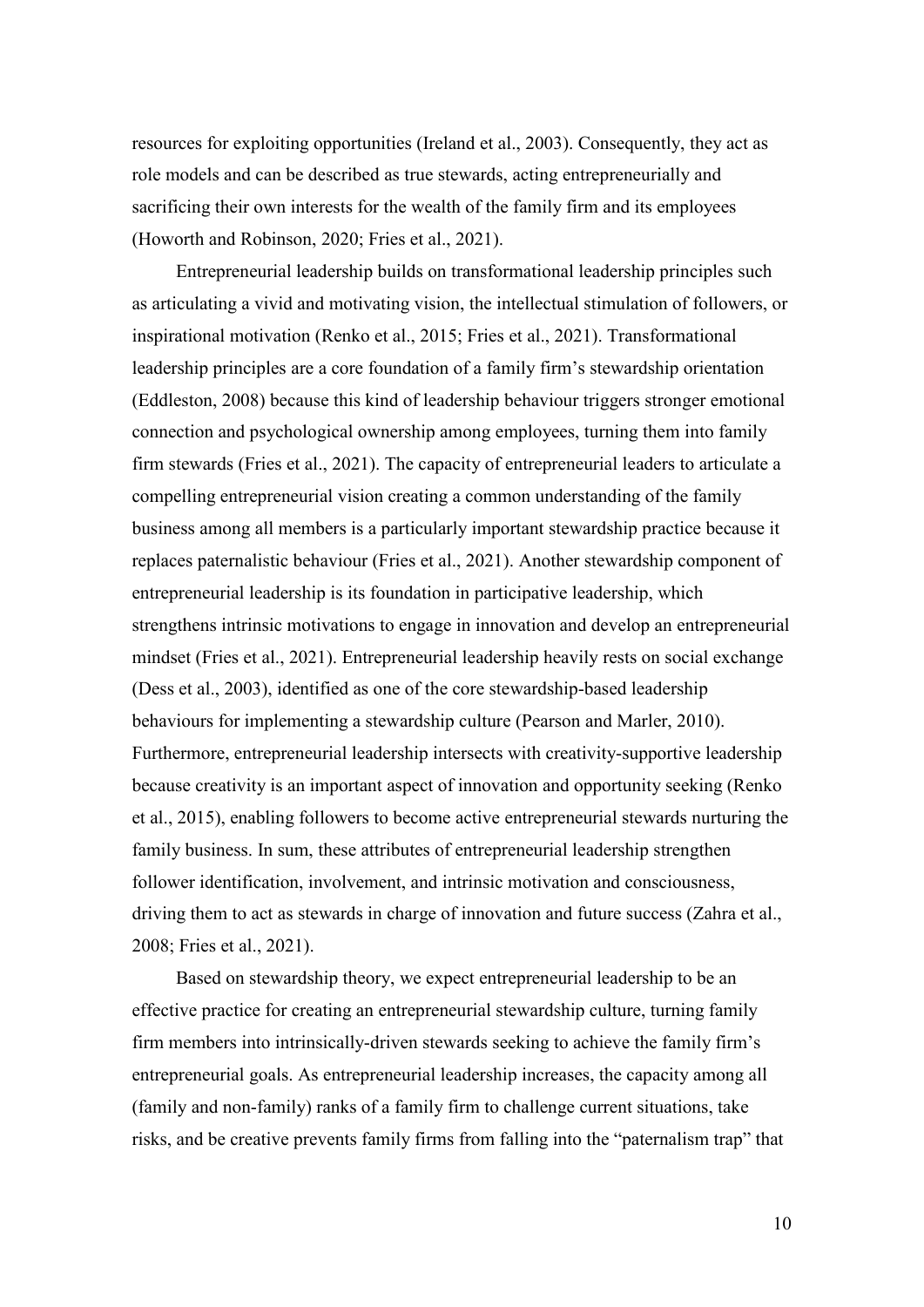triggers inertia instead of entrepreneurship (Chirico and Nordqvist, 2010). Entrepreneurial leadership will therefore enable family firms to balance "care taking" and "care-giving" attitudes, meaning that employees not only have the freedom to express ideas, but are also empowered to follow them (Koiranen, 2003). Empirical evidence supports our reasoning. For instance, it's been shown that managerial individual innovation behaviour can be transformed more easily into firm-level exploration in family-owned firms (Strobl et al., 2020b). Research has also demonstrated that entrepreneurial leadership correlates with EO (Renko et al., 2015), triggering exploration and exploitation innovation outcomes in organisations, with a special emphasis on the former (Strobl et al., 2020a). Based on this reasoning, we propose the following hypothesis:

*Hypothesis 1:* The relationship between EO and family firm financial performance is stronger when stewardship practices related to entrepreneurial leadership are high.

## *Environmental Dynamism and EO in Family Firms*

Environmental dynamism describes environmental contexts characterized by high rates of change and uncertainty (Miller and Friesen, 1983). Customer expectations, production, and service trends vary constantly, and competitors' actions are typically unpredictable. Despite posing survival challenges (Bettis and Hitt, 1995), the dynamic nature of these environments opens up business opportunities. Here, strategies focusing on innovation are beneficial because they provide external strategic fit (Miller, 1983; Miller and Friesen, 1983). Not responding correctly to environmental changes (a misalignment between strategy and environment) has been shown to be a major driver of organisational failure (Miles and Snow, 1994). In dynamic environments, firms must respond quickly and proactively. "A strong proactive tendency gives a firm the ability to anticipate change or needs in the marketplace and be among the first to act on them" (Lumpkin and Dess, 2001: 445). The uncertainty associated with environmental dynamism diminishes managerial capabilities to predict future outcomes and the impacts of events (Khandwalla, 1977). Consequently, dynamic environments also require risk-taking: in dynamic environments, "performance should be highest for those firms that have an orientation for pursuing new opportunities because they have a good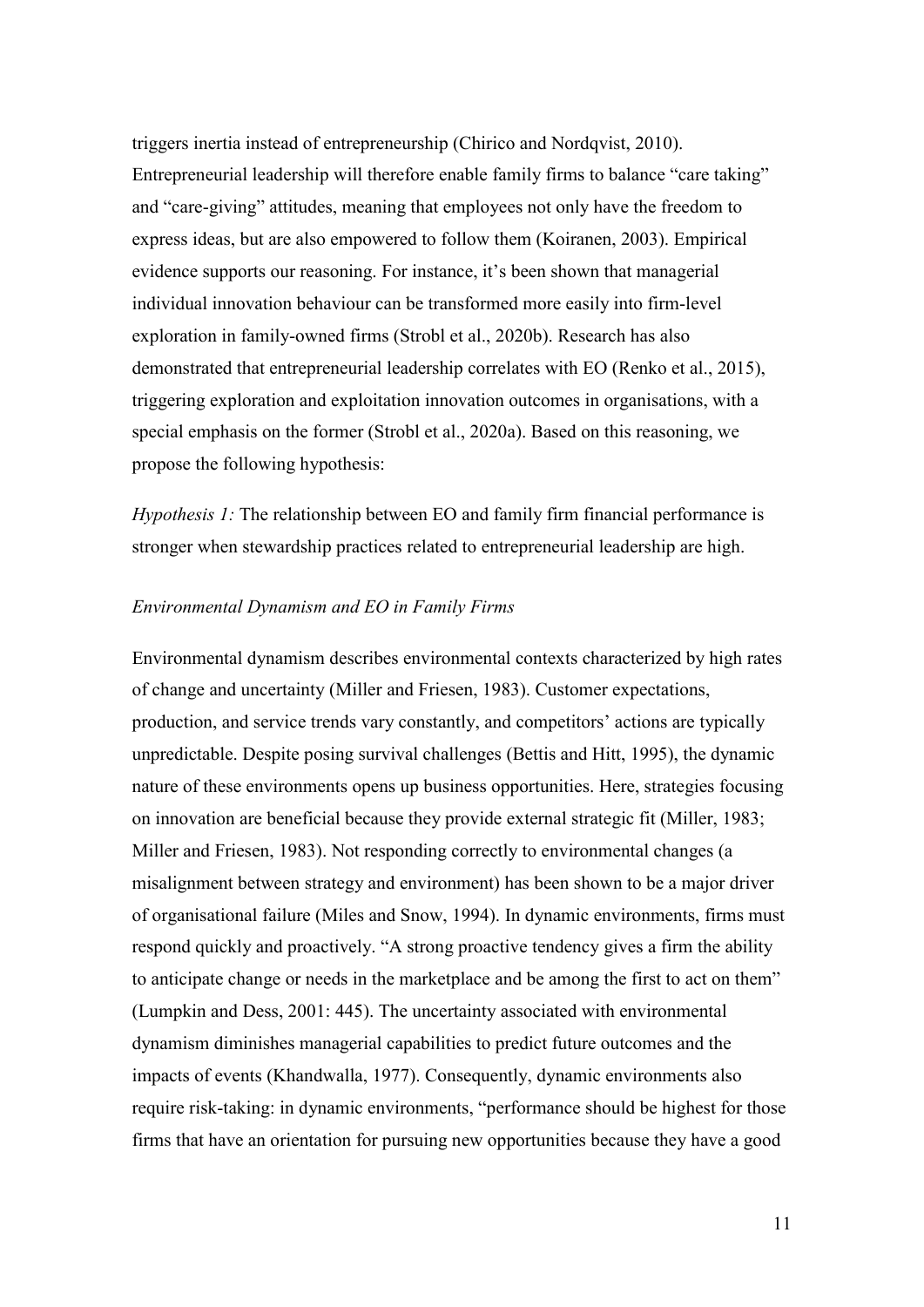fit between their strategic orientation and the environment" (Wiklund and Shepherd, 2005). EO is exactly this kind of strategic posture (Covin and Slevin, 1991). This is also the case for family firms (Casillas et al., 2011) because they display a greater EO under conditions of environmental dynamism (Cruz and Nordqvist, 2012), obviously seeking external strategic fit. Thus, as dynamism in the environment establishes an external strategic fit with an entrepreneurial posture, we expect that family firms displaying a high EO will perform better in these environmental contexts. We therefore posit:

*Hypothesis 2:* The relationship between EO and family firm financial performance is stronger when environmental dynamism is high.

# *Configuring Entrepreneurial Leadership, Environmental Dynamism, and EO in Family Firms*

There is general evidence that external strategic fit with dynamic environments requires capabilities related to adaptation and change (Beer et al., 2005). In family firms, stewardship behaviour such as entrepreneurial leadership help leverage the external strategic fit between firm strategy and the environment. In family firms with a stewardship orientation, "the family and employees interact to create a setting where ideas about how to monitor and respond to changes in the environment can flourish" (Zahra et al., 2008: 1049). Consequently, a stewardship orientation establishes the necessary strategic flexibility (Zahra et al., 2008) which is necessary to cope with uncertain environmental conditions (Shimizu and Hitt, 2004). Thus, there will be a reinforcing effect between stewardship practices related to entrepreneurial leadership and environmental dynamisms in entrepreneurially oriented family firms. A stewardship orientation is based on stewardship practices nurturing trust, participation, identification, and ownership among family firm members, which help introduce rapid changes and initiatives to react to changing environmental circumstances (Zahra et al., 2008). Along with its transformational and participative components, entrepreneurial leadership also involves these stewardship practices (Fries et al., 2021) as it focuses on creating an open environment, empowering organisational members from all ranks to engage in opportunity recognition (Ireland et al., 2003; Renko et al., 2015; Zahra et al., 2008). Stewardship practices related to entrepreneurial leadership strengthen the trust,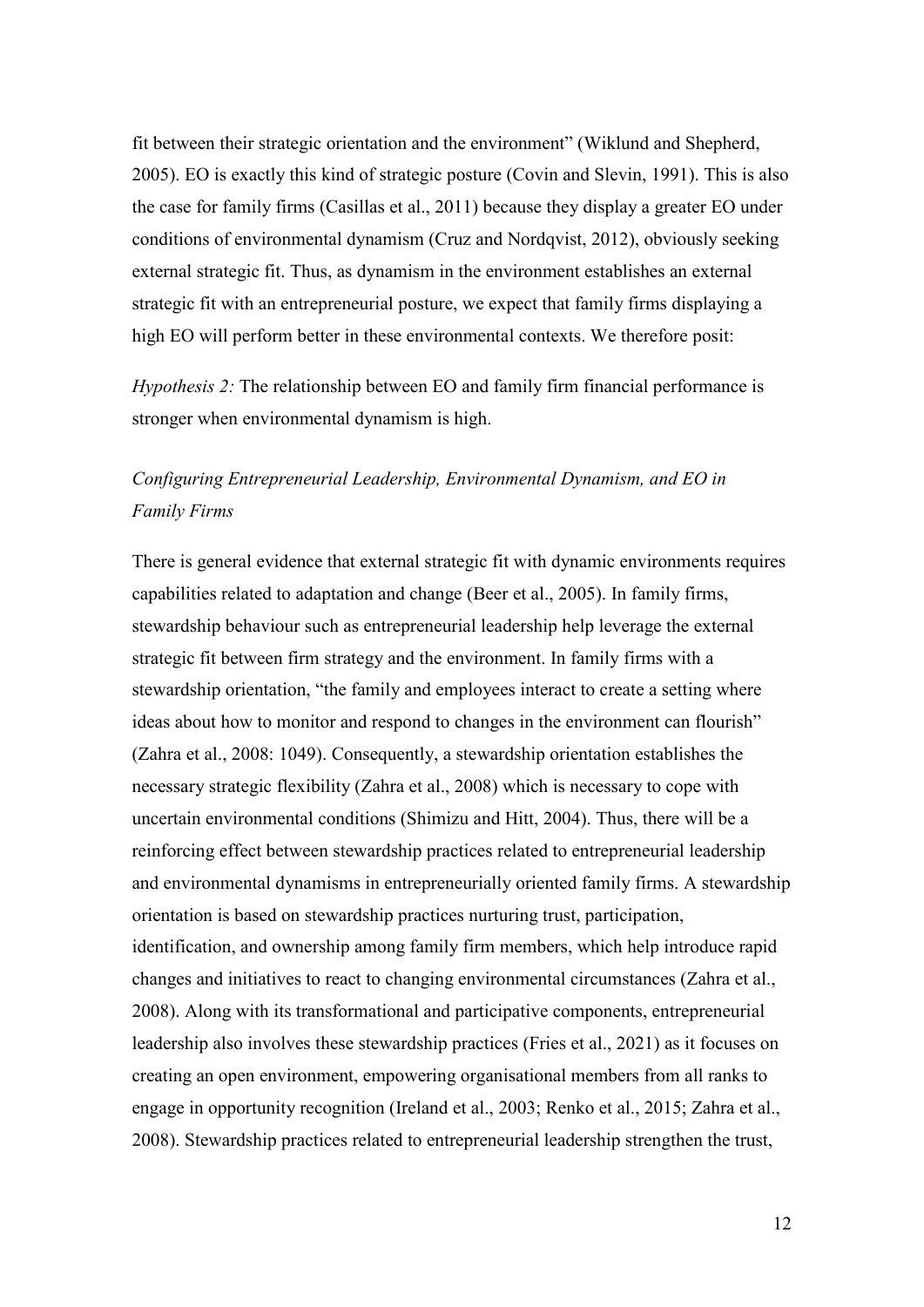commitment, and intrinsic motivation of all family firm members to contribute to family firm goals. These practices furthermore minimise resistance to change, fostering information and knowledge exchange and collaboration, and can even increase explorative employee behaviour, yielding possible solutions for coping with environmental change (Eddleston et al., 2011; Zahra et al., 2008). Stewardship practices related to entrepreneurial leadership as a result strengthen the growth- and changerelated dynamic capabilities of family firms (Fries et al., 2021; Howorth et al., 2010; Koryak et al., 2015) which are crucial for prevailing in dynamic environments. Stewardship practices related to entrepreneurial leadership increase the strategic flexibility of family firms in two ways: They increase the capacity to come up with viable solutions to external change, as well as the capacity to implement organisational change.

Based on these arguments, we expect the outcomes of EO in family firms to depend on how well the firm's strategy aligns with environmental conditions (external strategic fit), as well as on family firms' capabilities to leverage potential benefits from this alignment through suitable leadership based on entrepreneurial stewardship principles. Consequently, when pursuing entrepreneurial strategies related to risktaking, innovation, and proactiveness, family firms will perform best when environmental conditions are dynamic, and stewardship practices related to entrepreneurial leadership are highly developed. While environmental dynamism will provide an abundance of opportunities for exploitation (Miller, 1983; Miller and Friesen, 1983; Chirico and Baù, 2014), entrepreneurial leadership prevents family firms from paternalism-induced inertia (Chirico and Nordqvist, 2010) by turning family and non-family employees into entrepreneurial stewards seeking to grow the family's assets (Eddleston et al., 2011; Fries et al., 2021; Zahra et al., 2008; Discua Cruz et al., 2013). We therefore propose:

*Hypothesis 3:* The EO-financial performance relationship depends on configurations of environmental dynamism and stewardship practices related to entrepreneurial leadership. We propose that environmental dynamism and stewardship practices related to entrepreneurial leadership have a reinforcing effect on the EO-financial performance relationship in family firms.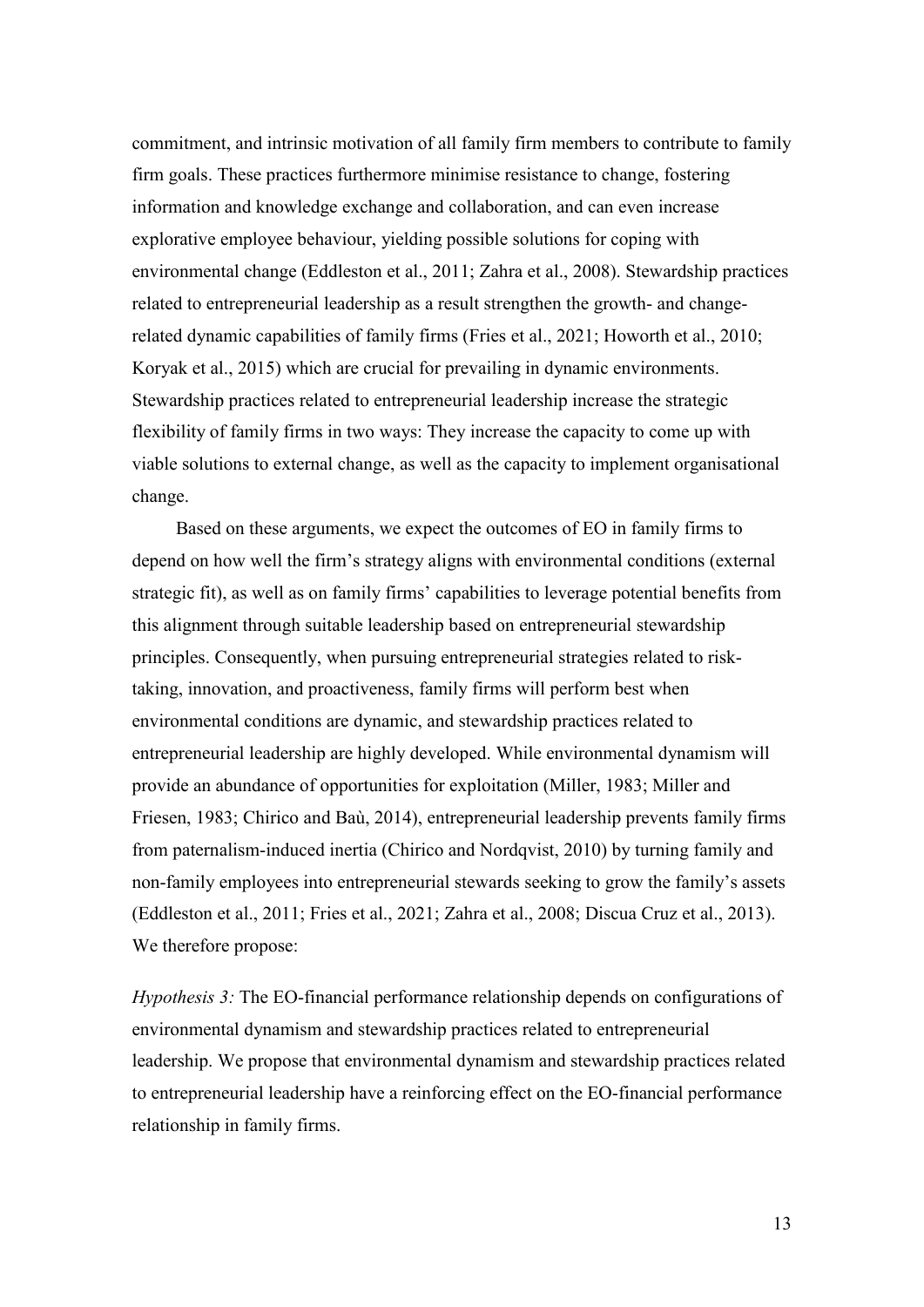## **Method**

#### *Sample and Procedure*

We selected a sample of family SMEs from three Western Austrian provinces (Vorarlberg, Tyrol, and Salzburg) to investigate the proposed hypotheses. The relationships of interest are likely to be more pronounced in an SME context where ownership and management are usually aligned within the owner family, and where family values and behaviour play a key role (Chrisman et al., 2012; Zahra et al., 2008; Howorth et al., 2010; Kotlar and De Massis, 2013). Western Austria is characterized by a strong SME and family business culture. The region provided a suitable context for this investigation because it is relatively homogeneous in terms of its institutional and legal setting, economic activity, population, income, and infrastructure. This also minimised the probability of contextual biases in our results, as a family firm's "environmental context (that is, cultural, demographic, economic, educational, legal and social) can shape family firm formation, diversity and development" (Howorth et al., 2010: 440). In general, 99.7 percent of all businesses in Austria are SMEs, which contribute 61.8 percent to its total added value (European Commission, 2019). These mostly micro businesses (<10 employees) employ about 68.3 percent (roughly 1.9 million people) of the Austrian workforce (European Commission, 2019). 19.8 percent of the businesses employing 20.8 of the Austrian SME workforce are located in Western Austria (WKO, 2018a). Roughly 90 percent of all firms in Austria are family firms (Haushofer, 2013; WKO, 2018b). Even after excluding the number of solo selfemployed entrepreneurs, 54 percent of all businesses in Austria are family firms (Haushofer, 2013). The percentage of family businesses among Austrian SMEs decreases with business size: while 88 percent of micro businesses (<10 employees) and 78 percent of small businesses (10 to 49 employees) are family firms, only 63 percent of medium-sized businesses (50 to 249 employees) are family firms (Haushofer, 2013). These businesses are largely active in the wholesale and retail, tourism, construction, handicraft, and manufacturing industries (Haushofer, 2013; WKO, 2018b).

In Austria, data on family firm SMEs is not systematically captured in official databases. Moreover, the databases that are available do not provide insights into leadership or strategy-related variables such as entrepreneurial leadership and EO. This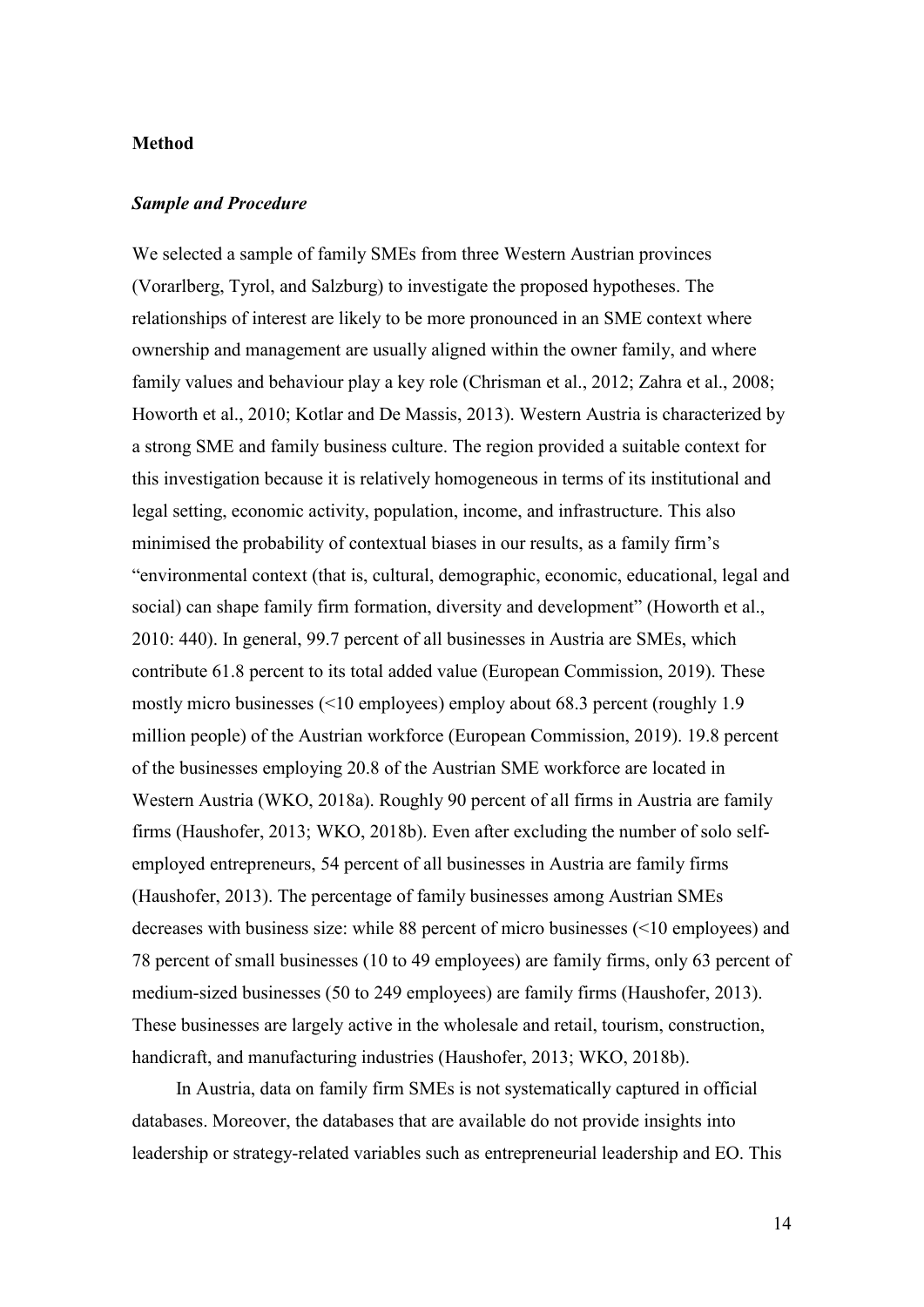is why a survey design was chosen to collect the data, with the questionnaire addressed to family firm managers in leading positions such as owners and CEOs. These key informants are deemed to be the most knowledgeable in SMEs when it comes to reporting on issues such as EO (Cruz and Nordqvist, 2012; Engelen et al., 2015). In cooperation with the Austrian Chamber of Commerce, which provided a randomly selected sample of potential family businesses that agreed to be contacted, the study's sample was created via online research of family SMEs in Western Austria. Overall, 1,056 family firms were identified, and an email link to an online questionnaire was sent to them in June 2014. To ensure that only top managers answered the survey, the respondents had to report their position in the firm (96 percent of respondents were managers with ownership stakes or CEOs, while four percent held other top managerial positions in their respective firms). Two email reminders were sent out four and eight weeks later, and one reminder phone call was made after 12 weeks to complete the data collection in September 2014.

The sample selection process proved difficult in terms of pre-selecting family businesses, particularly in light of the lack of a generally agreed upon family business definition. Recent research mapping family business definitions from the literature highlights that family ownership-, control-, and management related-criteria are key for distinguishing family from non-family firms (Hernández-Linares et al., 2018; Diaz-Moriana et al., 2019). However, the sampling population is highly sensitive to whether these criteria are applied in a broader or a narrower sense (Howorth et al., 2010), and researchers need to carefully select criteria according to their research goals (Diaz-Moriana et al., 2019; Howorth and Robinson, 2020). As this research focused on specific cultural values related to family businesses such as leadership behaviour, we applied a narrower definition guaranteeing family influence on these variables. Following propositions by Westhead and Cowling (1998), a set of introductory questions collected information to distinguish family from non-family firms. We included firms in the sample that perceived themselves as being a family firm (Westhead and Cowling, 1998), and where ownership and management were aligned in the same families, the majority ownership stake (>50%) was held by these families, and at least two family members were actively involved in the daily operations of the firm (Miller et al., 2007; Westhead and Cowling, 1998). The alignment of ownership and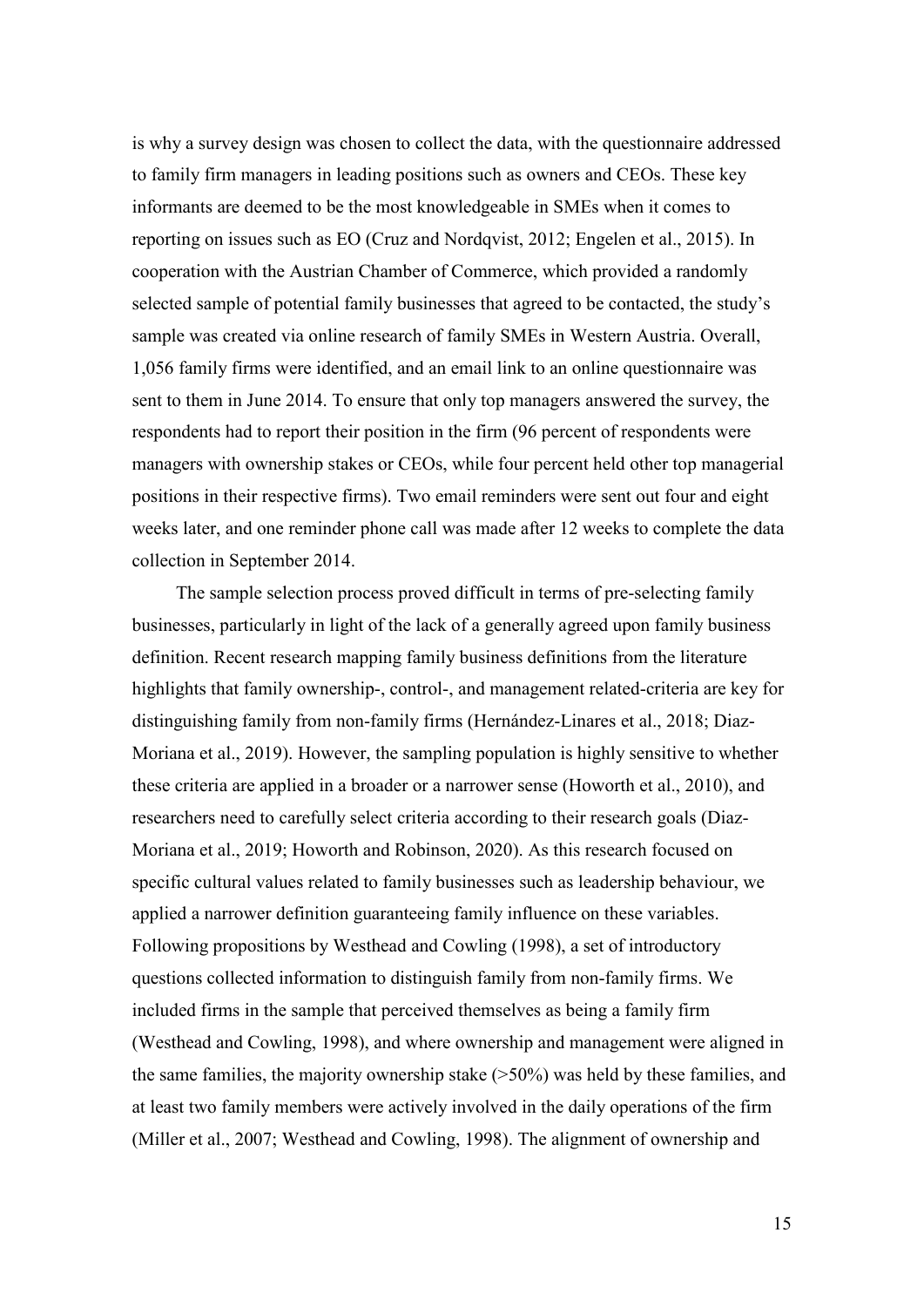management guaranteed that the strategic control of the business lies within the family (Kotlar and De Massis, 2013). The active involvement of at least two family members ensured that family values play an important role in their daily business, and that the investigated businesses were not lone founder businesses, which might differ in their behaviour compared to other family firms (Miller et al., 2007; Kotlar and De Massis, 2013). A final sample of 162 completed questionnaires was achieved after deleting incomplete responses, the responses not meeting our family business definition, and responses from large firms (firms with more than 250 employees (European Commission, 2020)). Firms that did not employ people were also deleted. The overall response rate of 15.34 percent is slightly above the average response rate (10 to 12 percent) usually reported in comparable research (Sieger et al., 2013). Table 1 reports the sample characteristics.

--- please insert table 1 about here ---

#### *Measurement*

Existing scales were adapted to the study context to ensure the validity and reliability of the measurement of the variables of interest. The original scales were developed in English, which is why a translation-back translation procedure by two university academics was done to guarantee the validity and reliability of the German survey. A pre-test among six academics and two family business executives was also conducted, yielding minor adjustments regarding the survey's wording and structure. As outlined above, we followed the unidimensional conceptualisation of EO (Covin and Slevin, 1989; Miller, 1983; Wales et al., 2019), with EO conceptualised as "the intersection of, or shared variance among, these dimensions. In the absence of covariation among innovativeness, risk taking, and proactiveness the presence of an EO [...] should not be claimed" (Covin and Wales, 2012: 680). The scale by Covin and Slevin (1989) was adapted. The scale measures the dimensions of risk-taking (sample item: "In general, the top managers of my firm have a strong proclivity for low-risk projects (with normal and certain rates of return)" vs. "… for high-risk projects (with chances of very high returns)"), proactivity (sample item: "In general, the top managers of my firm have a strong tendency to 'follow the leader' in introducing new products or ideas" vs. "… to be ahead of other competitors in introducing novel ideas or products")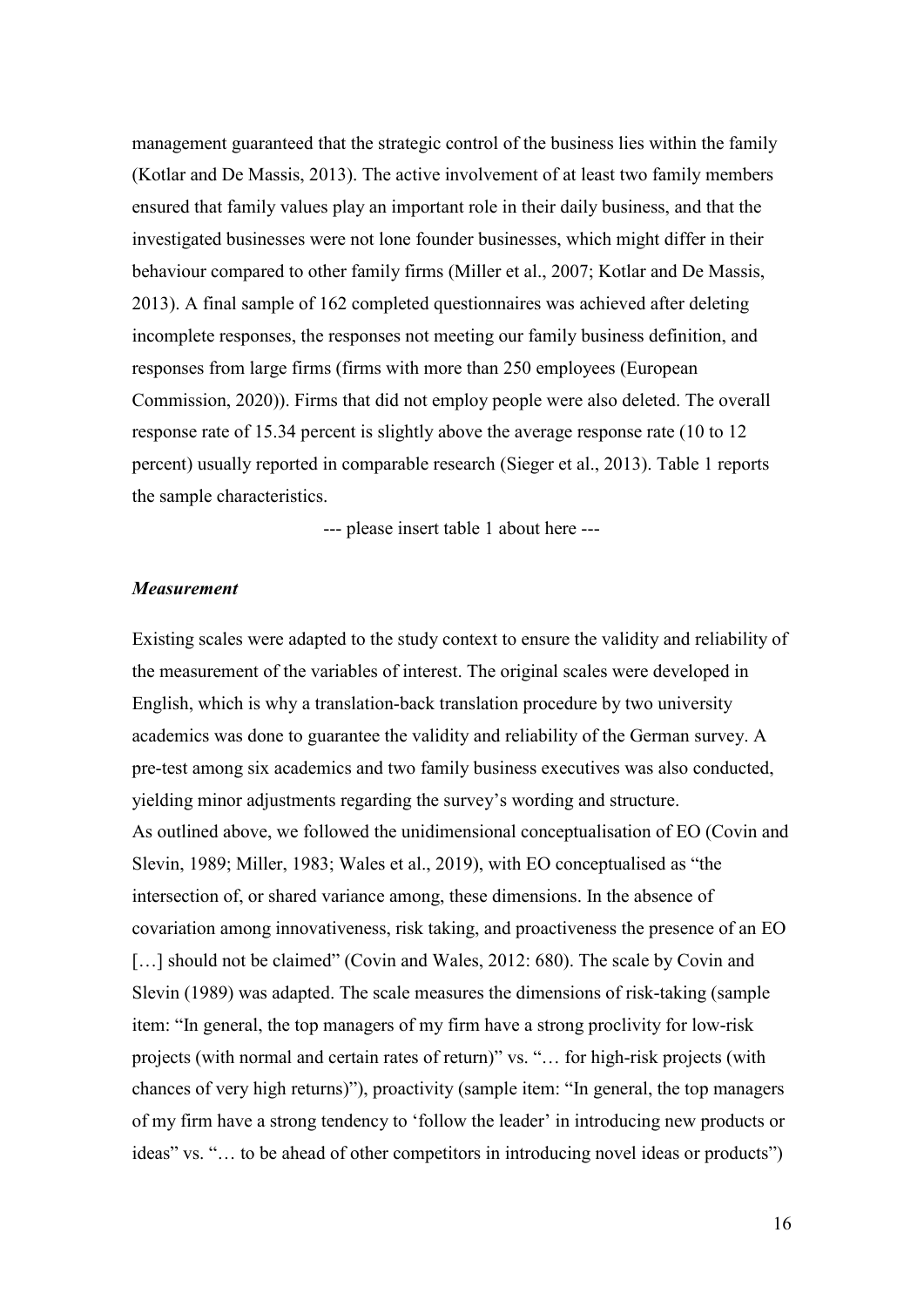and innovativeness (sample item: "Changes in product or service lines have been mostly of a minor nature" vs. "… have usually been quite dramatic") with three items each on a seven-point semantic differential.

Entrepreneurial leadership was assessed with eight items adapted from Renko et al. (2015). In line with similar survey research investigating SME leadership (Engelen et al., 2015), key informants were asked to evaluate leadership behaviour by agreeing or disagreeing with the eight items (sample item: "As a manager I am able to push my followers to challenge the current ways we do business") along a seven-point scale. Although there is evidence that managers inflate their own ratings (Podsakoff and Organ, 1986), and subordinates deliver more accurate assessments of leadership behaviour, we opted for the self-rating approach. First, top managers are the more appropriate choice for measuring the other variables of interest in this study. Second, research also shows that self-reporting measures can generally capture leadership behaviour (Fleenor et al., 2010), especially when it is not about measuring the exact *level* of behaviour, but detecting a certain *pattern* of it (Kim and Yukl, 1995). In this research, we sought to investigate whether respondents displayed a certain pattern of entrepreneurial leadership behaviour. Further, we expected potential biases stemming from inflated self-perceptions to be normally distributed.

Environmental dynamism was adapted from Jansen et al. (2006). This scale contains five items (sample item: "In our market, the volumes of products and services to be delivered change fast and often"). The respondents rated their level of agreement based on a seven-point scale.

Because financial performance data on all the SMEs in our sample was not publicly available, we relied on subjective performance evaluations; there is evidence that this measurement approach does not bias results (Rauch et al., 2009). Following Lumpkin and Dess (2001), we measured financial performance by asking respondents to rate the development of their businesses' return on sales, gross profit, and net profit over a period of three years in comparison to their competitors on a seven-point scale (from  $1 =$  low performer, to  $7 =$  high performer).

Because contextual factors from multiple levels might affect family firm performance (McKenny et al., 2013), we also included several control variables on the organisational, family, and environmental levels. On the organisational level, we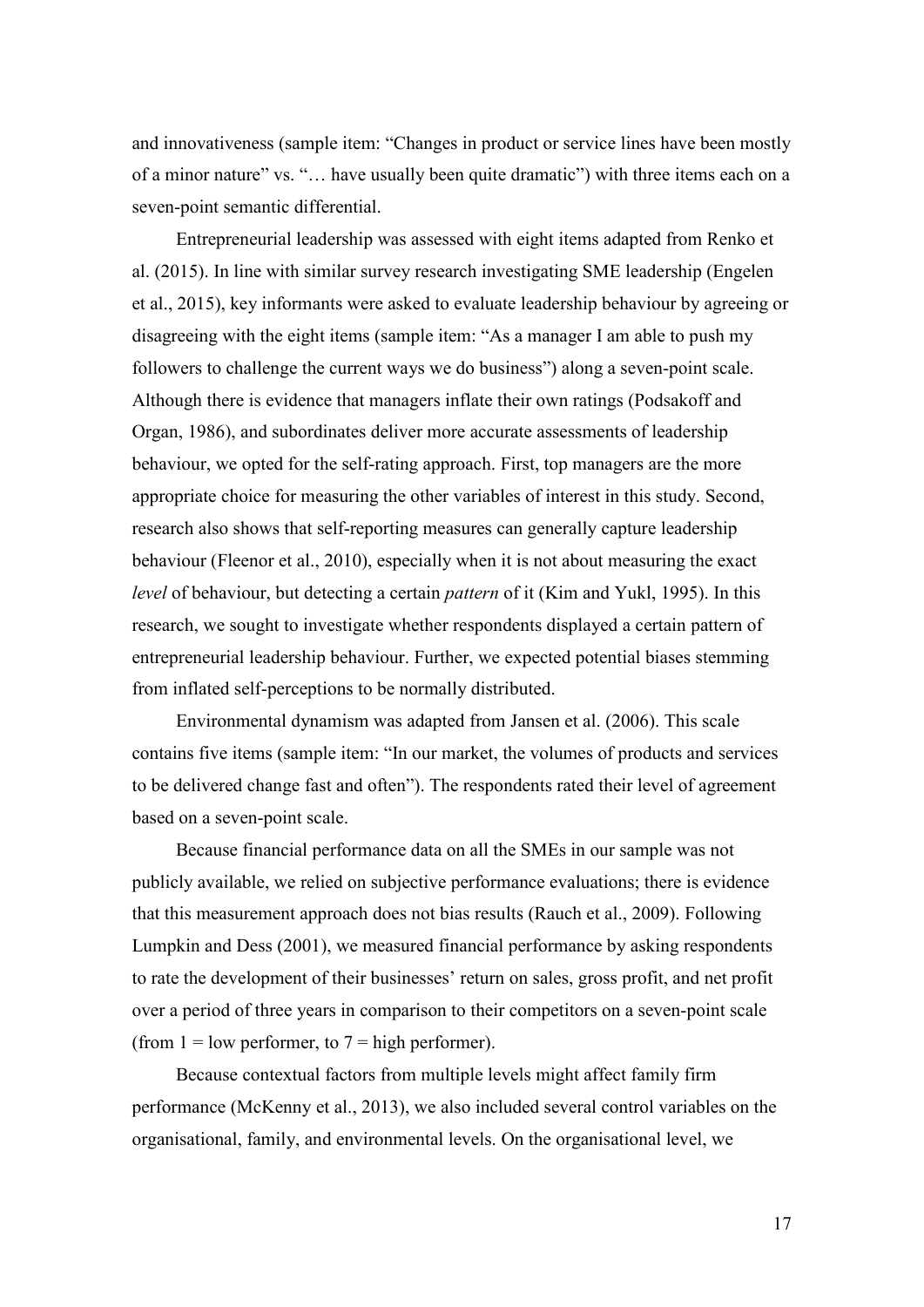controlled for potential firm size effects in terms of number of employees (Strobl et al., 2020b). Further, following Zahra et al. (2008), we controlled for firm age in terms of the number of years since the firm was founded. Because research points to the importance of family firm diversity (Howorth et al., 2010), we also included controls on the family level. Family business research highlights potential generational influences in family firms (Cruz and Nordqvist, 2012), which is why a dummy variable was included, controlling for whether the founder generation was in charge of the business. Following Zahra et al. (2008), we controlled for the overall number of family members working in the business, as well as for the number of non-family members actively involved in management (Arzubiaga et al., 2018). Based on previous research investigating family firm performance (Casillas and Moreno, 2010; Kallmuenzer et al., 2018), we controlled for family influence (item: "In my family business, family members exert control over the firm's strategic decisions") using a seven-point scale (from  $1 =$  strongly disagree, to  $7 =$  strongly agree). This item was adapted from Berrone et al. (2012). We also controlled for potential influences from family membership of the CEO (Arzubiaga et al., 2018). In terms of the environmental level, we included industry dummies to control for industry-specific performance effects (Kallmuenzer et al., 2018).

## **Results**

### *Bias Testing*

Survey research entails the possibility of facing potential biases such as common method bias (Podsakoff et al., 2003). To avoid this, we guaranteed anonymity and confidentiality to the survey respondents (Podsakoff et al., 2012) Furthermore, as described before, measures were adapted from existing research and pre-tested. Finally, the main variables of interest were measured with multi-item measures (Harrison et al., 1996). Besides these a priori measures, we also investigated the data for common method bias.

First, we validated our dependent variable with archival performance data. For a subsample of 32 firms, we were able to access basic balance sheets and calculate return on assets (ROA). Our survey took place halfway through the year 2014, so we gathered data for the period 2011 to 2014 to match our self-report measure covering performance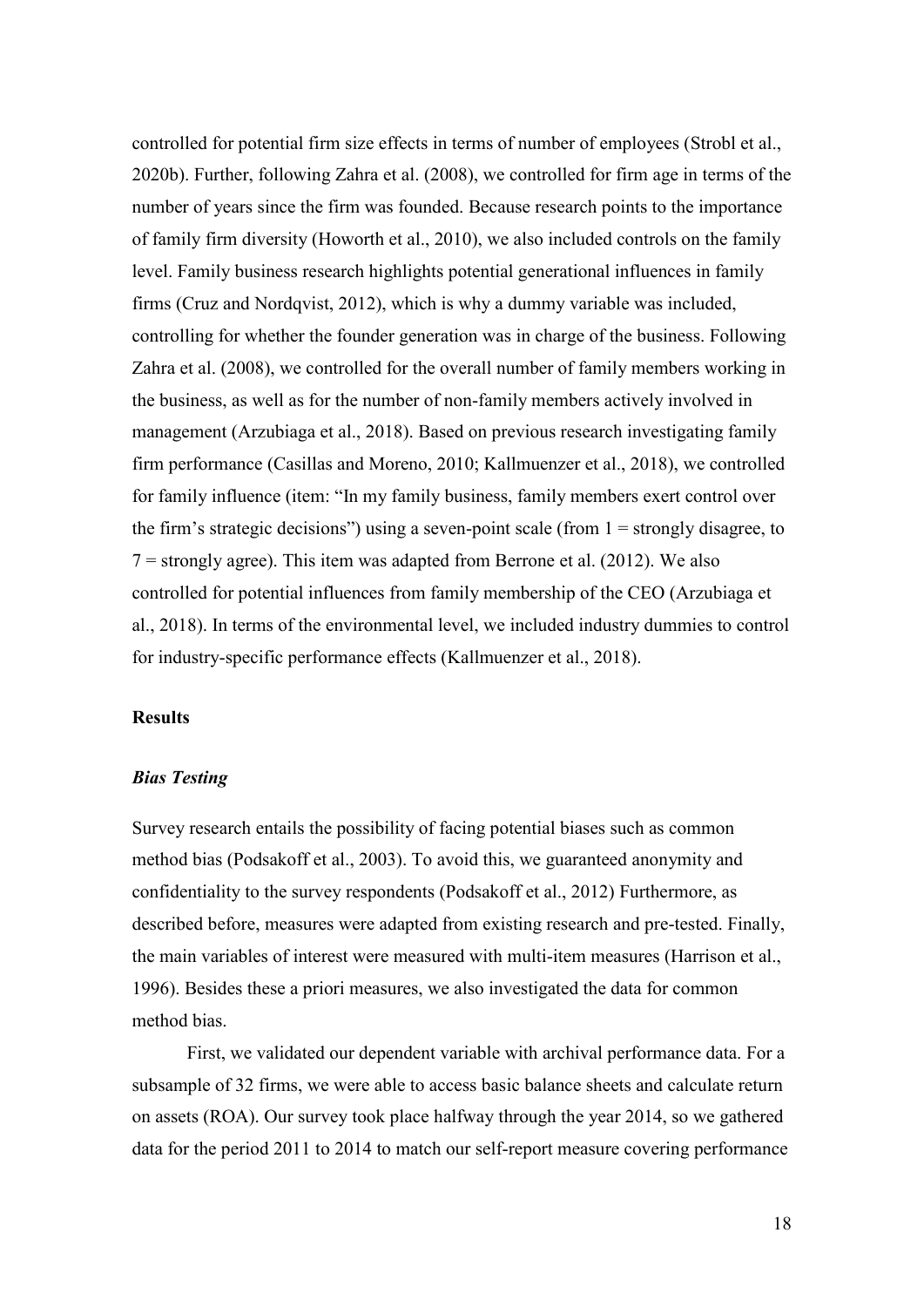in comparison to competitors over a three-year period. We calculated averages for the periods 2011 to 2013 (ROA2011 to 2013), 2012 to 2014 (ROA2012 to 2014), and 2011 to 2014  $(ROA<sub>2011 to 2014</sub>)$ . We found highly significant correlations of  $0.46***$  for  $ROA<sub>2011 to 2013</sub>$  $(p = 0.009)$ , 0.43\*\* for ROA<sub>2012 to 2014</sub> ( $p = 0.013$ ), and 0.46\*\*\* for ROA<sub>2011 to 2014</sub> ( $p =$ 0.008). These results are comparable to other research (de Luque et al., 2008) and provide evidence that our measure effectively captures actual financial performance. Second, we controlled for common method bias in the data, applying a Harman's onefactor test (Podsakoff and Organ, 1986); all items were included in an exploratory factor analysis. As no single factor (the analysis yielded 11 factors) emerged, and the first factor  $(AVE = 23.35$  percent) explained less than 50 percent of data variance, common method bias was no serious issue for the analysis. In addition, we included a common method factor in a confirmatory factor analysis (CFA) when we evaluated the measurement model (see the section on the measurement model below). We compared the standardized regression weights of the model with and the model without the common method factor. As the differences of the regression weights were very small  $(\Delta)$  $<$  0.2), common method bias again turned out to not be a serious issue (Serrano Archimi et al., 2018). Finally, following Armstrong and Overton (1977), we also controlled for a possible non-response bias by testing for differences between early respondents (the first 20 percent) and late ones (the last 20 percent). This analysis yielded no significant results.

#### *Measurement Model*

A CFA was performed in AMOS 26.0.0 to investigate the measurement model. To achieve acceptable model fit, one item each of the EO dimensions of innovativeness and proactiveness, as well as entrepreneurial leadership had to be excluded. Furthermore, two items of environmental dynamism were deleted. As all measures were based on reflective measurement models, excluding these items should not pose any problems (Jarvis et al., 2003). In line with Miller's (1983) original conceptualisation when using Covin and Slevin's (1989) scale, we measured EO as a Type-I second-order construct (Covin and Wales, 2012). Thus, the reflective first-order constructs of innovativeness  $(AVE = 0.58; CR = 0.74)$ , risk-taking  $(AVE = 0.66; CR = 0.85)$ , and proactiveness  $(AVE = 0.59; CR = 0.74)$  were reflective dimensions of the second-order EO construct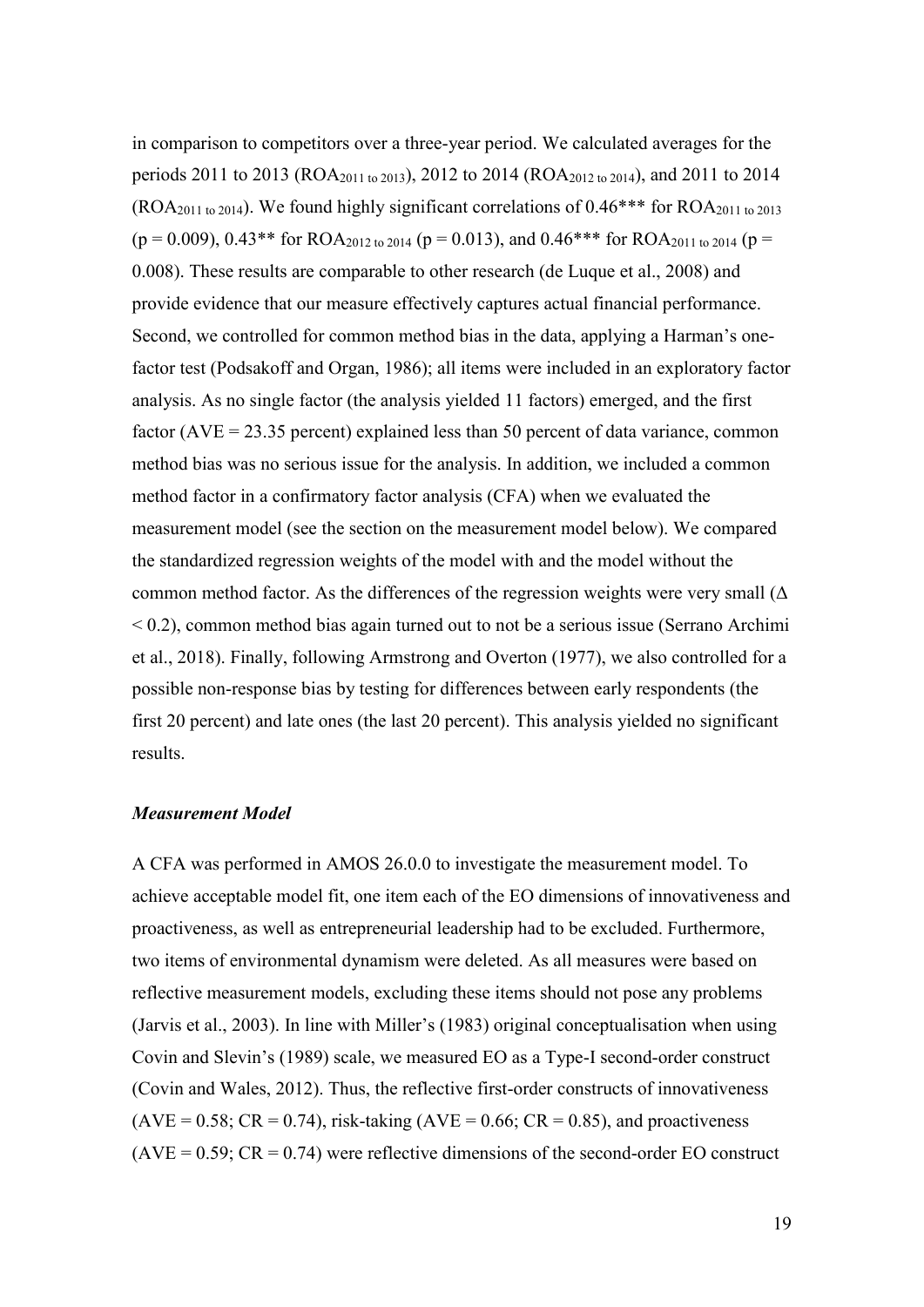$(AVE = 0.67; CR = 0.85)$ . The confirmatory factor analysis provided empirical support for this view of the EO construct. Following Kreiser et al. (2002), a considerable degree of co-variance was given when the dimensions showed correlations of 0.5 or higher. The CFA revealed correlations of 0.69 between innovativeness and risk-taking, 0.73 between innovativeness and proactiveness, and 0.49 between risk-taking and proactiveness. All other latent variables of our analysis were reflective first-order constructs.

The final CFA resulted in an acceptable model fit ( $\chi^2 = 295.59$  (p = 0.000).  $\chi^2/df =$ 1.84; TLI =  $0.91$ ; CFI =  $0.93$ ; RMSEA =  $0.07$  (90% CI =  $0.059 - 0.085$ ); SRMR = 0.06). The significant  $\chi^2$  value should not be seen as problematic, as this is almost always the case in social sciences (Iacobucci, 2010). Furthermore, all the survey items displayed high standardized loadings  $(0.65 - 0.98)$  on the proposed latent variables. Also, the values for average variance extracted  $(AVE)$   $(0.58 - 0.86)$  and construct reliability (CR)  $(0.74 - 0.95)$  were well above common thresholds (Bagozzi and Yi, 1988). Confirming discriminant validity (Fornell and Larcker, 1981), the squared roots of the AVEs exceeded the respective latent variable correlations (see Table 2). The multi item measures were collapsed into single variables by calculating the item means. --- please insert table 2 about here ---

## *Hypothesis Testing*

For hypotheses testing, we conducted a series of hierarchical ordinary least squares (OLS) regressions in SPSS 26.0.0. This approach is appropriate and effective for investigating multilevel influences on family firm performance (Yu et al., 2019; Chirico et al., 2011) when the independence of error terms assumption is plausible (McKenny et al., 2013). This was the case for this study, as it involved no nested data gathered from multiple sources. In addition, this analysis approach was chosen over a structural equation modelling (SEM) approach for several reasons (Tinsley and Brown, 2000; Byrne, 2013). First, we were interested in the configurations of independent variables which are tested using higher-order interaction terms. Interaction terms often cause problems in SEM, and most SEM software packages are not able to handle higher order interactions. Second, this research focussed on predicting one dependent variable (i.e., financial performance), i.e. we were not interested in researching a complex model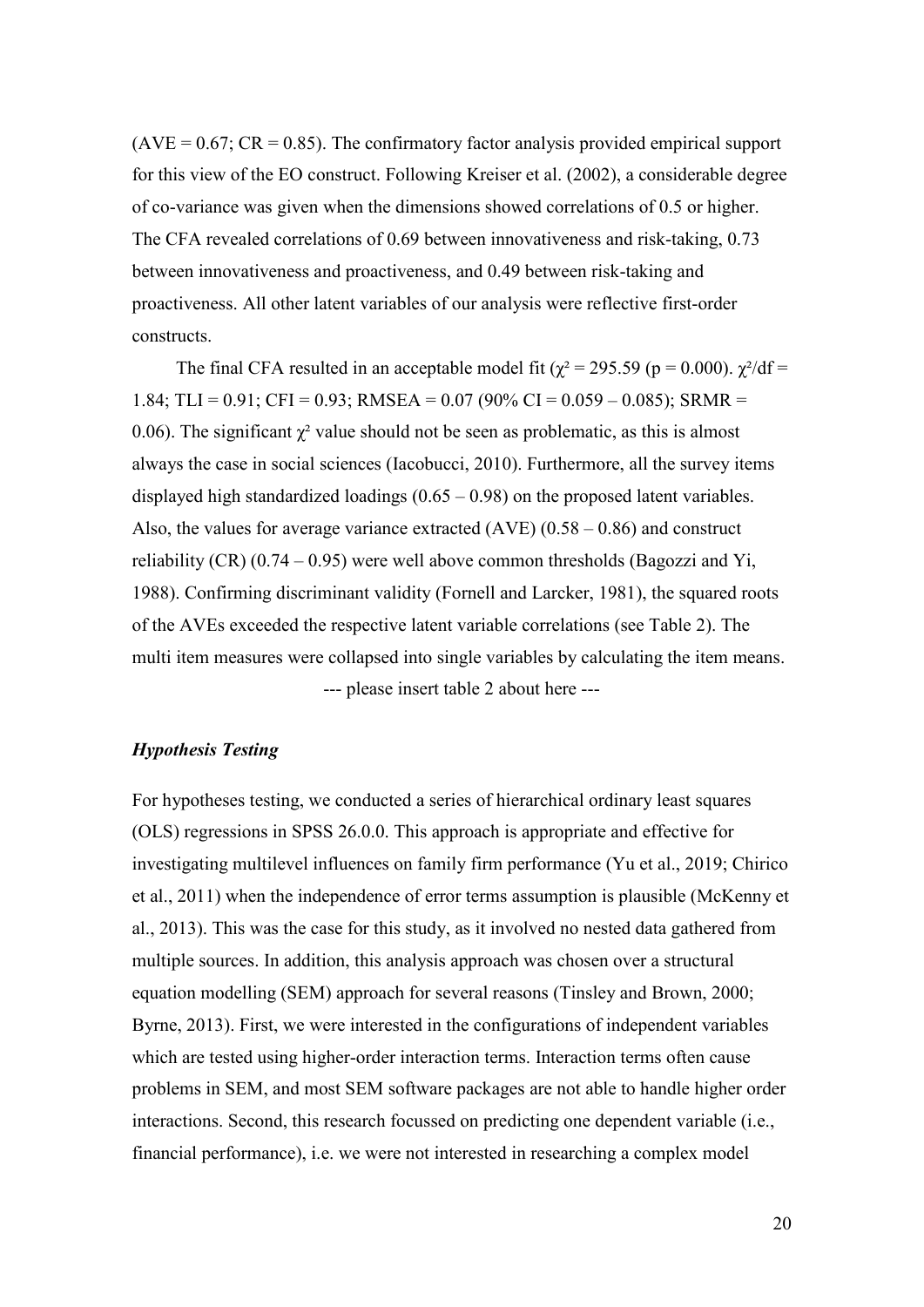structure. Third, the research was based on a comparably small sample size, which often causes problems when applying SEM.

Empirically, three-way interactions capture configurational perspectives (Wiklund and Shepherd, 2005). Because the analysis involved interaction terms, all predicting variables were standardized (Aiken and West, 1991). To understand the true relationships between independent variables, their interactions among each other and the dependent variables, and their main effects, two-way, and three-way interaction terms must be considered together (Aguinis et al., 2016; Brambor et al., 2006). The significance of the term with the highest order determines the relationships between the variables constituting this term and the dependent variable (Dawson and Richter, 2006). Thus, the influences of EO, entrepreneurial leadership, and environmental dynamism, as well as their two-way interactions depend on the significance of their three-way interaction.

Model 1 in Table 3 regresses the control variables on financial performance. Variance inflation factors (VIF) were calculated to investigate potential multicollinearity issues. All VIFs were well below the proposed thresholds (O'Brien, 2007), and the reported OLS regression weights were unstandardized (see Table 3). We found a significant and positive effect for the control variable of the handicraft industry  $(\beta = 0.24^{\ast})$ ; T statistic = 1.85). The family-specific control variables did not show any significant effects on financial performance. In Model 2, the direct effects of EO, entrepreneurial leadership, and environmental dynamism were added. Model 2 shows that on average, EO ( $\beta$  = 0.28\*\*\*; T statistic = 2.69) and entrepreneurial leadership ( $\beta$  =  $0.29***$ ; T statistic = 2.70) displayed significant effects on financial performance in Austrian family SMEs. Environmental dynamism ( $\beta$  = 0.12; T statistic = 1.13) did not exert a significant effect. In Model 2, the effect of the control variable handicraft industry increased in significance ( $\beta = 0.25$ \*\*; T statistic = 2.07). Including the main effects in the regression considerably increased the explained variance of financial performance of Austrian family SMEs to 15 percent (adjusted R²). Model 3 additionally contained the two-way interaction terms between EO, entrepreneurial leadership, and environmental dynamism. The model shows that, on average, all interaction terms were insignificant. The results for the control handicraft industry remained nearly the same as in Model 2 ( $\beta$  = 0.27<sup>\*\*</sup>; T statistic = 2.31). Model 4 includes the three-way interaction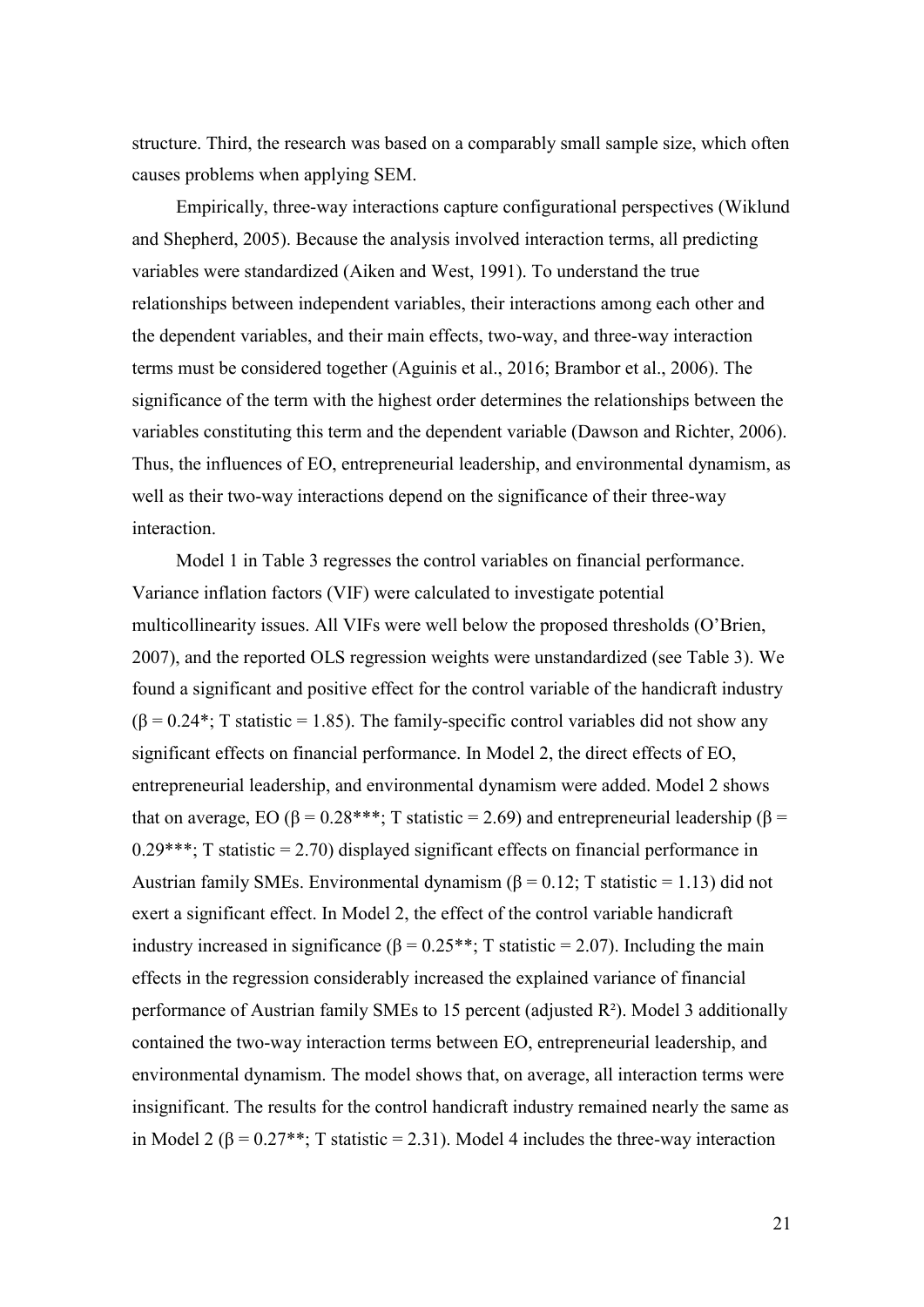term between EO, entrepreneurial leadership, and environmental dynamism. In this model, the two-way interaction term between EO and entrepreneurial leadership (β =  $0.20^*$ ; T statistic = 1.70) became significant at the 10% level. The regression weight for the three-way interaction term between EO, entrepreneurial leadership, and environmental dynamism was negative and significant ( $\beta$  = -0.26<sup>\*\*</sup>; T statistic = -2.41). Model 4 as a result provides evidence that the true nature of the influence of EO on financial performance in Austrian family SMEs is conditional on the configuration of both entrepreneurial leadership and environmental dynamism. Also, in Model 4, only the control handicraft industry ( $\beta = 0.27$ <sup>\*\*</sup>; T statistic = 2.31) displayed significant influences. However, the controls for the number of non-family members involved ( $\beta$  =  $-0.17$ ; T statistic =  $-1.62$ ), family influence ( $\beta$  =  $-0.16$ ; T statistic =  $-1.54$ ), and firm age  $(\beta = 0.15; T \text{ statistic} = 1.54)$  were close to becoming significant at the 10% level. The analysis showed that the explained variance of financial performance of Austrian family SMEs increases significantly (F-Change  $= 5.81**$ ); in Model 4, this was to about 19 percent (adjusted  $R^2$ ). The configurational model as a result provided the highest explanatory power.

## --- please insert table 3 about here ---

Figure 1 visualizes how the combination of different levels (low/high  $= \pm 1$ ) standard deviation) of entrepreneurial leadership and environmental dynamism influence the EO-financial performance link in Austrian family SMEs. Figure 1 shows that the EO-financial performance link turned out to be positive when at least one of the contextual factors was present on a high level. In situations where entrepreneurial leadership and environmental dynamism were simultaneously present at low levels, Figure 1 indicates a negative relationship between EO and financial performance for Austrian family SMEs. Overall, situations where high EO was facilitated through high levels of entrepreneurial leadership and environmental dynamism led to the highest financial performance for the sampled businesses.

## --- please insert figure 1 about here ---

However, the strength (slope) of the relationship between EO and performance did not differ significantly between situations where the contextual factors were both present on a high level, compared to situations where only one of the contextual factors was present on a high level (see Table 4). Only the slope for the relationship between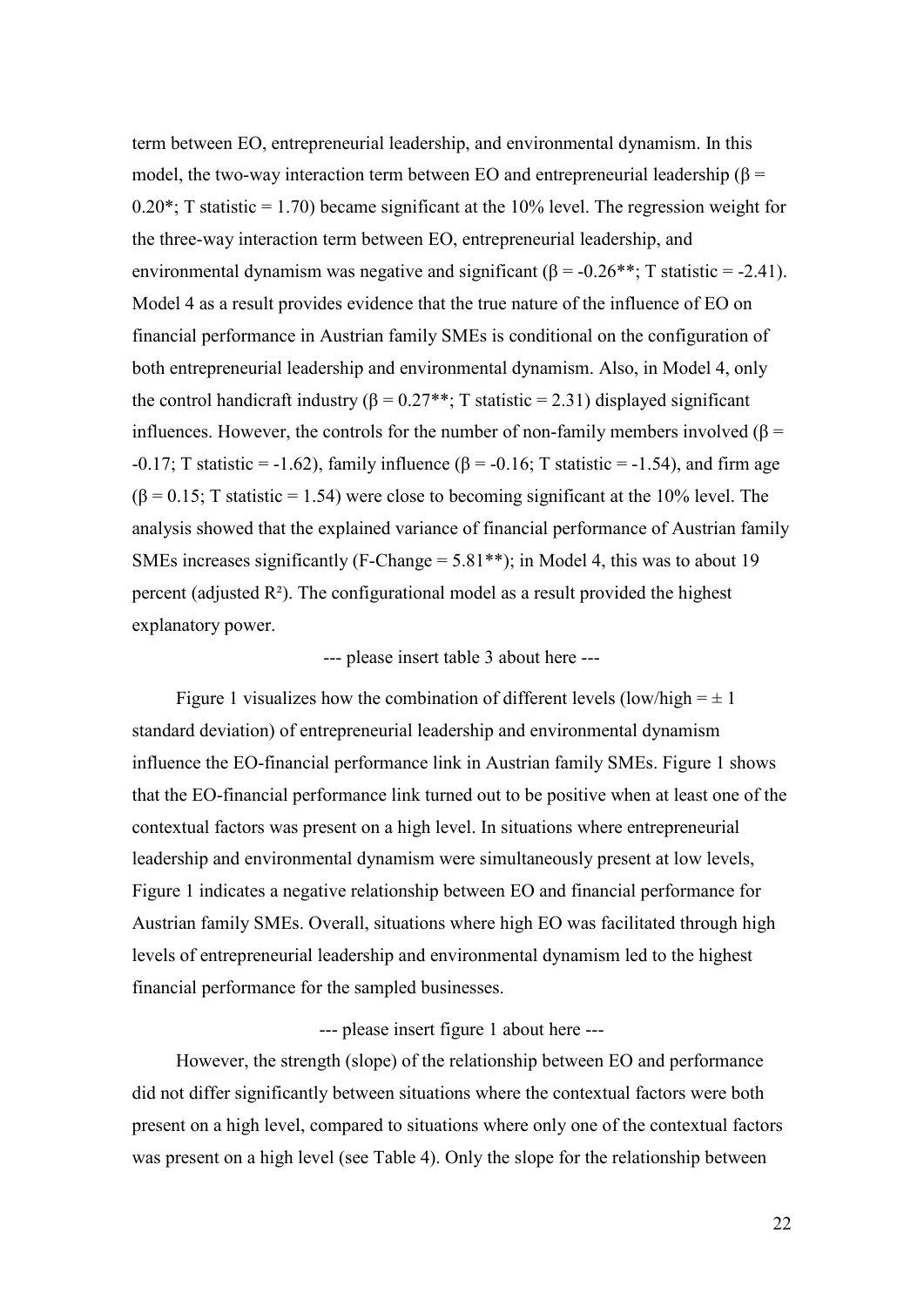EO and performance under conditions of low entrepreneurial leadership and low environmental dynamism differed significantly from the other situations (see Table 4). --- please insert table 4 about here ---

We also conducted a conditional effects analysis using Hayes' (2013) Model 3 in the process macro (version 3.4) for SPSS. Table 5 presents the path coefficients for the relationship between EO and financial performance at varying levels (low/high  $= \pm 1$ ) standard deviation) of entrepreneurial leadership and environmental dynamism. A path coefficient is considered significant when the respective confidence interval does not include zero. Figure 2 presents a graphic illustration of Table 5.

--- please insert table 5 about here ---

--- please insert figure 2 about here ---

Figure 2 shows that the marginal effect of EO was negative under conditions of low entrepreneurial leadership and low environmental dynamism. With increasing environmental dynamism, this effect turned positive when environmental dynamism was present at medium levels. However, the 95 percent confidence interval showed that these effects were not significant. The relationship between EO and financial performance in Austrian family SMEs became positive and significant when entrepreneurial leadership shifted from low to medium, and environmental dynamism was high at the same time ( $\beta = 0.36$ \*\*; T statistic = 2.24). The marginal effect remained positive when entrepreneurial leadership increased from medium to high. This effect became insignificant depending on the level of environmental dynamism. The effect turned insignificant for the first time when entrepreneurial leadership was medium and environmental dynamism went from medium to low ( $\beta = 0.14$ ; T statistic = 0.62). The effect became significant again as entrepreneurial leadership went from medium to high. Interestingly, the marginal effect of EO became insignificant at the 5% level again when entrepreneurial leadership and environmental dynamism were high ( $\beta = 0.30^*$ ; T statistic  $= 1.66$ ). Roughly 52 percent of the observations fell into the significant regions of the three-way interactions.

We also investigated how the interaction between EO and entrepreneurial leadership develops under changing levels of environmental dynamism. Figure 3 illustrates these findings by presenting the marginal effects of the EO entrepreneurial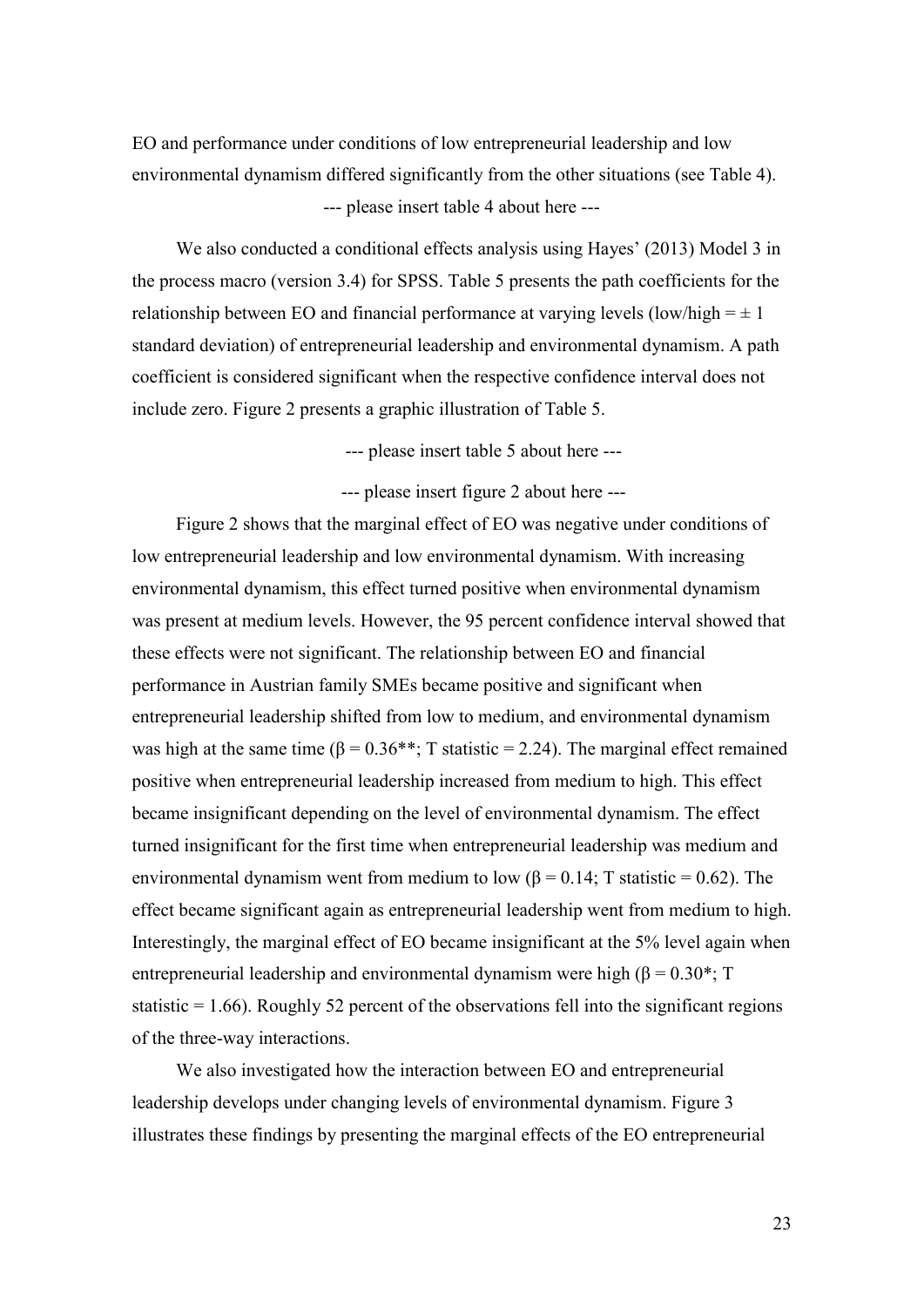leadership interaction, and the respective 95 percent confidence interval for observed values of environmental dynamism. The interaction term showed a strong positive and significant marginal effect on financial performance in Austrian family SMEs, which decreased with increasing levels of environmental dynamism (see Figure 3). The effect turned insignificant at medium to high levels of environmental dynamism. For the interaction between EO and entrepreneurial leadership, roughly 36 percent of the observations were significant.

#### --- please insert figure 3 about here ---

This analysis indicates two important issues. First, for a positive and significant link between EO and financial performance in Austrian family SMEs, entrepreneurial leadership needs to meet a certain threshold, which according to this study lies between low and medium levels of entrepreneurial leadership (see Figure 2). Reaping the benefits of entrepreneurial top-level decision-making requires a minimum level of entrepreneurial stewardship-oriented leadership behaviour in Austrian family SMEs. Second, how effective entrepreneurial leadership actually is in Austrian family SMEs depends on environmental dynamism. Environmental dynamism appears to be more beneficial at low and medium levels of entrepreneurial leadership (see Figure 3). We reason that environmental dynamism is a double-edged sword: while dynamic environments provide Austrian family SMEs with business opportunities, and consequently an external strategic fit with EO, they at the same time increase volatility and unpredictability. As can be seen under conditions of low and medium levels of entrepreneurial leadership, dynamic environments can make up for shortcomings in entrepreneurial stewardship-related leadership behaviour by providing sufficient opportunities. However, when Austrian family firms display well-developed stewardship related to entrepreneurial leadership that strengthens opportunity recognition and exploitation, the negative effect associated with environmental dynamism becomes visible (see Figure 3). We as a result find partial support for H1 and H3. While we find the EO-financial performance link in Austrian family SMEs to be dependent upon configurations of entrepreneurial leadership and environmental dynamism, we do not find a reinforcing effect. H2 is therefore not supported.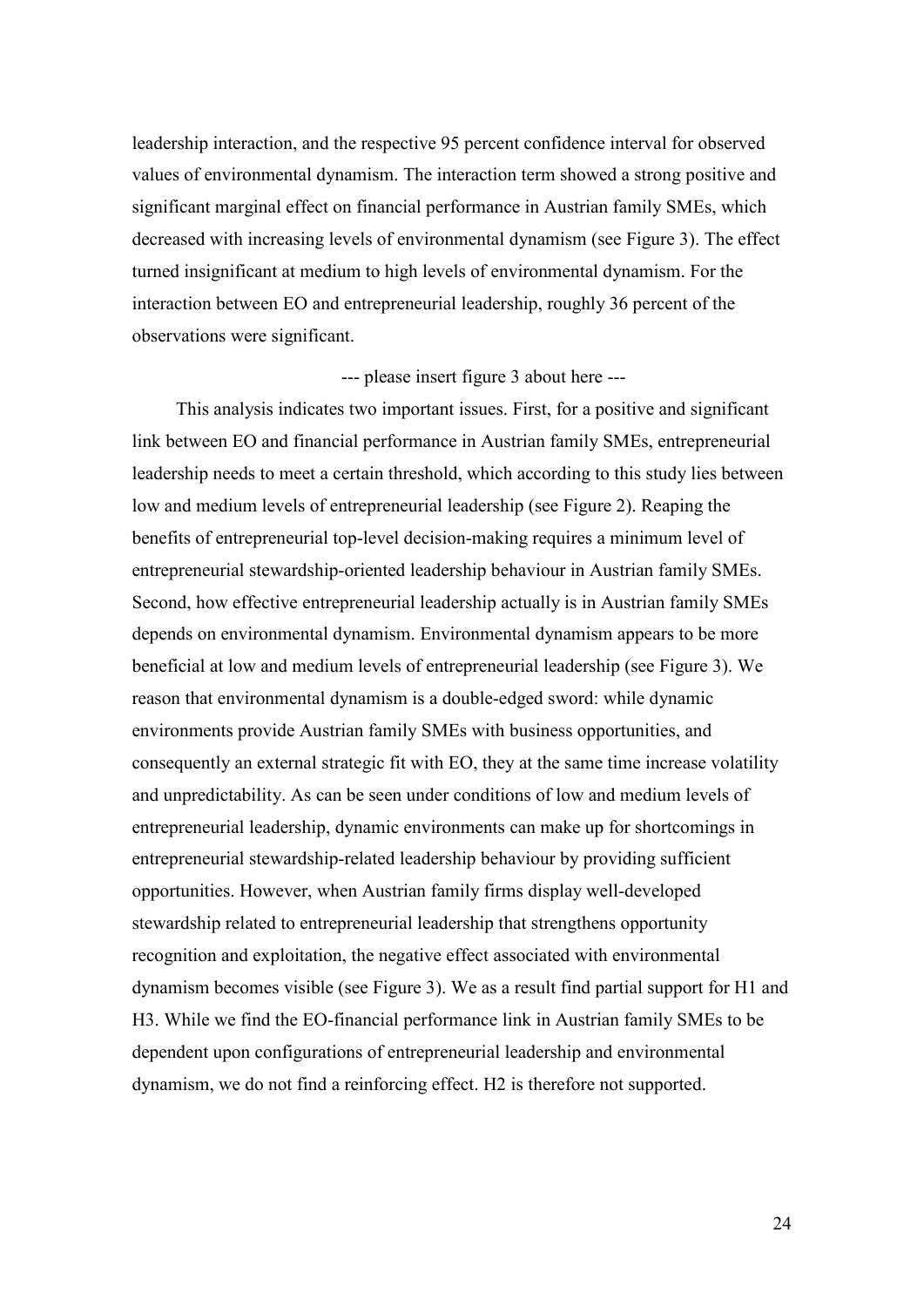#### **Discussion**

Our work adds to the research demonstrating that the relationship between EO and performance is neither simple nor linear (Tang et al., 2008). The present study also shows that Austrian family SMEs can only financially profit from EO when welldeveloped stewardship practices related to entrepreneurial leadership are in place, or when environmental conditions provide an abundance of entrepreneurial opportunities. For family SMEs with an entrepreneurial posture, the highest family firm performance is observed among configurations of high stewardship practices related to entrepreneurial leadership and high environmental dynamism. The lowest family firm performance is observed among configurations of low stewardship practices related to entrepreneurial leadership and low environmental dynamism. So in family SMEs, the non-linearities observed between EO and performance (Tang et al., 2008) might partly stem from specific configurations of internal stewardship-related elements, and external environmental factors providing or not providing strategic fit with EO.

In line with stewardship theory (Howorth and Robinson, 2020), internal implementation mechanisms of strategy in terms of stewardship-related entrepreneurial leadership turn out to be crucial for family firms. We derive from this that entrepreneurial leadership is an effective stewardship practice that enables entrepreneurially oriented family SMEs to successfully develop an effective stewardship culture (Eddleston et al., 2011; Zahra et al., 2008; Howorth and Robinson, 2020) and overcome trade-offs between paternalism and entrepreneurship, which potentially lead to family firm inertia (Chirico and Nordqvist, 2010), and are a sign of ineffective stewardship. Entrepreneurial leadership strongly builds on stewardship principles such as employee empowerment and participation, trust, and support, as well as visionary and intellectual stimulation (Fries et al., 2021; Zahra et al., 2008). Entrepreneurial leadership enables all members of family SMEs to recognize entrepreneurial opportunities and secure resources for exploiting them. Thus, entrepreneurial leadership turns family and non-family employees into stewards who intrinsically strive to reach the family firm's entrepreneurial goals and create wealth for the family and the business. It furthermore prevents family SMEs from falling into a "care taking" mode (Koiranen, 2003) which often grants little autonomy and freedom to employees to engage in opportunity recognition and exploitation, and fails to develop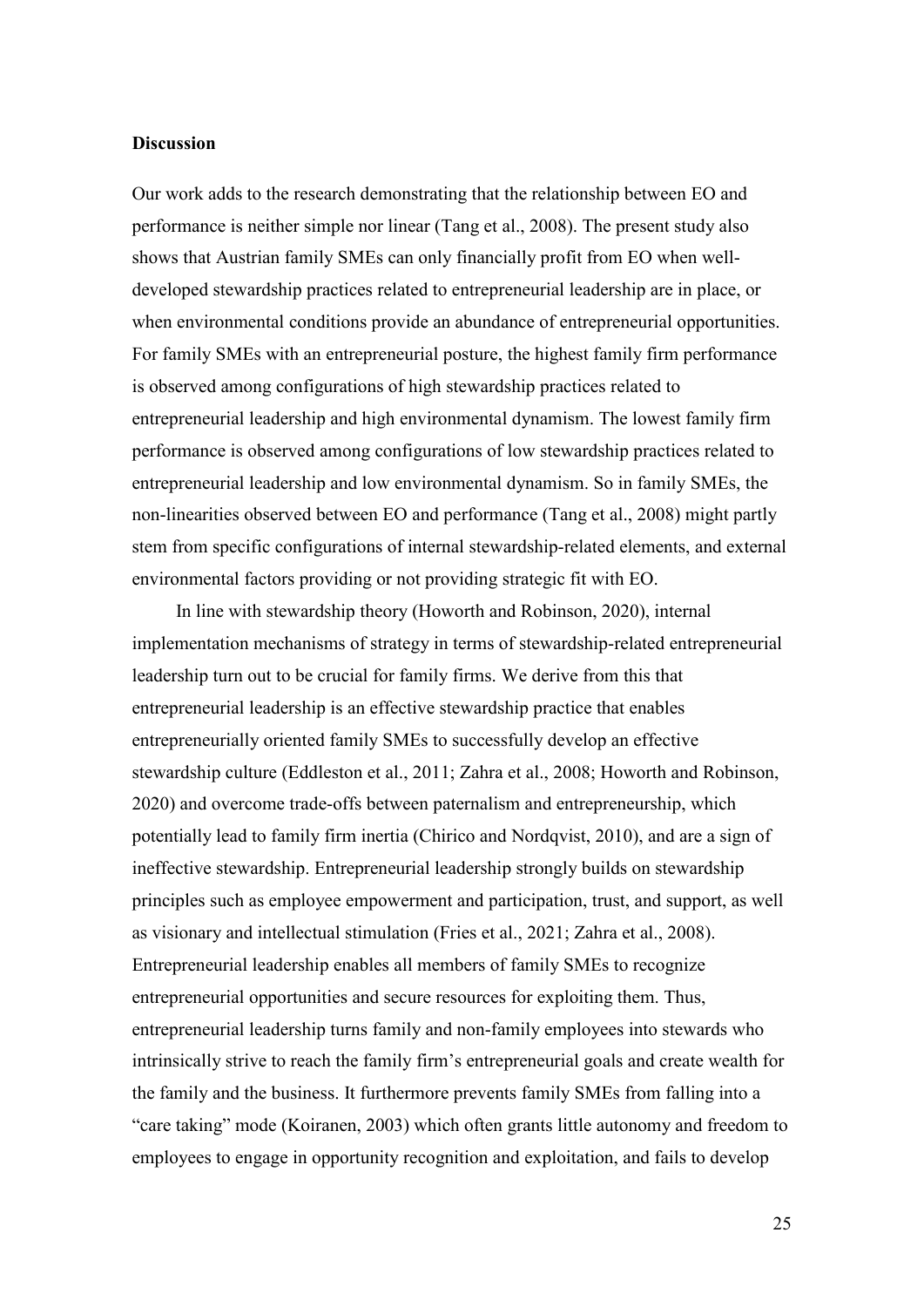the necessary level of sensitivity and attentiveness to available opportunities (Carmeli et al., 2010).

We have shown that family SMEs in Austria need to exert at least medium levels of stewardship-related entrepreneurial leadership to transform EO into financial performance. "The entrepreneurial leader's passion, creativity, and vision motivate others to experiment and learn for themselves" (Renko et al., 2015: 70). As such, we provide evidence that stewardship practices related to entrepreneurial leadership in the form of leading subordinates to challenging current situations, risk, and creativity are a precondition for successful entrepreneurial endeavours by Austrian family SMEs.

In situations when the entire family business is entrepreneurially alert due to their entrepreneurial stewardship orientation (Discua Cruz et al., 2013), entrepreneurial opportunities can even be detected in stable environments where such opportunities are rare. Our research points out how this is the most conducive context for family SMEs to efficiently turn an entrepreneurial posture into performance. Stable environments can also provide external strategic fit with EO when family firms manage to overcome the potential downsides of their cultural peculiarities by adopting suitable strategy implementation mechanisms in the form stewardship practices related to entrepreneurial leadership. This is an important contribution because although entrepreneurial leadership has been identified as a leadership style prevalent in family firms (Fries et al., 2021; Kansikas et al., 2012), performance implications and boundary conditions have not yet been investigated. Consequently, we show that in entrepreneurially oriented family SMEs, entrepreneurial stewardship practices are crucial for establishing strategic fitness (Beer et al., 2005). These findings extend the literature on entrepreneurial stewardship (Discua Cruz et al., 2013) which has focused on explaining collective entrepreneurial dynamics in family teams and their business portfolios. We add to this literature in two ways. First, introducing a leadership perspective to entrepreneurial stewardship, we show that individual family assets are nurtured most effectively when stewardship behaviour focusses on expanding collective entrepreneurial dynamics beyond the family to include non-family members. Second, we extend this literature by showing how the implementation of strategic decision making related to EO is dependent on entrepreneurial stewardship behaviour. In this respect, entrepreneurial leadership is not only an effective, but a necessary stewardship practice for overcoming

26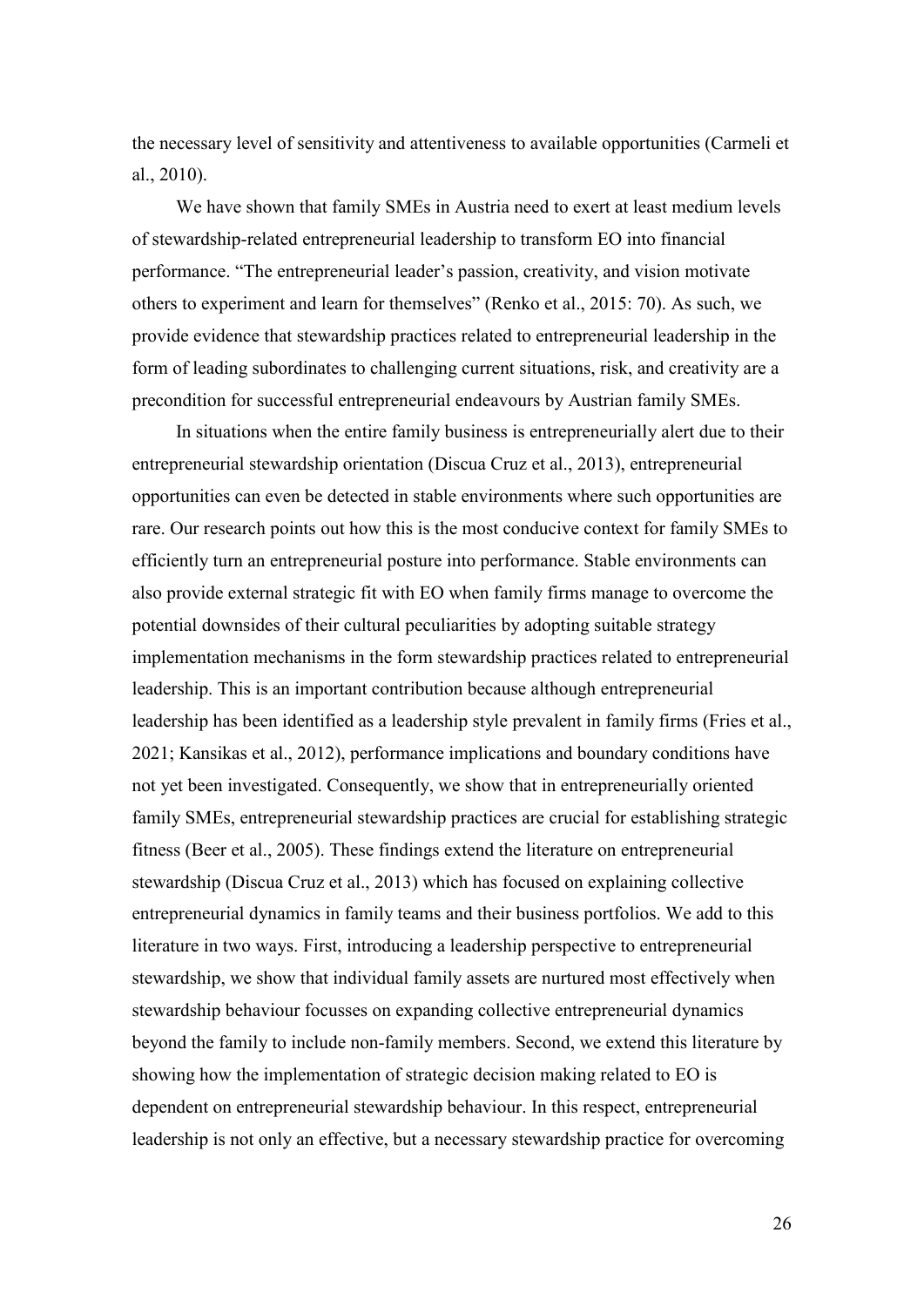the shortcomings of family firms in terms of introducing EO, such as risk aversion (Gómez-Mejía et al., 2007), temporal fluctuations of proactiveness (De Massis et al., 2014), or unfavourable attitudes towards innovation (Bergfeld and Weber, 2011).

Generally, the strength of the EO-financial performance link in family SMEs depends on configurations of internal and external factors, whereas extreme configurations (low-low vs. high-high) undermine the EO-financial performance link. This finding indicates that environmental dynamism cannot be viewed solely as a blessing for small and medium-sized family firms, even when they have established an entrepreneurial stewardship culture conducive to EO. This finding is to some extent surprising, although not unprecedented in research on small businesses. Wiklund and Sheperd (2005) provide similar insights for small businesses in general and, based on a resource-based view, highlight that differentiation in terms of unique resource endowments might explain this finding. More specifically, they conclude that "EO can be used to overcome environmental and resource constraints" (Wiklund and Shepherd, 2005: 85). Our study points towards a slightly different interpretation. For Austrian family SMEs, environmental dynamism appears to be a curse and a blessing at the same time. While it provides external strategic fit to EO, and facilitates reaping the financial benefits of EO, it does so only for family SMEs with low to medium stewardship practices related to entrepreneurial leadership. Consequentially, weakly developed stewardship cultures grant less autonomy and freedom to employees and non-leading family members to express and follow ideas and act as stewards. Here the abundance of opportunities provided in dynamic environmental conditions makes up for a weak stewardship culture and leadership practices inconsistent with EO. However, as soon as family firms manage to align their business culture to EO and overcome cultural issues associated with the paternalism-entrepreneurship paradox (Chirico and Nordqvist, 2010), the downsides of dynamic environments become visible. Varying customer expectations, production, and service trends, as well as unpredictable competitor actions diminish the managerial capabilities to predict the future outcomes and impacts of events (Khandwalla, 1977), and even pose survival challenges (Bettis and Hitt, 1995) despite the fact that stewardship practices related to entrepreneurial leadership increase the family firm's strategic flexibility (Zahra et al., 2008).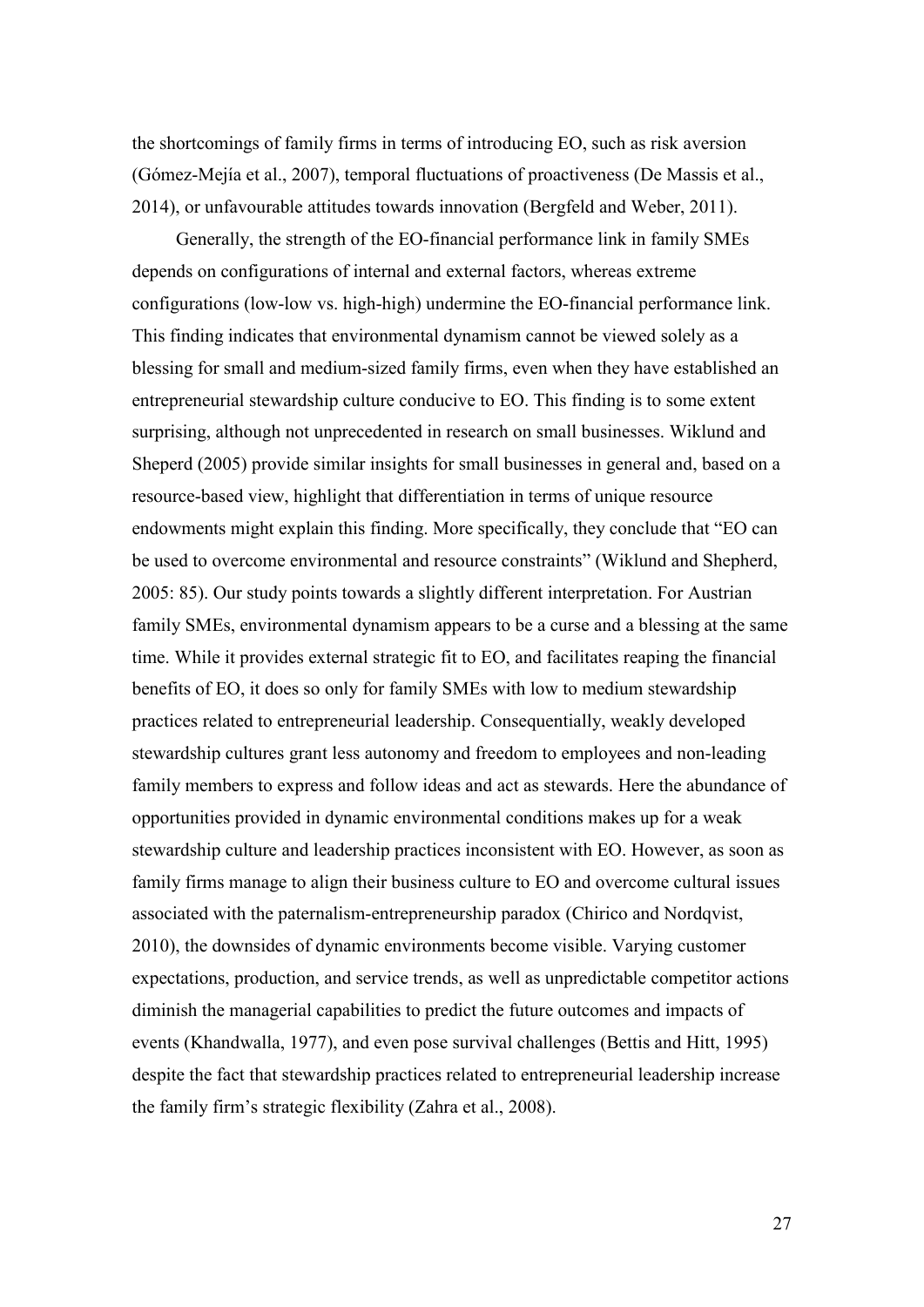The following managerial implications can be drawn based on this discussion. First, entrepreneurial family SMEs must strive for a true or entrepreneurial stewardship culture that stimulates entrepreneurship focussing on family firm prosperity. Promoting a trusting, open, and cooperative environment as well as strengthening psychological ownership and commitment are important when doing this. Processes, communication, and reward structures should stimulate entrepreneurial leadership among managers. Second, family firm leadership should actively engage in challenging well-worn paths, as our findings indicate that directing individuals on all organisational levels towards opportunity recognition and exploitation will pay off financially. Third, family SMEs should implement environmental scanning or monitoring systems to stimulate both an ongoing discussion of environmental changes and proactive action. Although environmental scanning is crucial, the information gathered then needs to be discussed in cross-organisational teams involving family and non-family employees to avoid misinterpretations while benefitting from the identification of entrepreneurial opportunities throughout the organisation. This holds true for small and medium-sized family firms where non-family members' participation in strategic management processes is scarce, but provides valuable insight from outside of the family (Tabor et al., 2018; Arzubiaga et al., 2018). Thus, family firm managers should make use of strategic fitness processes that align the organisation to strategy, and stimulate changerelated strategizing and strategy implementation (Beer et al., 2005).

Our study is not without limitations; these nevertheless provide a solid foundation for future research initiatives. We applied a narrow definition of family firms, mainly capturing behaviour in the form of what has been described as "family entrepreneurial teams" (Howorth and Robinson, 2020). The findings therefore might not be generalizable to situations with less active family involvement in management. Further, different types of family firms follow different strategies and goals (Westhead and Howorth, 2007). Testing the robustness of our findings using broader family business definitions and contrasting family firm types with each other might therefore provide important insight into key boundary conditions. Our sample was limited to Western Austria, which is characterized by a specific institutional and cultural context that is driven by established family SMEs, particularly in the rural mountainous regions found there. There is evidence that institutional and cultural contexts might influence family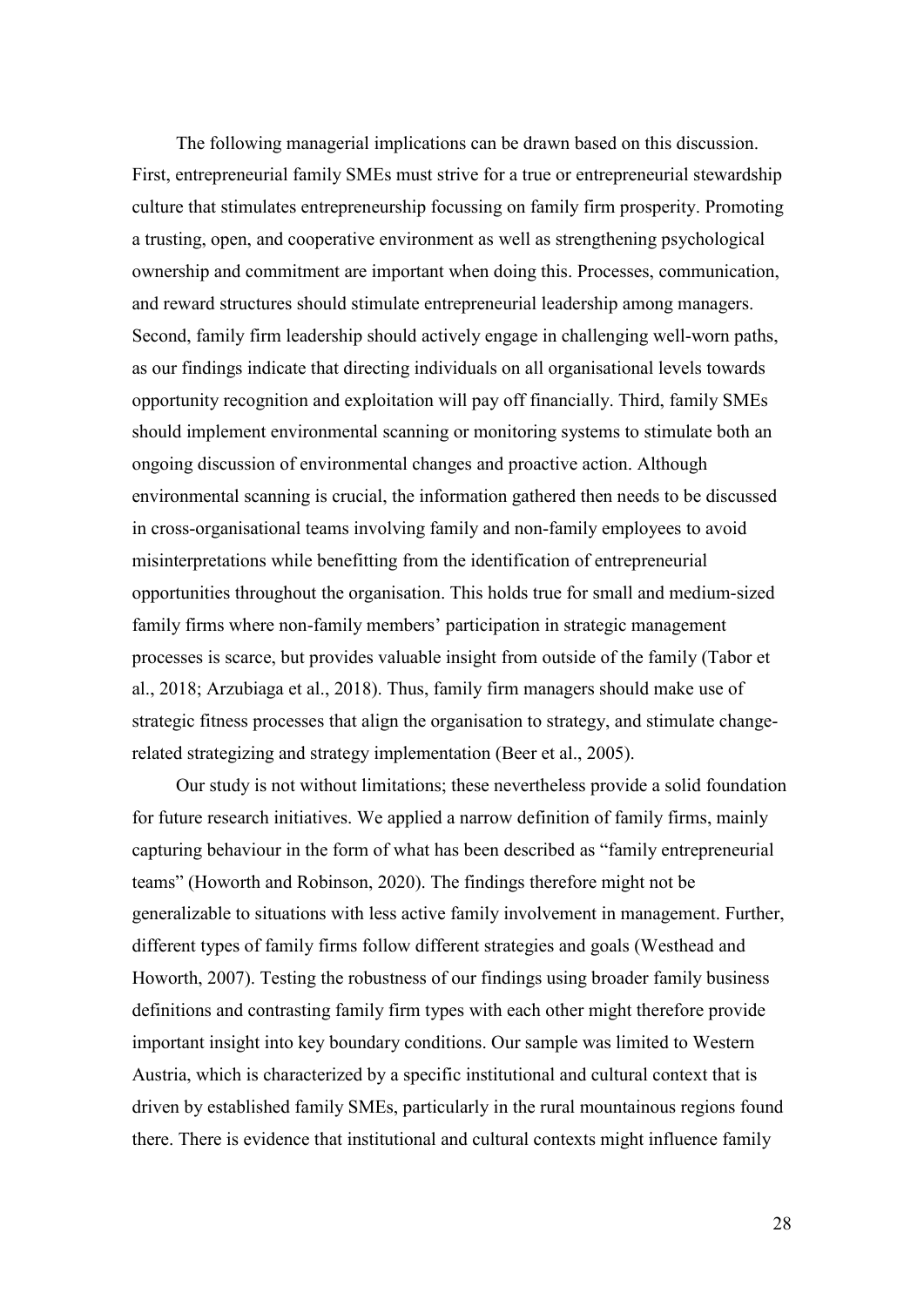firm behaviour, and also form EO (Lee and Peterson, 2000; Gupta and Levenburg, 2010; Howorth et al., 2010; Wales et al., 2019). It would be especially interesting to investigate stewardship behaviour in emerging economies, as most research so far has concentrated on developed economies in Western countries. Further, in emerging economies, environmental dynamics are characterised through greater economic, political, and social instabilities, making strategizing even more difficult due to greater uncertainty (Hoskisson et al., 2000). Configurational research on family firms in emerging economies could account and compensate for this by e.g. investigating how dynamic political environments (e.g., rapidly and frequently changing rules and regulations) impact entrepreneurial practices. Summing up, while this study delivers valuable insights for family SMEs from developed institutional settings, especially from German-speaking Europe, future research should try to replicate and extend these findings within other cultures and regions (Yu et al., 2019).

Moreover, our study followed a survey design relying on single key informants. This procedure makes sense in terms of increasing sample size, efficiency, and feasibility. Despite employing countermeasures to mitigate potential biases (Podsakoff et al., 2012; Harrison et al., 1996), they cannot be excluded entirely. Further, although the research design and approach to analysis "can be used effectively to test multilevel models" (McKenny et al., 2013: 598), we acknowledge that the investigation of multilevel factors influencing family firm performance would benefit from more complex approaches to sampling and data collection (i.e. multiple respondents and data sources) as well as other multilevel analysis approaches (McKenny et al., 2013). Therefore, future studies should prove the robustness of the results by applying other methods and using different data.

## **Conclusion**

This study investigates ideas from literature about how effective or true stewardship behaviour is entrepreneurial in nature (Howorth and Robinson, 2020; Zahra et al., 2008; Miller et al., 2013). Focusing on the effectiveness of actual stewardship behaviour related to entrepreneurial leadership and its environmental boundary conditions, we extend existing research on the EO-performance link in family firms. Previous research relied heavily on proxies of stewardship behaviour such as the family membership of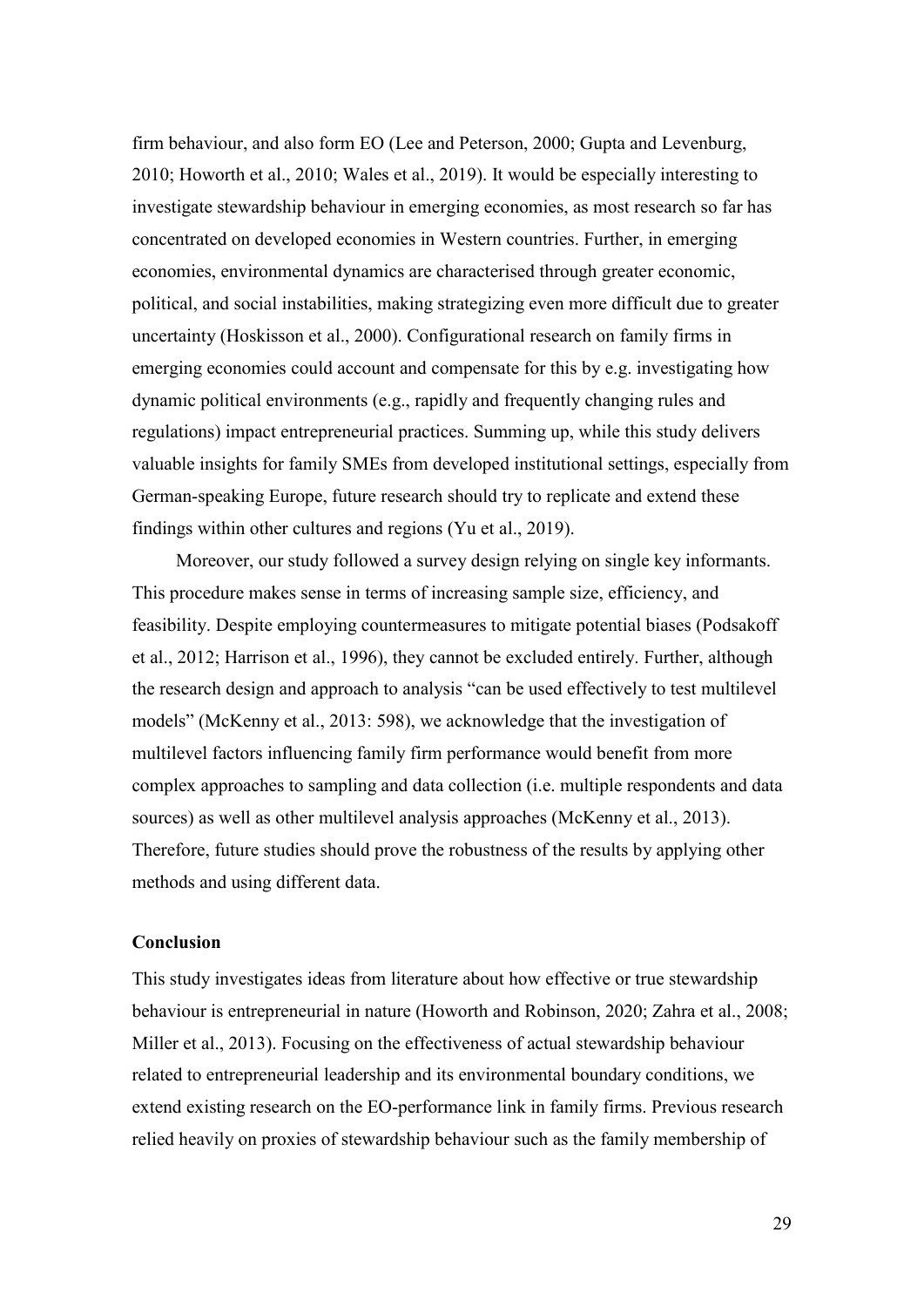executives or family involvement (Bauweraerts et al., 2021; Casillas et al., 2010). While such variables might be indicative of family commitment, this is a necessary, albeit insufficient condition of entrepreneurial capabilities (Zahra et al., 2008). Committed family leaders following actual stewardship practices such as entrepreneurial leadership create sufficient and productive conditions within these circumstances. Consequently, by focusing on actual entrepreneurial stewardship practices (Discua Cruz et al., 2013), this research makes an important contribution by offering an explanation for contradictions revealed in the extant literature regarding whether family firms are entrepreneurial in nature or not (Casillas et al., 2011; Hernández-Linares and López-Fernández, 2018; Gimenez-Fernandez et al., 2021). Introducing a leadership perspective to the current debate, this research points out how the existence of entrepreneurial stewardship practices embedding all (family and non-family) members of family SMEs into collective entrepreneurial dynamics provides answers to this question.

The current study also contributes to the research investigating environmental influences on family SMEs (Casillas et al., 2011; Chirico and Baù, 2014; Yu et al., 2019). Following a stewardship perspective (Davis et al., 1997), our results provide evidence that while entrepreneurial configurations indicating the strategic fitness in family SMEs (EO coupled with stewardship practices related to entrepreneurial leadership) provide coping mechanisms for dynamism in the environment, they do not completely circumvent the disadvantages that accompany dynamism. While overall family SMEs still achieved the highest financial performance in situations where an EO was facilitated through stewardship practice related to entrepreneurial leadership and high environmental dynamism, the EO performance link itself turned out to be weaker under such circumstances. Consequently, environmental dynamism is a double-edged sword, both facilitating and impeding the transformation of EO into family SME performance. While environmental dynamism provides entrepreneurial opportunities for family SMEs, it also involves survival challenges, making predictions difficult as a result (Bettis and Hitt, 1995; Khandwalla, 1977). These challenges become visible once family SMEs are perfectly aligned internally in terms of entrepreneurial stewardshiprelated leadership and strategic decision making. This adds to existing research on EO and environmental dynamism in family firms (Casillas et al., 2010; Yu et al., 2019), as well as in general terms (Wiklund and Shepherd, 2005), by providing a more fine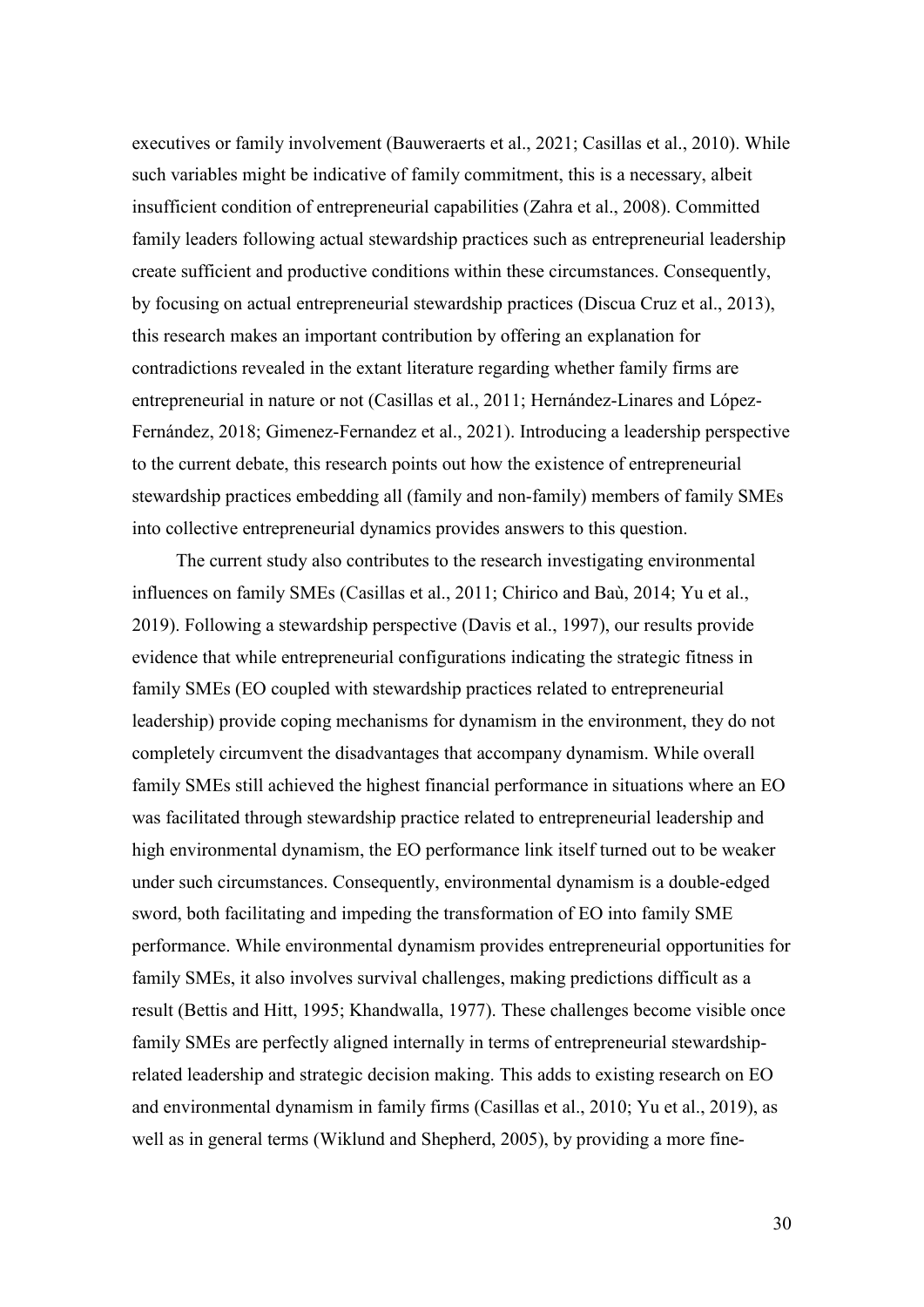grained understanding of how environmental dynamism influences entrepreneurial configurations in family SMEs.

### **References**

- Aguinis H, Edwards JR and Bradley KJ (2016) Improving Our Understanding of Moderation and Mediation in Strategic Management Research. *Organizational Research Methods* 20(4): 665-685.
- Aiken LS and West SG (1991) *Multiple regression: Testing and interpreting interactions.* Newbury Park, London, New Delhi: Sage.
- Armstrong JS and Overton TS (1977) Estimating Nonresponse Bias in Mail Surveys. *Journal of Marketing Research* 14(3): 396-402.
- Arzubiaga U, Kotlar J, De Massis A, et al. (2018) Entrepreneurial orientation and innovation in family SMEs: Unveiling the (actual) impact of the Board of Directors. *Journal of Business Venturing* 33(4): 455-469.
- Bagozzi RP and Yi Y (1988) On the Evaluation of Structural Equation Models. *Journal of the Academy of Marketing Science* 16(1): 74-94.
- Bauweraerts J, Pongelli C, Sciascia S, et al. (2021) Transforming entrepreneurial orientation into performance in family SMEs: Are nonfamily CEOs better than family CEOs? *Journal of Small Business Management*. DOI: 10.1080/00472778.2020.1866763. 1-32.
- Beer M, Voelpel SC, Leibold M, et al. (2005) Strategic Management as Organizational Learning: Developing Fit and Alignment through a Disciplined Process. *Long Range Planning* 38(5): 445-465.
- Bergfeld M-MH and Weber F-M (2011) Dynasties of innovation: highly performing German family firms and the owners' role for innovation. *International Journal of Entrepreneurship and Innovation Management* 13(1): 80-94.
- Berrone P, Cruz C and Gomez-Mejia LR (2012) Socioemotional Wealth in Family Firms:Theoretical Dimensions, Assessment Approaches, and Agenda for Future Research. *Family Business Review* 25(3): 258-279.
- Bettis RA and Hitt MA (1995) The New Competitive Landscape. *Strategic Management Journal* 16: 7-19.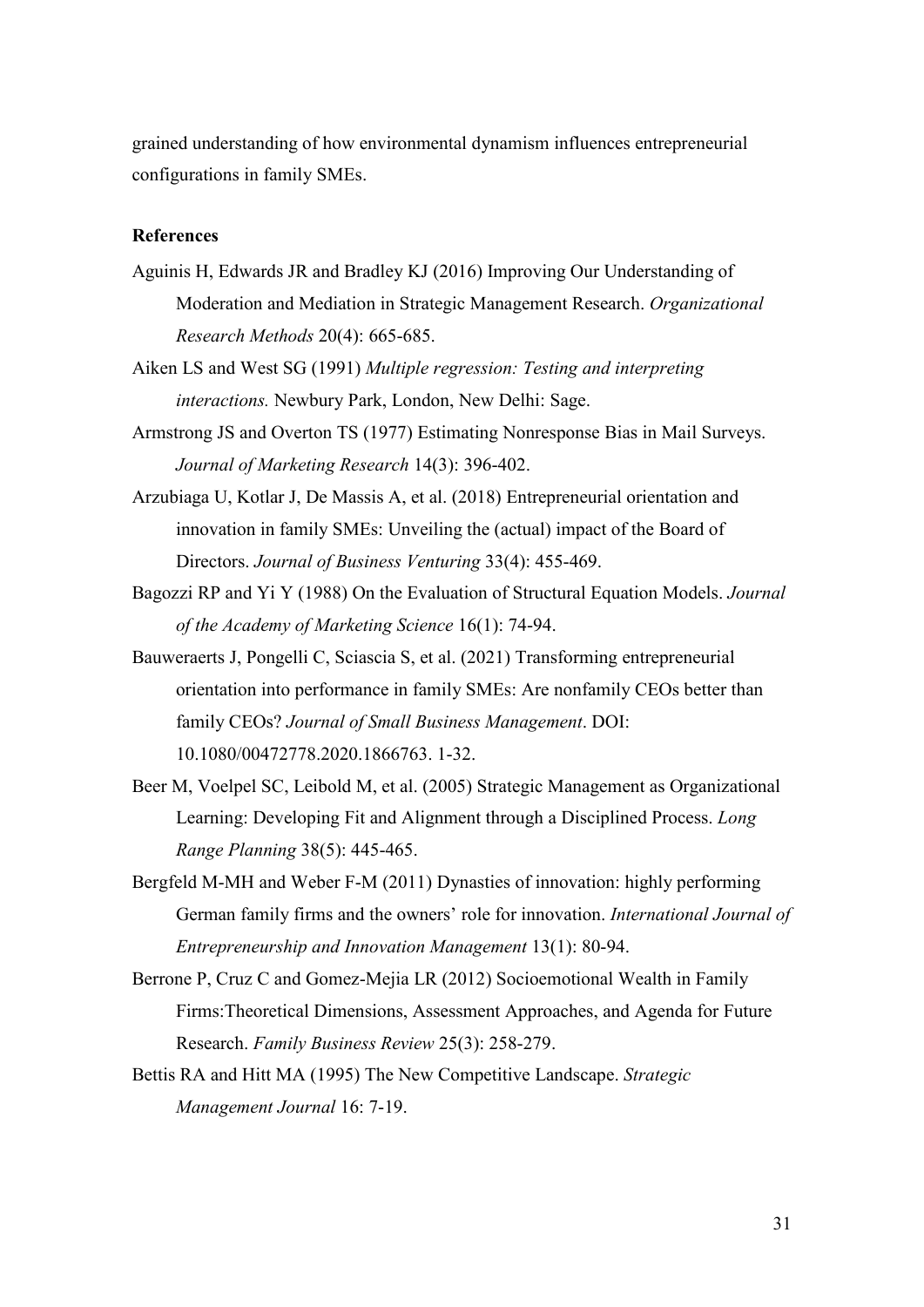Brambor T, Clark WR and Golder M (2006) Understanding Interaction Models: Improving Empirical Analyses. *Political Analysis* 14(1): 63-82.

Byrne BM (2013) *Structural Equation Modeling With AMOS.* New York: Routledge.

- Calabrò A, Santulli R, Torchia M, et al. (2021) Entrepreneurial Orientation and Family Firm Performance: The Moderating Role of TMT Identity-Based and Knowledge-Based Faultlines. *Entrepreneurship Theory and Practice* 45(4): 838-866.
- Carmeli A, Gelbard R and Gefen D (2010) The importance of innovation leadership in cultivating strategic fit and enhancing firm performance. *The Leadership Quarterly* 21(3): 339-349.
- Casillas JC and Moreno AM (2010) The relationship between entrepreneurial orientation and growth: The moderating role of family involvement. *Entrepreneurship & Regional Development* 22(3-4): 265-291.
- Casillas JC, Moreno AM and Barbero JL (2010) A Configurational Approach of the Relationship Between Entrepreneurial Orientation and Growth of Family Firms. *Family Business Review* 23(1): 27-44.
- Casillas JC, Moreno AM and Barbero JL (2011) Entrepreneurial orientation of family firms: Family and environmental dimensions. *Journal of Family Business Strategy* 2(2): 90-100.
- Chirico F and Baù M (2014) Is the Family an "Asset" or "Liability" for Firm Performance? The Moderating Role of Environmental Dynamism. *Journal of Small Business Management* 52(2): 210-225.
- Chirico F and Nordqvist M (2010) Dynamic capabilities and trans-generational value creation in family firms: The role of organizational culture. *International Small Business Journal* 28(5): 487-504.
- Chirico F, Sirmon DG, Sciascia S, et al. (2011) Resource orchestration in family firms: investigating how entrepreneurial orientation, generational involvement, and participative strategy affect performance. *Strategic Entrepreneurship Journal* 5(4): 307-326.
- Chrisman JJ, Chua JH, Pearson AW, et al. (2012) Family Involvement, Family Influence, and Family–Centered Non–Economic Goals in Small Firms. *Entrepreneurship Theory and Practice* 36(2): 267-293.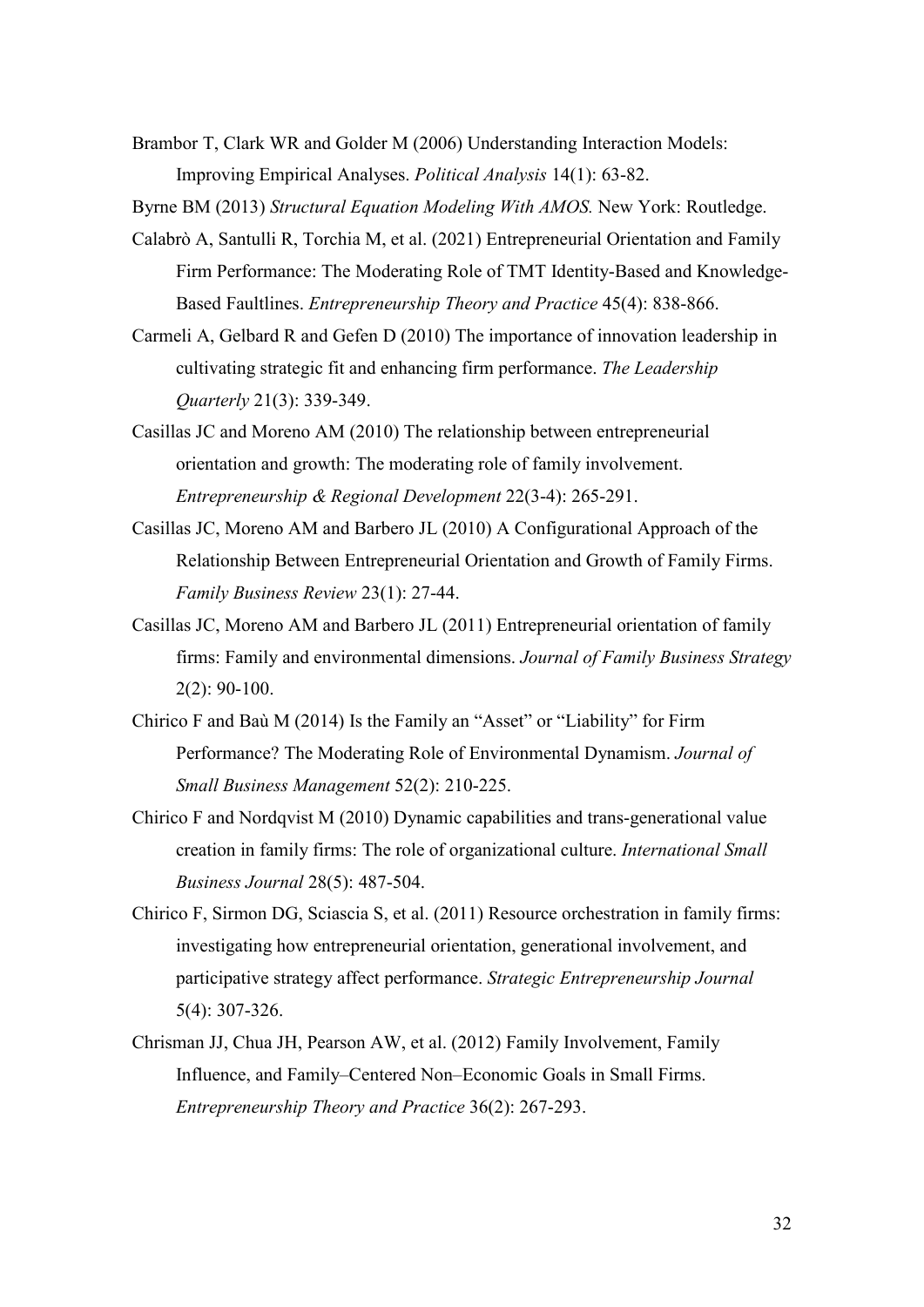- Covin JG and Slevin DP (1989) Strategic management of small firms in hostile and benign environments. *Strategic Management Journal* 10(1): 75-87.
- Covin JG and Slevin DP (1991) A Conceptual Model of Entrepreneurship as Firm Behavior. *Entrepreneurship: Theory & Practice* 16(1): 7-25.
- Covin JG and Wales WJ (2012) The Measurement of Entrepreneurial Orientation. *Entrepreneurship Theory and Practice* 36(4): 677-702.
- Cruz C and Nordqvist M (2012) Entrepreneurial orientation in family firms: a generational perspective. *Small Business Economics* 38(1): 33-49.
- Davis JH, Schoorman FD and Donaldson L (1997) Toward a Stewardship Theory of Management. *The Academy of Management Review* 22(1): 20-47.
- Dawson JF and Richter AW (2006) Probing Three-Way Interactions in Moderated Multiple Regression: Development and Application of a Slope Difference Test. *Journal of Applied Psychology* 91(4): 917-926.
- de Luque MS, Washburn NT, Waldman DA, et al. (2008) Unrequited Profit: How Stakeholder and Economic Values Relate to Subordinates' Perceptions of Leadership and Firm Performance. *Administrative Science Quarterly* 53(4): 626- 654.
- De Massis A, Chirico F, Kotlar J, et al. (2014) The Temporal Evolution of Proactiveness in Family Firms:The Horizontal S-Curve Hypothesis. *Family Business Review* 27(1): 35-50.
- Dess GG, Ireland RD, Zahra SA, et al. (2003) Emerging Issues in Corporate Entrepreneurship. *Journal of Management* 29(3): 351-378.
- Diaz-Moriana V, Hogan T, Clinton E, et al. (2019) Defining Family Business: A Closer Look at Definitional Heterogeneity. In: Memili E and Dibrell C (eds) *The Palgrave Handbook of Heterogeneity among Family Firms*. Cham: Springer International Publishing, pp.333-374.
- Discua Cruz A, Howorth C and Hamilton E (2013) Intrafamily Entrepreneurship: The Formation and Membership of Family Entrepreneurial Teams. *Entrepreneurship Theory and Practice* 37(1): 17-46.
- Eddleston KA (2008) Commentary: The Prequel to Family Firm Culture and Stewardship: The Leadership Perspective of the Founder. *Entrepreneurship Theory and Practice* 32(6): 1055-1061.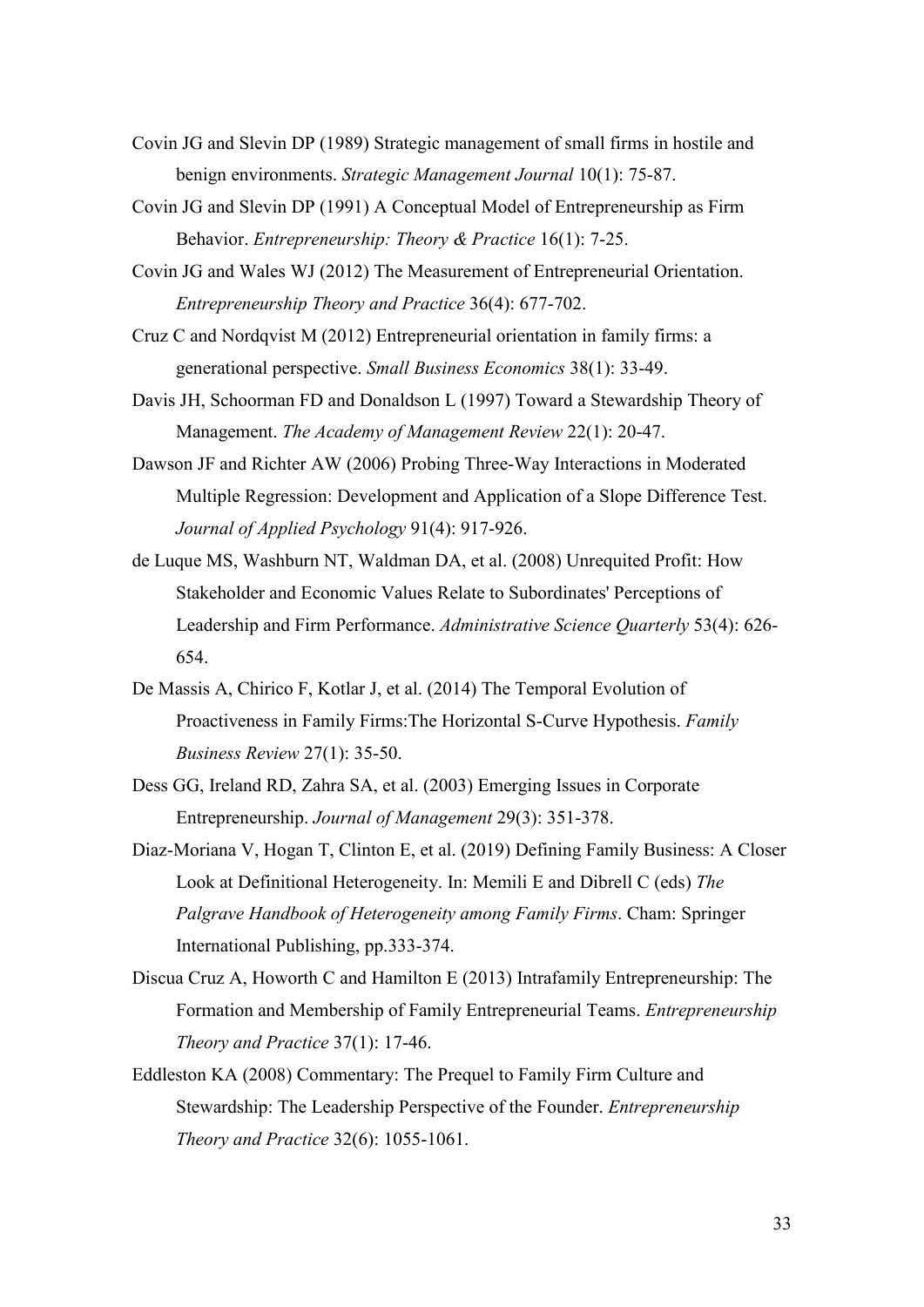- Eddleston KA, Kellermanns FW and Zellweger TM (2011) Exploring the Entrepreneurial Behavior of Family Firms: Does the Stewardship Perspective Explain Differences? *Entrepreneurship Theory and Practice* 36(2): 347-367.
- Engelen A, Gupta V, Strenger L, et al. (2015) Entrepreneurial Orientation, Firm Performance, and the Moderating Role of Transformational Leadership Behaviors. *Journal of Management* 41(4): 1069-1097.

European Commission (2019) 2019 SBA Fact Sheet - Austria. European Commission.

European Commission (2020) *SME definition*. Available at:

https://ec.europa.eu/growth/smes/sme-definition en (accessed 17.02.2020).

- Fayolle A, Basso O and Bouchard V (2010) Three levels of culture and firms' entrepreneurial orientation: A research agenda. *Entrepreneurship & Regional Development* 22(7-8): 707-730.
- Fleenor JW, Smither JW, Atwater LE, et al. (2010) Self–other rating agreement in leadership: A review. *The Leadership Quarterly* 21(6): 1005-1034.
- Fornell C and Larcker DF (1981) Evaluating structural equation models with unobservable variables and measurement error. *Journal of Marketing Research* 18(February): 39-50.
- Fries A, Kammerlander N and Leitterstorf M (2021) Leadership Styles and Leadership Behaviors in Family Firms: A Systematic Literature Review. *Journal of Family Business Strategy* 12(1): 100374.
- Gimenez-Fernandez EM, Beukel K, Tyler BB, et al. (2021) Should we patent it or keep it a secret? The moderating role of proactive orientation in family versus nonfamily SMEs. *International Small Business Journal*. 39(5): 450-473.
- Gómez-Mejía LR, Haynes KT, Núñez-Nickel M, et al. (2007) Socioemotional Wealth and Business Risks in Family-controlled Firms: Evidence from Spanish Olive Oil Mills. *Administrative Science Quarterly* 52(1): 106-137.
- Gupta V and Levenburg N (2010) A Thematic Analysis of Cultural Variations in Family Businesses: The CASE Project. *Family Business Review* 23(2): 155-169.
- Gupta V, MacMillan IC and Surie G (2004) Entrepreneurial leadership: developing and measuring a cross-cultural construct. *Journal of Business Venturing* 19(2): 241- 260.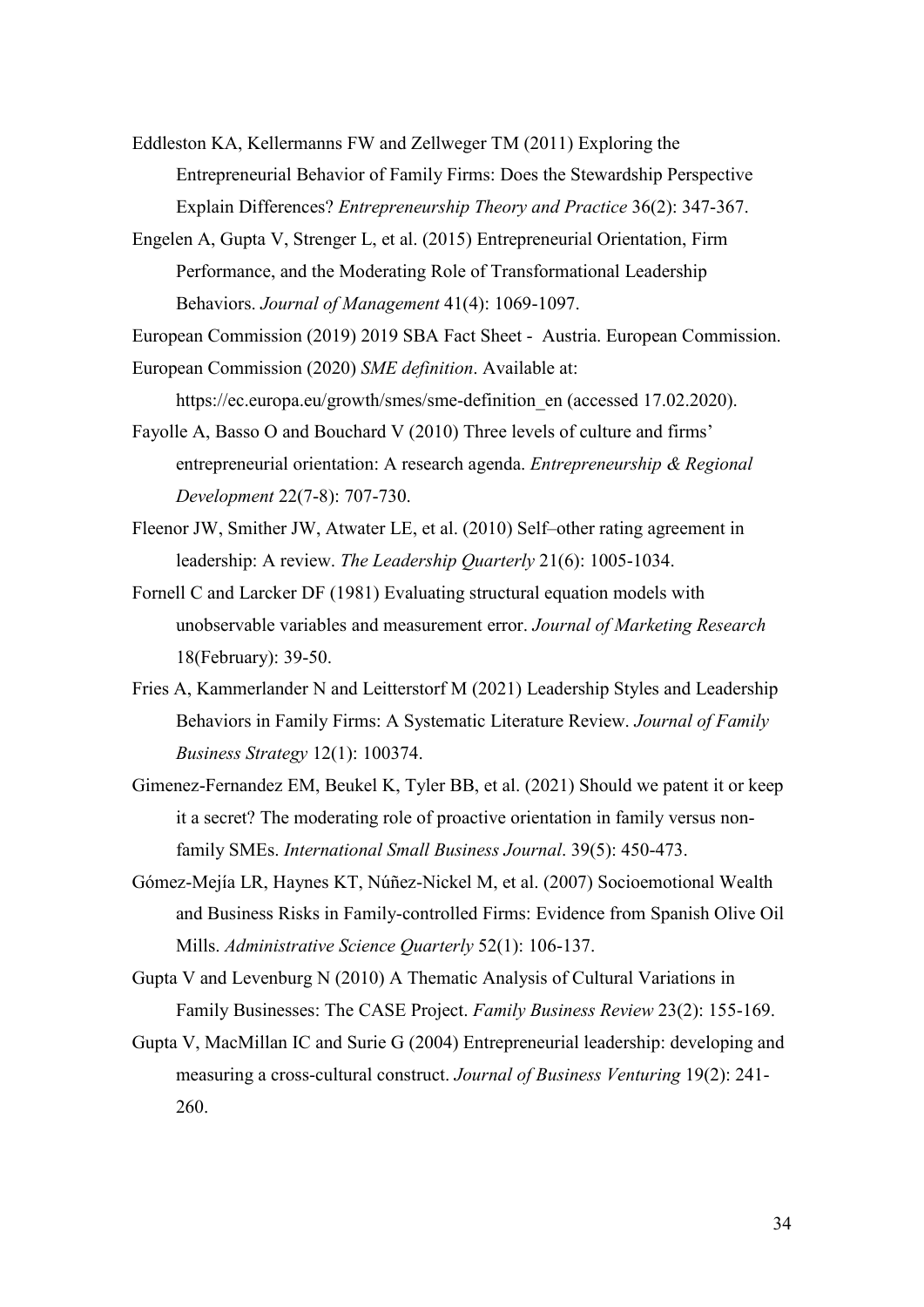- Harrison DA, McLaughlin ME and Coalter TM (1996) Context, Cognition, and Common Method Variance: Psychometric and Verbal Protocol Evidence. *Organizational Behavior and Human Decision Processes* 68(3): 246-261.
- Haushofer C (2013) Familienunternehmen in Österreich: Eine aktuelle Studie der WKO. In: Wirtschaftspolitik WÖS (ed). Vienna.
- Hayes AF (2013) *Introduction to Mediation, Moderation, and Conditional Process Analysis: A Regression-based Approach.* New York, NY: Guilford Press.
- Hernández-Linares R and López-Fernández MC (2018) Entrepreneurial Orientation and the Family Firm: Mapping the Field and Tracing a Path for Future Research. *Family Business Review* 31(3): 318-351.
- Hernández-Linares R, Sarkar S and Cobo MJ (2018) Inspecting the Achilles heel: a quantitative analysis of 50 years of family business definitions. *Scientometrics* 115(2): 929-951.
- Hoskisson RE, Eden L, Lau CM, et al. (2000) Strategy in Emerging Economies. *Academy of Management Journal* 43(3): 249-267.
- Howorth C and Robinson N (2020) *Family Business.* London: Routledge.
- Howorth C, Rose M, Hamilton E, et al. (2010) Family firm diversity and development: An introduction. *International Small Business Journal* 28(5): 437-451.
- Iacobucci D (2010) Structural equations modeling: Fit Indices, sample size, and advanced topics. *Journal of Consumer Psychology* 20(1): 90-98.
- Ireland RD, Hitt MA and Sirmon DG (2003) A Model of Strategic Entrepreneurship: The Construct and its Dimensions. *Journal of Management* 29(6): 963-989.
- Jansen JJP, Bosch FAJVD and Volberda HW (2006) Exploratory Innovation, Exploitative Innovation, and Performance: Effects of Organizational Antecedents and Environmental Moderators. *Management Science* 52(11): 1661-1674.
- Jarvis CB, MacKenzie SB and Podsakoff PM (2003) A Critical Review of Construct Indicators and Measurement Model Misspecification in Marketing and Consumer Research. *Journal of Consumer Research* 30(2): 199-218.
- Kallmuenzer A, Strobl A and Peters M (2018) Tweaking the entrepreneurial orientation–performance relationship in family firms: the effect of control mechanisms and family-related goals. *Review of Managerial Science* 12(4): 855– 883.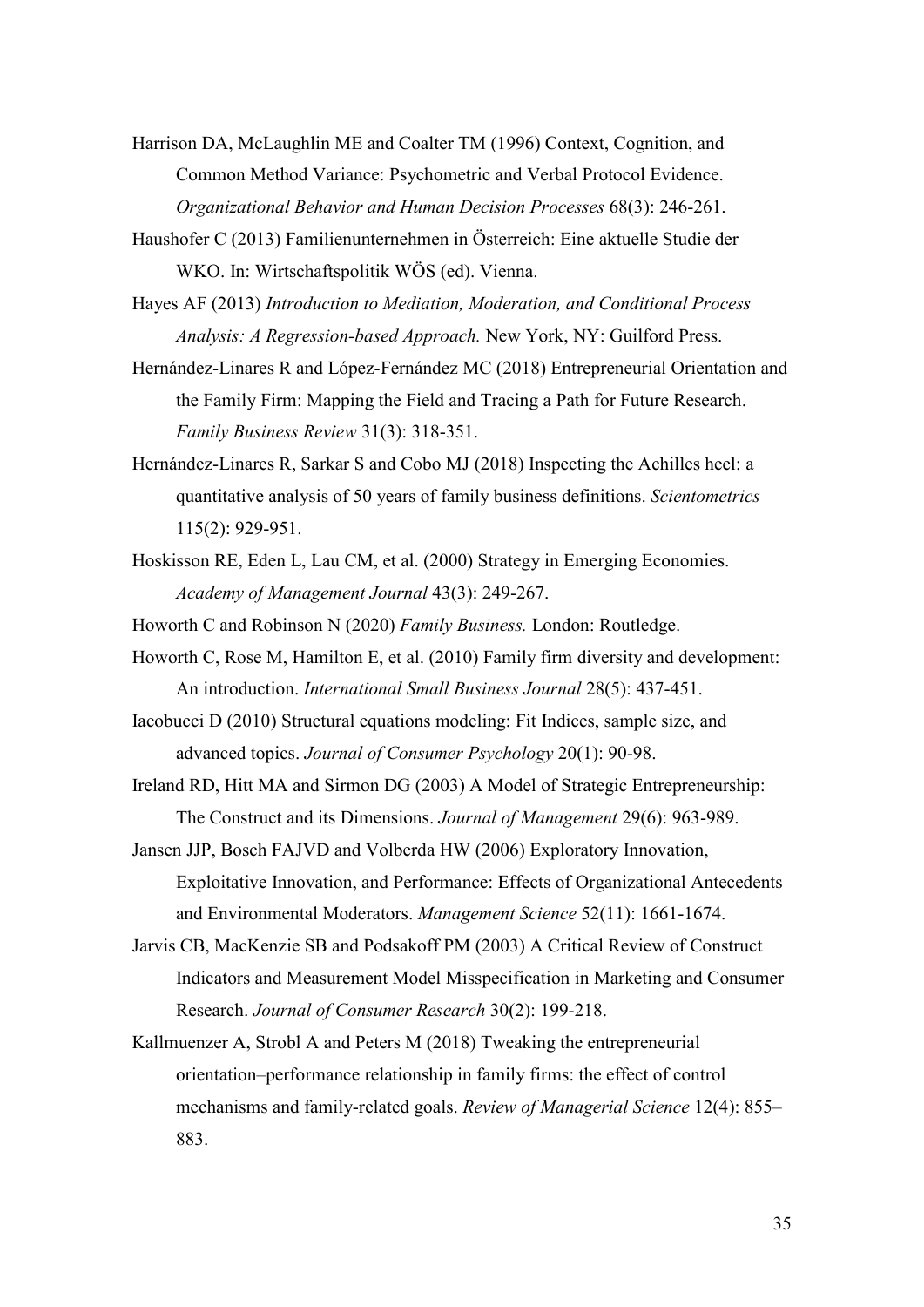- Kansikas J, Laakkonen A, Sarpo V, et al. (2012) Entrepreneurial leadership and familiness as resources for strategic entrepreneurship. *International Journal of Entrepreneurial Behavior & Research* 18(2): 141-158.
- Khandwalla PN (1977) Some Top Management Styles, Their Context and Performance. *Organization & Administrative Sciences* 7(4): 21-45.
- Kim H and Yukl G (1995) Relationships of managerial effectiveness and advancement to self-reported and subordinate-reported leadership behaviors from the multiplelinkage mode. *The Leadership Quarterly* 6(3): 361-377.
- Koiranen M (2003) Understanding the Contesting Ideologies of Family Business: Challenge for Leadership and Professional Services. *Family Business Review* 16(4): 241-250.
- Koryak O, Mole KF, Lockett A, et al. (2015) Entrepreneurial leadership, capabilities and firm growth. *International Small Business Journal* 33(1): 89-105.
- Kotlar J and De Massis A (2013) Goal Setting in Family Firms: Goal Diversity, Social Interactions, and Collective Commitment to Family-Centered Goals. *Entrepreneurship Theory and Practice* 37(6): 1263-1288.
- Kreiser PM, Marino LD and Weaver KM (2002) Assessing the Psychometric Properties of the Entrepreneurial Orientation Scale: A Multi-Country Analysis. *Entrepreneurship: Theory & Practice* 26(4): 71-93.
- Lee SM and Peterson SJ (2000) Culture, entrepreneurial orientation, and global competitiveness. *Journal of World Business* 35(4): 401-416.
- Lee Y, Howe M and Kreiser  PM (2019) Organisational culture and entrepreneurial orientation: An orthogonal perspective of individualism and collectivism. *International Small Business Journal* 37(2): 125-152.
- Leitch CM and Volery T (2017) Entrepreneurial leadership: Insights and directions. *International Small Business Journal* 35(2): 147-156.
- Lindow CM, Stubner S and Wulf T (2010) Strategic fit within family firms: The role of family influence and the effect on performance. *Journal of Family Business Strategy* 1(3): 167-178.
- Lumpkin GT and Dess GG (1996) Clarifying the Entrepreneurial Orientation Construct and Linking It to Performance. *The Academy of Management Review* 21(1): 135- 172.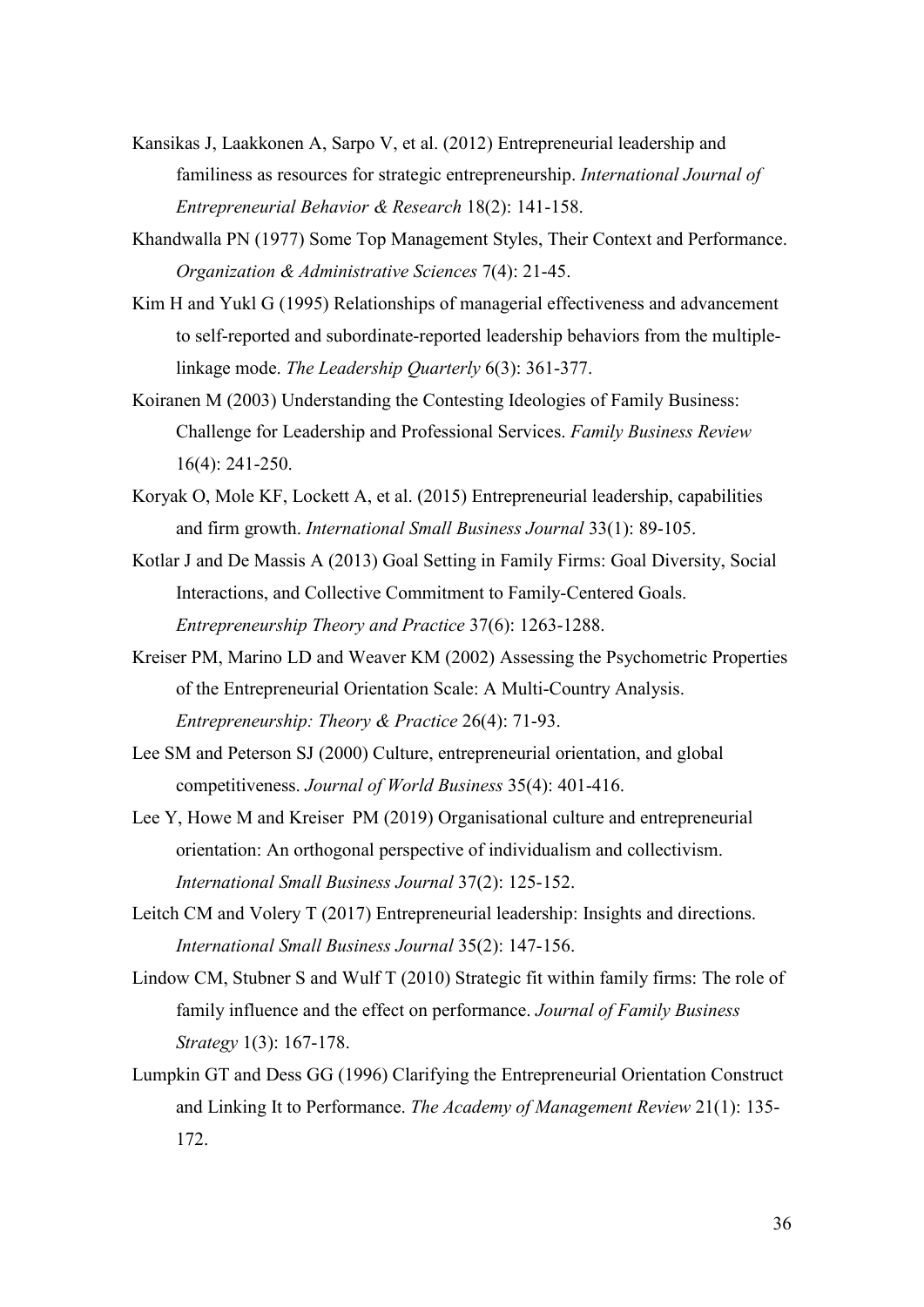- Lumpkin GT and Dess GG (2001) Linking two dimensions of entrepreneurial orientation to firm performance: The moderating role of environment and industry life cycle. *Journal of Business Venturing* 16(5): 429-451.
- McKenny AF, Payne GT, Zachary MA, et al. (2013) Multilevel Analysis in Family Business Studies. In: Melin L, Nordqvist M and Sharma P (eds) *The SAGE Handbook of Family Business*. Thousand Oaks: Sage.
- Miles RE and Snow CC (1994) *Fit, failure and the hall of fame: How companies succeed or fail.* New York: The Free Press.
- Miller D (1983) The Correlates of Entrepreneurship in Three Types of Firms. *Management Science* 29(7): 770-791.
- Miller D and Friesen PH (1983) Strategy-making and environment: The third link. *Strategic Management Journal* 4(3): 221-235.
- Miller D, Le Breton-Miller I, Lester RH, et al. (2007) Are family firms really superior performers? *Journal of Corporate Finance* 13(5): 829-858.
- Miller D, Minichilli A and Corbetta G (2013) Is family leadership always beneficial? *Strategic Management Journal* 34(5): 553-571.
- Mussolino D and Calabrò A (2014) Paternalistic leadership in family firms: Types and implications for intergenerational succession. *Journal of Family Business Strategy* 5(2): 197-210.
- Northouse PG (2015) *Leadership: Theory and Practice.* Thousand Oaks, CA: SAGE Publications Inc.
- O'Brien RM (2007) A Caution Regarding Rules of Thumb for Variance Inflation Factors. *Quality & Quantity* 41(5): 673-690.
- Pearson AW and Marler LE (2010) A Leadership Perspective of Reciprocal Stewardship in Family Firms. *Entrepreneurship Theory and Practice* 34(6): 1117- 1124.
- Podsakoff PM, MacKenzie SB, Lee J-Y, et al. (2003) Common method biases in behavioral research: A critical review of the literature and recommended remedies. *Journal of Applied Psychology* 88(5): 879-903.
- Podsakoff PM, MacKenzie SB and Podsakoff NP (2012) Sources of Method Bias in Social Science Research and Recommendations on How to Control It. *Annual Review of Psychology* 63(1): 539-569.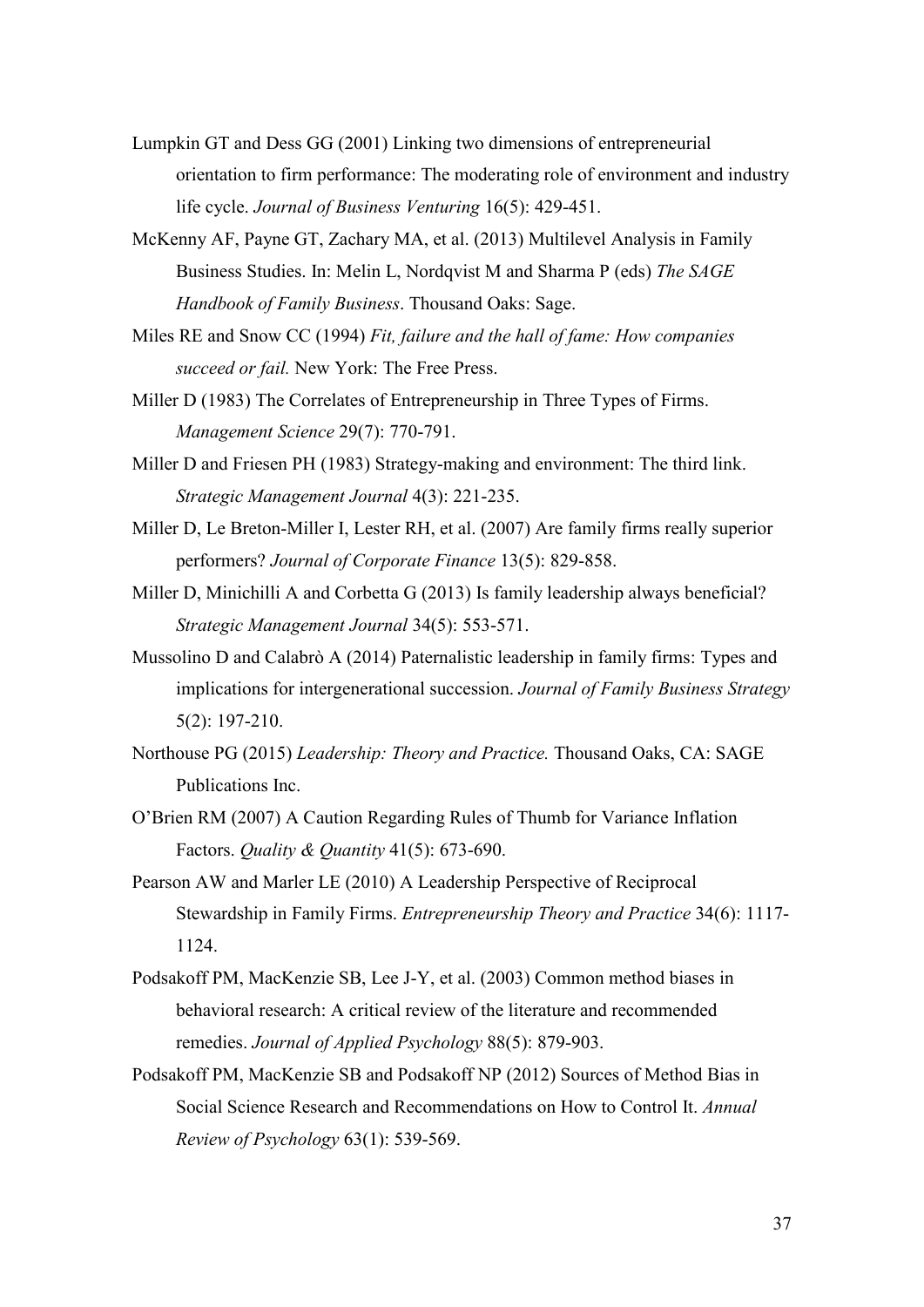- Podsakoff PM and Organ DW (1986) Self-Reports in Organizational Research: Problems and Prospects. *Journal of Management* 12(4): 531-544.
- Rauch A, Wiklund J, Lumpkin GT, et al. (2009) Entrepreneurial Orientation and Business Performance: An Assessment of Past Research and Suggestions for the Future. *Entrepreneurship Theory and Practice* 33(3): 761-787.
- Renko M, El Tarabishy A, Carsrud AL, et al. (2015) Understanding and Measuring Entrepreneurial Leadership Style. *Journal of Small Business Management* 53(1): 54-74.
- Renko M, Tarabishy AE, Carsrud AL, et al. (2012) Entrepreneurial Leadership and the Family Business. In: Carsrud AL and Brännback M (eds) *Understanding Family Businesses: Undiscovered Approaches, Unique Perspectives, and Neglected Topics*. New York, Dordrecht, Heidelberg, London: Springer, pp.169-184.
- Serrano Archimi C, Reynaud E, Yasin HM, et al. (2018) How Perceived Corporate Social Responsibility Affects Employee Cynicism: The Mediating Role of Organizational Trust. *Journal of Business Ethics* 151(4): 907-921.
- Shimizu K and Hitt MA (2004) Strategic flexibility:Organizational preparedness to reverse ineffective strategic decisions. *Academy of Management Perspectives* 18(4): 44-59.
- Sieger P, Zellweger T and Aquino K (2013) Turning Agents into Psychological Principals: Aligning Interests of Non-Owners through Psychological Ownership. *Journal of Management Studies* 50(3): 361-388.
- Strobl A, Bauer F and Matzler K (2020a) The impact of industry-wide and target market environmental hostility on entrepreneurial leadership in mergers and acquisitions. *Journal of World Business* 55(2): 100931.
- Strobl A, Matzler K, Nketia BA, et al. (2020b) Individual innovation behavior and firmlevel exploration and exploitation: how family firms make the most of their managers. *Review of Managerial Science* 14(4): 809 - 844.
- Tabor W, Chrisman JJ, Madison K, et al. (2018) Nonfamily Members in Family Firms: A Review and Future Research Agenda. *Family Business Review* 31(1): 54-79.
- Tang J, Tang Z, Marino LD, et al. (2008) Exploring an Inverted U–Shape Relationship between Entrepreneurial Orientation and Performance in Chinese Ventures. *Entrepreneurship Theory and Practice* 32(1): 219-239.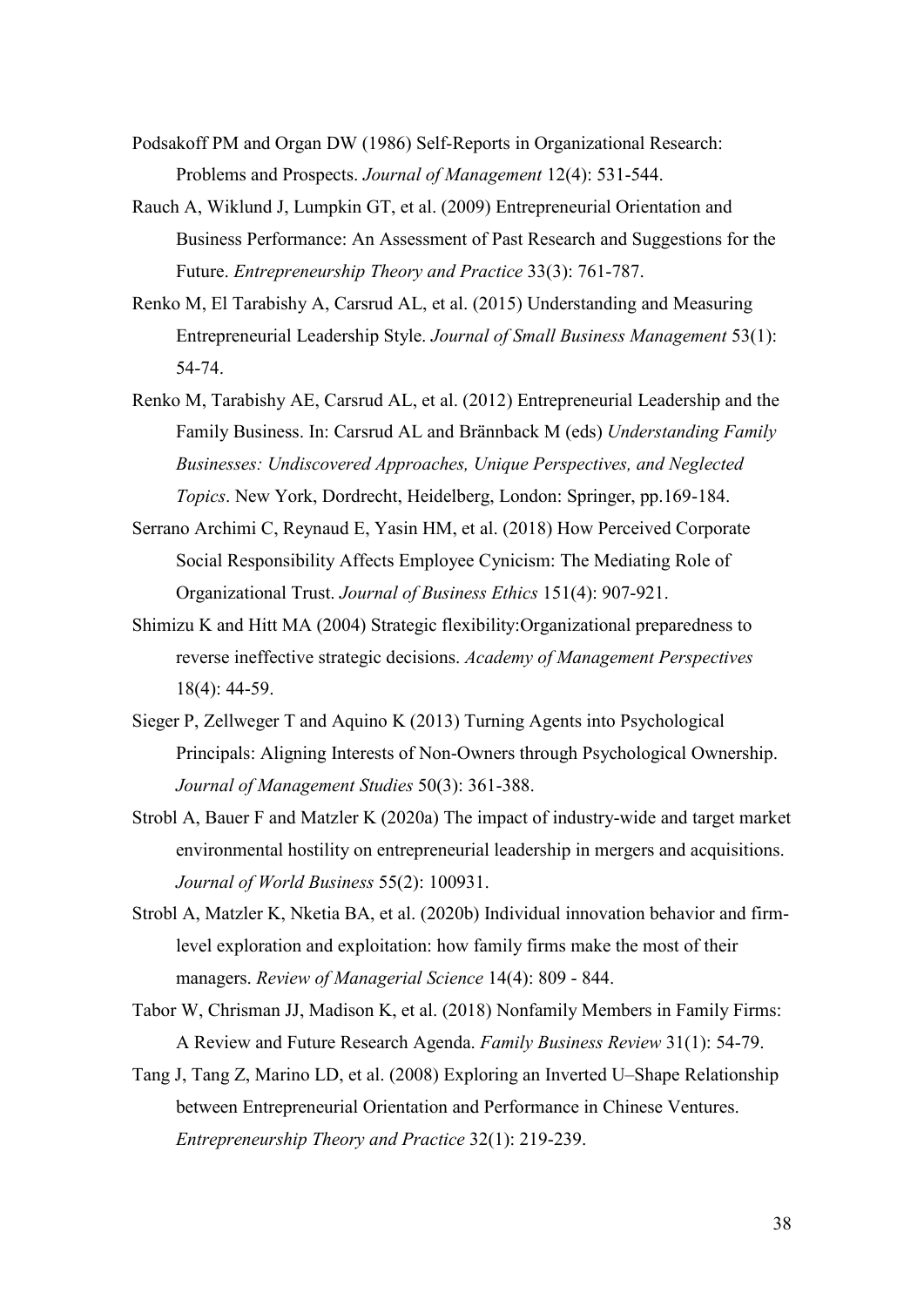- Tinsley HEA and Brown SD (2000) *Handbook of applied multivariate statistics and mathematical modeling.* San Diego: Academic Press.
- Wales WJ (2016) Entrepreneurial orientation: A review and synthesis of promising research directions. *International Small Business Journal* 34(1): 3-15.
- Wales WJ, Gupta VK, Marino L, et al. (2019) Entrepreneurial orientation: International, global and cross-cultural research. *International Small Business Journal* 37(2): 95-104.
- Wales WJ, Gupta VK and Mousa F-T (2013) Empirical research on entrepreneurial orientation: An assessment and suggestions for future research. *International Small Business Journal* 31(4): 357-383.
- Wales WJ, Kraus S, Filser M, et al. (2021) The status quo of research on entrepreneurial orientation: Conversational landmarks and theoretical scaffolding. *Journal of Business Research* 128: 564-577.
- Westhead P and Cowling M (1998) Family Firm Research: The Need for a Methodological Rethink. *Entrepreneurship Theory and Practice* 23(1): 31-56.
- Westhead P and Howorth C (2007) 'Types' of private family firms: an exploratory conceptual and empirical analysis. *Entrepreneurship & Regional Development* 19(5): 405-431.
- Wiklund J and Shepherd D (2005) Entrepreneurial orientation and small business performance: a configurational approach. *Journal of Business Venturing* 20(1): 71-91.
- WKO (2018a) Unternehmen und Beschäftigte nach Bundesländern, Sektoren und Größenklassen. Wirtschaftskammer Österreich.
- WKO (2018b) WKO-Analyse: Familienunternehmen in Österreich. Wirtschaftskammer Österreich.
- Yu A, Lumpkin GT, Praveen Parboteeah K, et al. (2019) Autonomy and family business performance: The joint effect of environmental dynamism and national culture. *International Small Business Journal* 37(2): 153-185.
- Zahra SA, Hayton JC, Neubaum DO, et al. (2008) Culture of Family Commitment and Strategic Flexibility: The Moderating Effect of Stewardship. *Entrepreneurship Theory and Practice* 32(6): 1035-1054.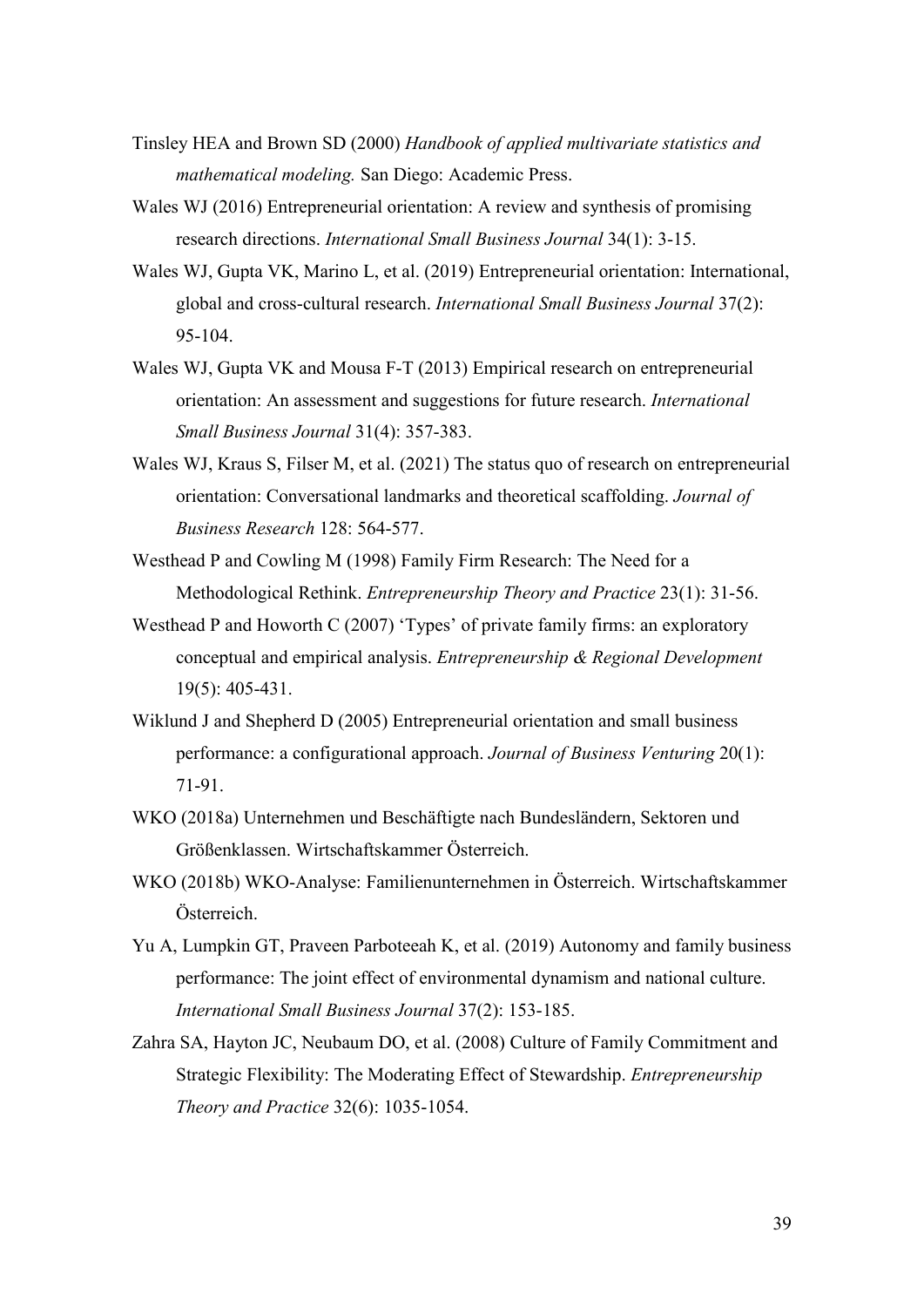| <b>Family Business Characteristics</b>   |                |
|------------------------------------------|----------------|
| Family CEO                               | 151            |
| First generation in charge of business   | 44             |
| Average number of non-family managers    | 0.47           |
| Average number of employees              | 36.67          |
| <b>Revenue</b>                           |                |
| Up to 1 Mio. EUR                         | 62             |
| Up to 2 Mill. EUR                        | 31             |
| Up to 10 Mio. EUR                        | 46             |
| Up to 50 Mio. EUR                        | 21             |
| Up to 100 Mio. EUR                       | $\overline{2}$ |
| Industry*                                |                |
| Wholesale                                | 9              |
| Retail                                   | 16             |
| Consulting/IT                            | 7              |
| Tourism/Leisure                          | 80             |
| Transport/Logistics                      | 8              |
| Manufacturing                            | 10             |
| Handcraft                                | 35             |
| Other                                    | 14             |
| *multiple answers possible ( $n = 162$ ) |                |

**Table 1:** Sample Characteristics.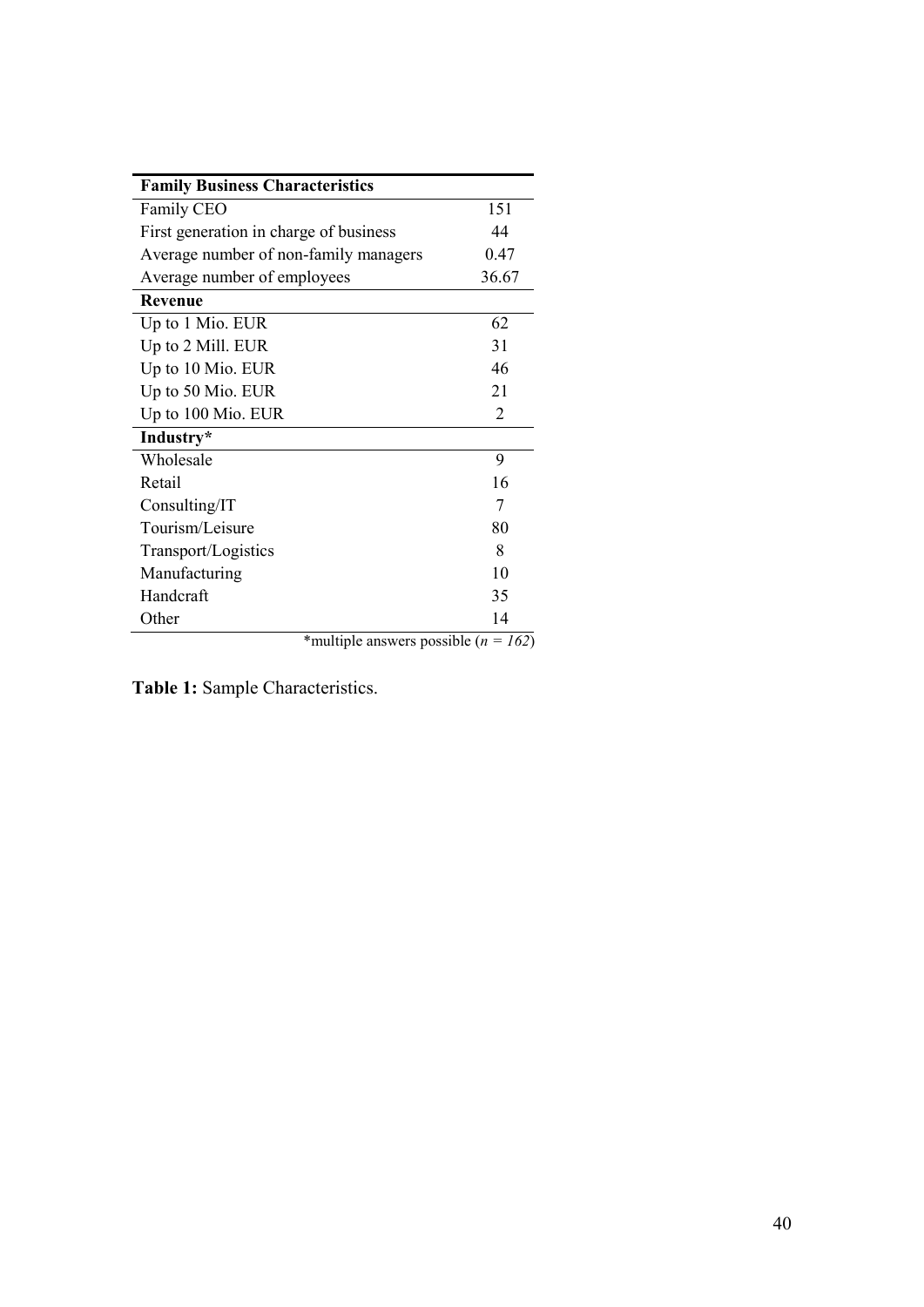|                                                                     | (1)       | (2)       | (3)        | (4)       | (5)            | (6)        | (7)            | (8)     | (9)            | (10)           | (11)                        | (12)       | (13)           | (14)       | (15)       | (16)    | (17)           | (18) |
|---------------------------------------------------------------------|-----------|-----------|------------|-----------|----------------|------------|----------------|---------|----------------|----------------|-----------------------------|------------|----------------|------------|------------|---------|----------------|------|
| (1) Financial<br>Performance (AVE<br>$= 0.86$ ; CR $= 0.95$ )       | 0.93      |           |            |           |                |            |                |         |                |                |                             |            |                |            |            |         |                |      |
| (2) Entrepreneurial<br>Orientation (AVE<br>$= 0.67$ ; CR $= 0.85$ ) | $0.36***$ | 0.82      |            |           |                |            |                |         |                |                |                             |            |                |            |            |         |                |      |
| (3) Entrepreneurial<br>Leadership (AVE<br>$= 0.59$ ; CR $= 0.91$ )  | $0.32***$ | $0.42***$ | 0.77       |           |                |            |                |         |                |                |                             |            |                |            |            |         |                |      |
| (4) Environmental<br>Dynamism (AVE<br>$= 0.64$ ; CR $= 0.84$ )      | $0.21***$ | $0.27***$ | $0.22***$  | 0.80      |                |            |                |         |                |                |                             |            |                |            |            |         |                |      |
| $(5)$ Firm size (no.<br>of employees)                               | $-0.00$   | 0.10      | $-0.11$    | $.16***$  | $\overline{1}$ |            |                |         |                |                |                             |            |                |            |            |         |                |      |
| (6) Company Age<br>(no. of years)                                   | 0.08      | 0.04      | $-0.15*$   | $0.18**$  | $0.23***$      |            |                |         |                |                |                             |            |                |            |            |         |                |      |
| (7) Generation<br>(first vs. later)                                 | $-0.00$   | 0.05      | 0.09       | $-0.09$   | $-0.25***$     | $-0.41***$ | $\overline{I}$ |         |                |                |                             |            |                |            |            |         |                |      |
| (8) Family CEO                                                      | 0.02      | 0.05      | 0.05       | 0.00      | 0.12           | $-0.01$    | $0.17**$       |         |                |                |                             |            |                |            |            |         |                |      |
| $(9)$ Non-family<br>managers involved<br>(no.)                      | $-0.17*$  | $-0.09$   | $-0.15*$   | $-0.09$   | 0.04           | 0.11       | $-0.14*$       | $-0.03$ | $\overline{I}$ |                |                             |            |                |            |            |         |                |      |
| $(10)$ Family<br>employees (no.)                                    | 0.11      | 0.01      | $-0.01$    | $0.13*$   | $0.38***$      | 0.05       | $-0.18**$      | $-0.06$ | $-0.06$        | $\overline{I}$ |                             |            |                |            |            |         |                |      |
| $(11)$ Family<br>influence                                          | 0.06      | $0.13*$   | $0.29***$  | $0.28***$ | 0.08           | 0.11       | $-0.06$        | 0.00    | $-0.14*$       | $0.15*$        | $\mathcal{I}_{\mathcal{I}}$ |            |                |            |            |         |                |      |
| (12) Wholesale                                                      | 0.01      | $-0.07$   | 0.05       | $-0.10$   | 0.10           | $-0.02$    | 0.03           | 0.07    | $-0.04$        | 0.07           | 0.12                        |            |                |            |            |         |                |      |
| $(13)$ Retail                                                       | $-0.02$   | $-0.09$   | 0.08       | 0.04      | $-0.10$        | $-0.06$    | $-0.06$        | $-0.08$ | $-0.01$        | 0.03           | $-0.03$                     | $0.28***$  | $\overline{I}$ |            |            |         |                |      |
| $(14)$ Consulting/IT                                                | $-0.01$   | 0.02      | $-0.01$    | $-0.07$   | $-0.02$        | $-0.14*$   | $0.21***$      | 0.06    | $-0.05$        | $-0.06$        | $-0.07$                     | $-0.05$    | 0.03           |            |            |         |                |      |
| (15)<br>Tourism/Leisure                                             | 0.05      | $0.14*$   | 0.13       | $0.15*$   | $-0.10$        | 0.05       | $-0.02$        | $-0.03$ | $-0.20**$      | 0.03           | 0.12                        | $-0.24***$ | $-0.29***$     | $-0.21***$ |            |         |                |      |
| (16)<br>Transport/Logistics                                         | $-0.06$   | $-0.02$   | 0.06       | $-0.02$   | 0.04           | $-0.05$    | $-0.08$        | 0.06    | $0.39***$      | $-0.01$        | $-0.12$                     | $-0.06$    | $-0.08$        | 0.09       | $-.17**$   |         |                |      |
| (17)<br>Manufacturing                                               | $-0.03$   | $-0.06$   | $-0.29***$ | $-0.01$   | $0.45***$      | $0.23***$  | $-0.16**$      | 0.07    | $0.16**$       | 0.05           | $-0.02$                     | 0.05       | $-0.09$        | $-0.06$    | $-0.25***$ | $-0.06$ | $\overline{I}$ |      |
| (18) Handcraft                                                      | 0.12      | $-0.07$   | $-0.07$    | $-0.10$   | $-0.12$        | $-0.01$    | $-0.05$        | $-0.04$ | $-0.04$        | 0.03           | $-0.1$                      | $-0.06$    | 0.08           | $-0.11$    | $-0.46***$ | $-0.12$ | $-0.07$        |      |
| Mean                                                                | 4.65      | 4.17      | 5.86       | 5.04      | 36.67          | 59.17      | 0.27           | 0.93    | 0.47           | 3.30           | 6.28                        | 0.06       | 0.10           | 0.04       | 0.49       | 0.05    | 0.06           | 0.22 |
| S.D.                                                                | 1.22      | 1.17      | 1.01       | 1.32      | 47.26          | 55.27      | 0.45           | 0.25    | 1.352          | 1.62           | 1.22                        | 0.23       | 0.23           | 0.20       | 0.50       | 0.22    | 0.24           | 0.41 |

Note: Square root of AVE in italics on the diagonal; Significant at \*p<.1; \*\*p<.05; \*\*\*p<.01; S.D. = Standard Deviation

**Table 2:** Variable Correlations, Means and Standard Deviations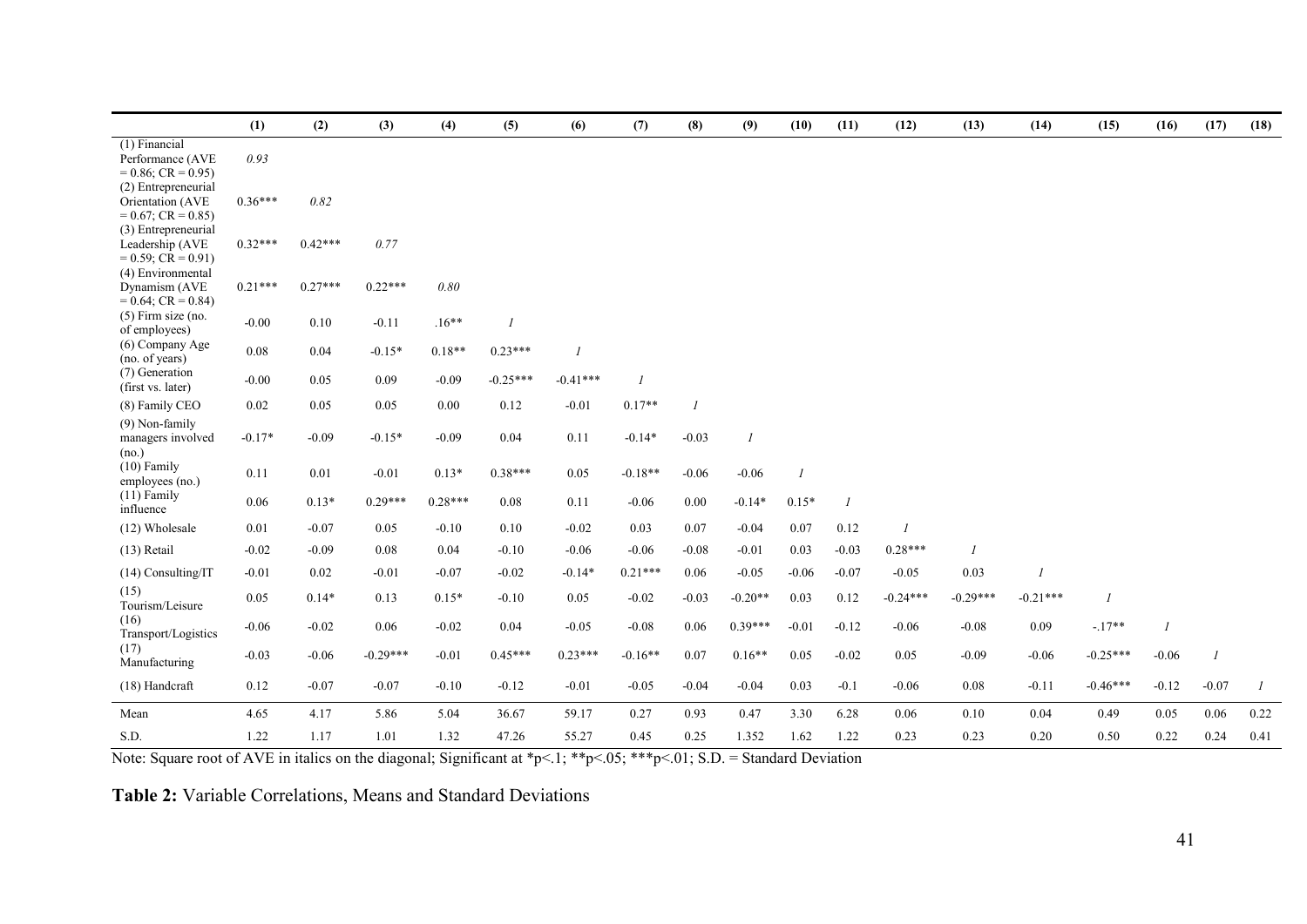| Financial Performance ( $n = 162$ )   | Model 1   |      |             | Model 2    |           |      | Model 3     |            |           |      | Model 4     |            |           |      |             |            |
|---------------------------------------|-----------|------|-------------|------------|-----------|------|-------------|------------|-----------|------|-------------|------------|-----------|------|-------------|------------|
|                                       | β         | S.D. | T Statistic | <b>VIF</b> | $\beta$   | S.D. | T Statistic | <b>VIF</b> | β         | S.D. | T Statistic | <b>VIF</b> | $\beta$   | S.D. | T Statistic | <b>VIF</b> |
| Constant                              | $4.65***$ | 0.10 | 47.10       |            | $4.67***$ | 0.09 | 51.71       |            | $4.57***$ | 0.11 | 43.59       |            | $4.56***$ | 0.10 | 44.27       |            |
| Wholesale                             | 0.05      | 0.11 | 0.50        | 1.27       | 0.09      | 0.10 | 0.90        | 1.31       | 0.08      | 0.10 | 0.82        | 1.31       | 0.07      | 0.10 | 0.74        | 1.31       |
| Retail                                | 0.01      | 0.11 | 0.06        | 1.28       | $-0.03$   | 0.10 | $-0.34$     | 1.32       | 0.00      | 0.10 | $-0.04$     | 1.36       | $-0.02$   | 0.10 | $-0.22$     | 1.37       |
| Consulting/IT                         | 0.06      | 0.12 | 0.54        | 1.26       | 0.07      | 0.11 | 0.65        | 1.27       | 0.07      | 0.11 | 0.66        | 1.27       | 0.04      | 0.10 | 0.38        | 1.29       |
| Tourism/Leisure                       | 0.18      | 0.15 | 1.20        | 2.29       | 0.12      | 0.14 | 0.91        | 2.31       | 0.15      | 0.14 | 1.06        | 2.43       | 0.11      | 0.14 | 0.78        | 2.47       |
| Transport/Logistics                   | 0.02      | 0.12 | 0.16        | 1.39       | $-0.03$   | 0.11 | $-0.26$     | 1.41       | 0.02      | 0.11 | 0.14        | 1.50       | 0.00      | 0.11 | 0.03        | 1.51       |
| Manufacturing                         | 0.06      | 0.12 | 0.46        | 1.58       | 0.15      | 0.11 | 1.37        | 1.64       | 0.16      | 0.11 | 1.41        | 1.66       | 0.11      | 0.11 | 0.96        | 1.72       |
| Handcraft                             | $0.24*$   | 0.13 | 1.85        | 1.78       | $0.25**$  | 0.12 | 2.07        | 1.78       | $0.27**$  | 0.12 | 2.31        | 1.81       | $0.25**$  | 0.12 | 2.12        | 1.83       |
| Non-family managers involved<br>(no.) | $-0.16$   | 0.11 | $-1.41$     | 1.37       | $-0.11$   | 0.10 | $-1.04$     | 1.39       | $-0.14$   | 0.11 | $-1.31$     | 1.43       | $-0.17$   | 0.10 | $-1.62$     | 1.45       |
| Family influence                      | 0.04      | 0.10 | 0.41        | 1.10       | $-0.11$   | 0.10 | $-1.08$     | 1.27       | $-0.11$   | 0.11 | $-1.01$     | 1.44       | $-0.16$   | 0.11 | $-1.54$     | 1.51       |
| Generation (first vs. later)          | 0.06      | 0.12 | 0.47        | 1.42       | 0.02      | 0.11 | 0.21        | 1.43       | 0.05      | 0.11 | 0.49        | 1.51       | 0.04      | 0.11 | 0.37        | 1.51       |
| Family CEO                            | 0.03      | 0.10 | 0.28        | 1.09       | 0.01      | 0.09 | 0.07        | 1.09       | $-0.02$   | 0.09 | $-0.17$     | 1.12       | $-0.02$   | 0.09 | $-0.21$     | 1.12       |
| Family employees (no.)                | 0.13      | 0.11 | 1.15        | 1.30       | 0.12      | 0.10 | 1.19        | 1.36       | 0.14      | 0.10 | 1.36        | 1.38       | 0.13      | 0.10 | 1.31        | 1.38       |
| Company Age (no. of years)            | 0.13      | 0.11 | 1.18        | 1.29       | 0.15      | 0.10 | 1.49        | 1.29       | 0.15      | 0.10 | 1.43        | 1.30       | 0.15      | 0.10 | 1.54        | 1.30       |
| Firm size (no. of employees)          | $-0.05$   | 0.13 | $-0.37$     | 1.68       | $-0.12$   | 0.12 | $-1.03$     | 1.75       | $-0.09$   | 0.12 | $-0.73$     | 1.81       | $-0.11$   | 0.12 | $-0.92$     | 1.82       |
| Entrepreneurial Orientation (EO)      |           |      |             |            | $0.28***$ | 0.11 | 2.69        | 1.39       | $0.24**$  | 0.11 | 2.11        | 1.57       | $0.23**$  | 0.11 | 2.11        | 1.57       |
| Entrepreneurial Leadership (EL)       |           |      |             |            | $0.29***$ | 0.11 | 2.70        | 1.54       | $0.39***$ | 0.13 | 2.91        | 2.39       | $0.44***$ | 0.13 | 3.31        | 2.46       |
| Environmental Dynamism (ED)           |           |      |             |            | 0.12      | 0.11 | 1.13        | 1.33       | 0.14      | 0.11 | 1.33        | 1.38       | $0.28**$  | 0.12 | 2.37        | 1.82       |
| EO*EL                                 |           |      |             |            |           |      |             |            | 0.13      | 0.12 | 1.15        | 1.70       | $0.20*$   | 0.12 | 1.70        | 1.80       |
| $EO^*\!ED$                            |           |      |             |            |           |      |             |            | 0.08      | 0.10 | 0.77        | 1.44       | 0.13      | 0.10 | 1.27        | 1.51       |
| EL*ED                                 |           |      |             |            |           |      |             |            | 0.08      | 0.08 | 1.00        | 1.50       | $-0.08$   | 0.11 | $-0.74$     | 2.50       |
| EO*EL*ED                              |           |      |             |            |           |      |             |            |           |      |             |            | $-0.26**$ | 0.11 | $-2.41$     | 2.49       |
| F-Value                               | 0.84      |      |             | $2.64***$  |           |      |             | $2.51***$  |           |      |             | $2.76***$  |           |      |             |            |
| F-Change                              | 0.84      |      |             | $10.27***$ |           |      |             | 1.60       |           |      |             | 5.81**     |           |      |             |            |
| $R^2$                                 |           |      | 0.08        |            | 0.25      |      |             |            | 0.27      |      |             |            | 0.30      |      |             |            |
| Adjusted $R^2$                        | $-0.02$   |      |             |            | 0.15      |      |             | 0.16       |           |      |             | 0.19       |           |      |             |            |

Note: Significant at  $\ast p < 1$ ;  $\ast \ast p < 0.05$ ;  $\ast \ast \ast p < 0.01$ ; Reference categories for the dummy variables are as follows: Industry (Wholesale, Retail, Consulting/IT, Tourism/Leisure, Transport/Logistics, Manufacturing, Handcraft) = Other; Generation = Later Generation; Family CEO = Non-Family CEO;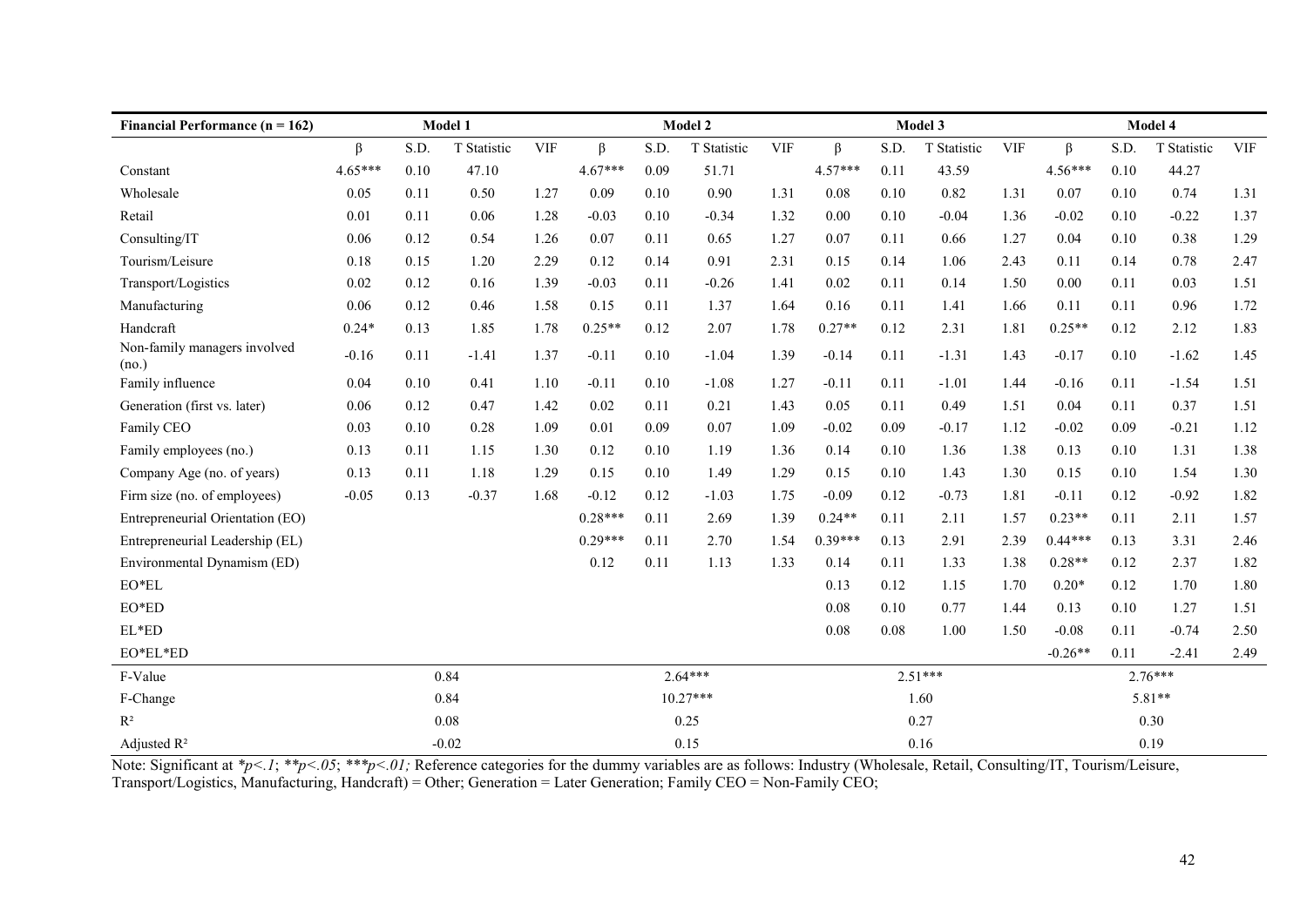**Table 3:** Results OLS Regression

| Pair of slopes  | <b>T</b> Statistic for Slope Difference | p-value for Slope Difference |
|-----------------|-----------------------------------------|------------------------------|
| $(1)$ and $(2)$ | $-0.98$                                 | 0.33                         |
| $(1)$ and $(3)$ | $-0.44$                                 | 0.66                         |
| $(1)$ and $(4)$ | 2.12                                    | 0.04                         |
| $(2)$ and $(3)$ | 0.45                                    | 0.65                         |
| $(2)$ and $(4)$ | 2.58                                    | 0.01                         |
| $(3)$ and $(4)$ | 2.41                                    | 0.02                         |

**Table 4:** Results Simple Slope Analysis.

| <b>Entrepreneurial</b> | Environmental | <b>Coefficient Entrepreneurial</b>  | <b>S.D.</b> |                 | 95% Confidence   | T       |
|------------------------|---------------|-------------------------------------|-------------|-----------------|------------------|---------|
| Leadership             | Dynamism      | Orientation $\rightarrow$ Financial |             | <b>Interval</b> | <b>Statistic</b> |         |
|                        |               | <b>Performance</b>                  |             | $\mathbf{L}$    | UL               |         |
| Low                    | Low           | $-0.39$                             | 0.26        | $-0.90$         | 0.12             | $-1.53$ |
| Low                    | Medium        | 0.01                                | 0.19        | $-0.35$         | 0.38             | 0.06    |
| Low                    | High          | $0.41*$                             | 0.24        | $-0.06$         | 0.89             | 1.71    |
| Medium                 | Low           | 0.09                                | 0.14        | $-0.19$         | 0.36             | 0.62    |
| Medium                 | Medium        | $0.22**$                            | 0.11        | 0.00            | 0.44             | 2.01    |
| Medium                 | High          | $0.36**$                            | 0.16        | 0.04            | 0.67             | 2.24    |
| High                   | Low           | $0.56***$                           | 0.20        | 0.17            | 0.96             | 2.82    |
| High                   | Medium        | $0.43***$                           | 0.14        | 0.16            | 0.71             | 3.09    |
| High                   | High          | $0.30*$                             | 0.18        | $-0.06$         | 0.66             | 1.66    |

Note: Significant at *\*p<.1*; *\*\*p<.05*; *\*\*\*p<.01*

**Table 5:** Conditional Effects Analysis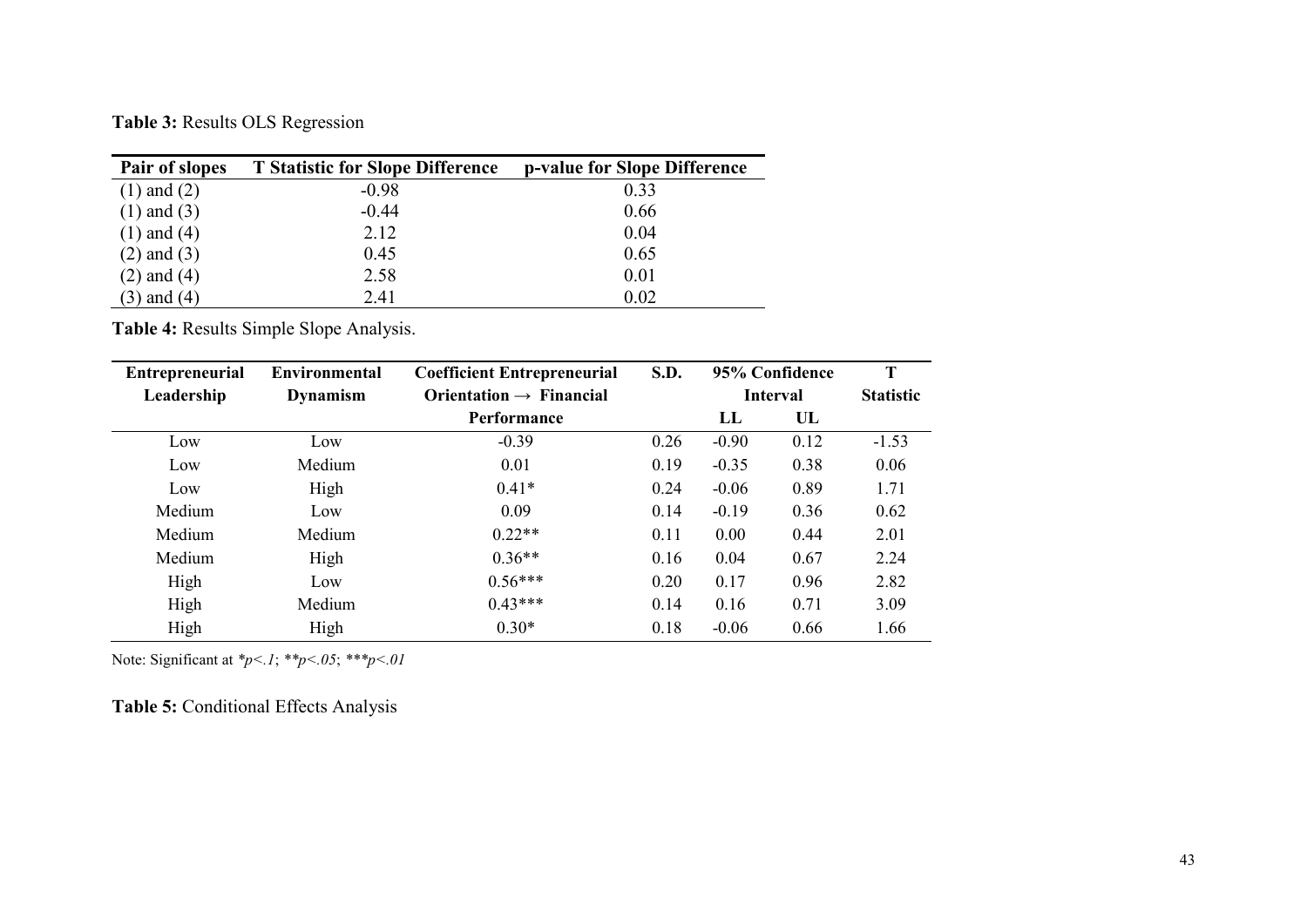

**Figure 1:** The Relationships between Entrepreneurial Orientation, Entrepreneurial Leadership, Environmental Dynamism and Financial Performance in Family Firms.



**Figure 2:** The Marginal Effect of EO on Financial Performance under varying levels of Entrepreneurial Leadership and Environmental Dynamism.